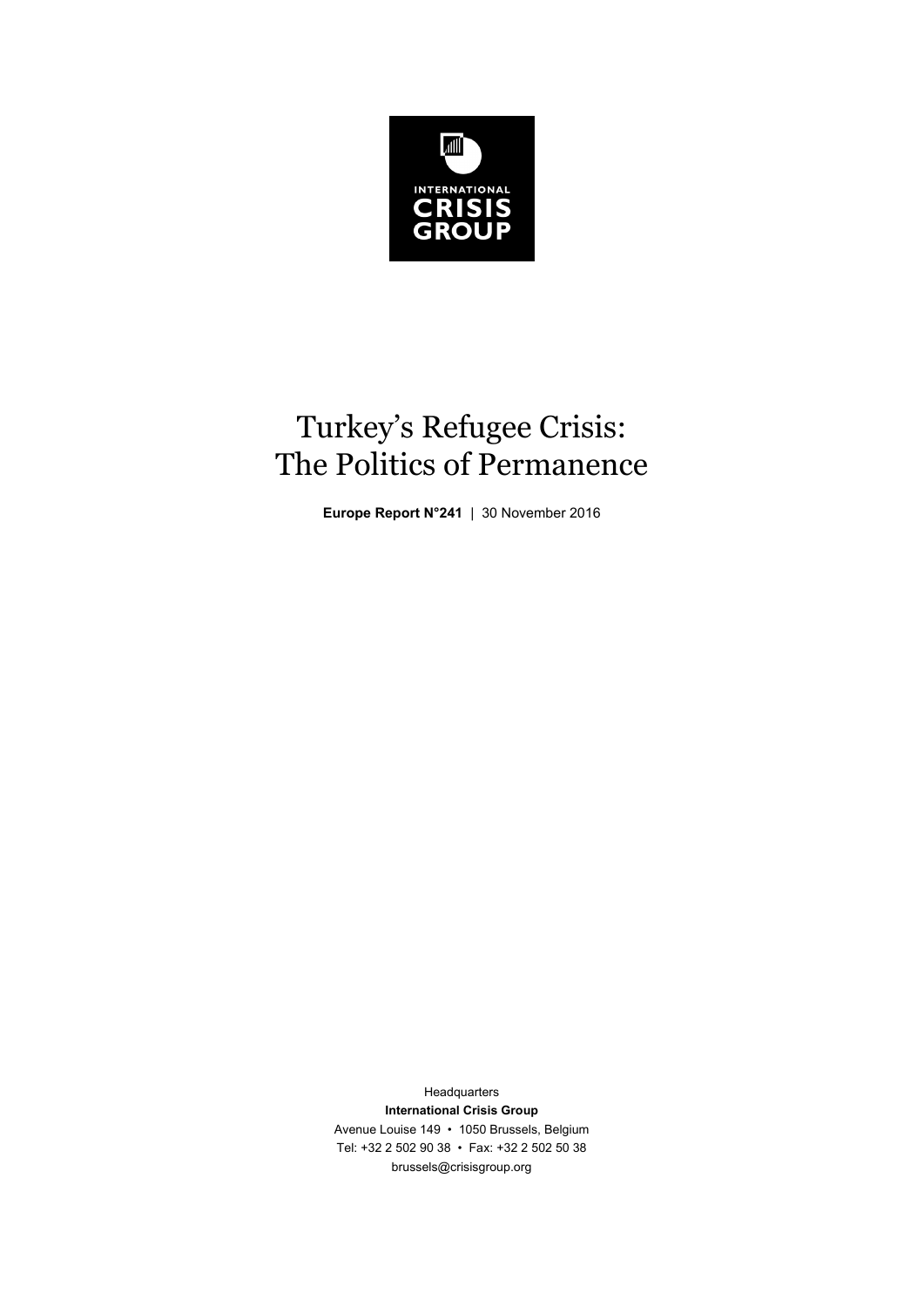# **Table of Contents**

|           |                                                                             | $\mathbf{i}$   |  |
|-----------|-----------------------------------------------------------------------------|----------------|--|
| Ι.        |                                                                             |                |  |
| II.       | Navigating Displacement: Turkey's Response and Refugee Perspectives         | 3              |  |
|           | A.                                                                          | 3              |  |
|           | В.                                                                          |                |  |
|           | 1 <sup>1</sup>                                                              | 5              |  |
|           |                                                                             | $\overline{7}$ |  |
|           |                                                                             |                |  |
| III.      |                                                                             |                |  |
|           | A.                                                                          |                |  |
|           | 1.                                                                          |                |  |
|           |                                                                             |                |  |
|           | B.                                                                          |                |  |
|           | 1.                                                                          |                |  |
|           |                                                                             |                |  |
| IV.       |                                                                             |                |  |
| V.        |                                                                             |                |  |
| VI.       |                                                                             | 26             |  |
|           | APPENDICES                                                                  |                |  |
| A.        |                                                                             |                |  |
| <b>B.</b> |                                                                             |                |  |
| C.        |                                                                             |                |  |
| D.        |                                                                             |                |  |
| E.        |                                                                             |                |  |
| F.        | Crisis Group Reports and Briefings on Europe and Central Asia since 2013 32 |                |  |
| G.        |                                                                             |                |  |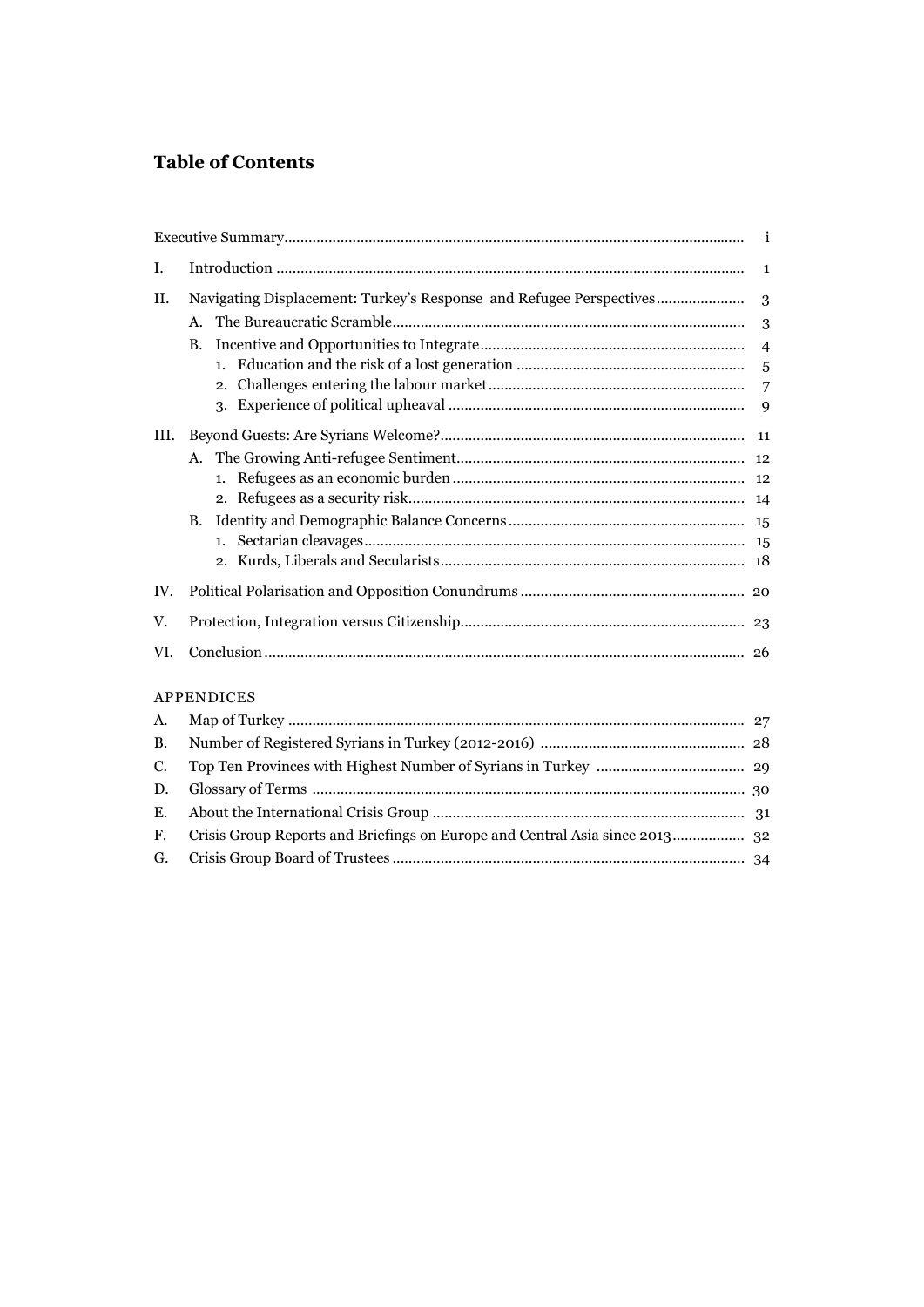# *Executive Summary*

Turkey's response to the influx of Syrians is a source of national pride. The massive numbers pose significant absorptive and financial challenges and compound problems stemming from complex demographics, deep political polarisation and rising security threats. The uncertainties with regard to the Syria war delayed long-term planning by both authorities and Syrians in Turkey. Ankara now needs to assume the permanence of the refugees in order to craft an integration strategy to mitigate the long-term risk for the nation's stability. Replacing top down, erratic policymaking with a national plan alongside efforts to build consensus among constituencies is necessary both for Syrians to have clarity about their future in Turkey and to ensure that their hosts do not see them as an economic burden, security threat or instrument for redesigning national identity.

The scale is staggering. 2.75 million Syrians are registered in Turkey, around 3.5 per cent of the population. When the influx began in 2011, Ankara assumed a smaller number and shorter timeframe, but with the war showing no signs of abating and Europe's migration policies in disarray, it is a reality that looks set to stay or expand. Emergency responses have meant fitful policies and convoluted rhetoric. For the refugees, challenges include learning the language, finding meaningful jobs, housing and education, vulnerability to exploitation and navigating an unfamiliar, complicated bureaucracy. Acknowledgement of likely permanence has begun in 2016 to show up in policies for integration in education and employment. Implementation of the new progressive integration policies, however, needs tighter coordination between public institutions, which should be aligned around a holistic, coherent strategy. Moreover, the year's dramatic political upheavals, peaking with the July coup attempt and its aftermath, have deepened the general sense of an unpredictable and precarious future that dominates the refugee experience.

Host communities complain about the impact of dense refugee concentrations on the labour force, social benefits refugees receive and potential for increased crime and terror. Violence against refugees is isolated and downplayed, though the occasional flare-ups on social media and alarming coverage after the president said citizenship would be granted suggest the potential for friction. Squaring state capacities with refugee expectations and host grievances is complicated. Integration policies need to consider host community concerns of a zero sum equation between their and Syrians' interests and be coupled with communication strategies alongside other efforts to foster dialogue between refugees and hosts.

The refugees are overwhelmingly Sunni Arabs, adding an ethnic-sectarian dimension to the issue. The common European assumption that Turkey is a natural environment for Syrians tends to neglect the complexities of its society. Much as in Europe, absorption involves not merely administrative and financial matters, but also cultural and political values. Sensitivities of minority communities are based on collective memories of persecution, recent political marginalisation and mistrust of the president and government. Alevis, Kurdish nationalists, liberals, secularists and some Turkish nationalists worry that political leaders are using refugees to transform national identity, consolidate power and reframe Turkey's role in the Middle East as more Arab, Sunni and hegemonic. The perception that refugees are a demographic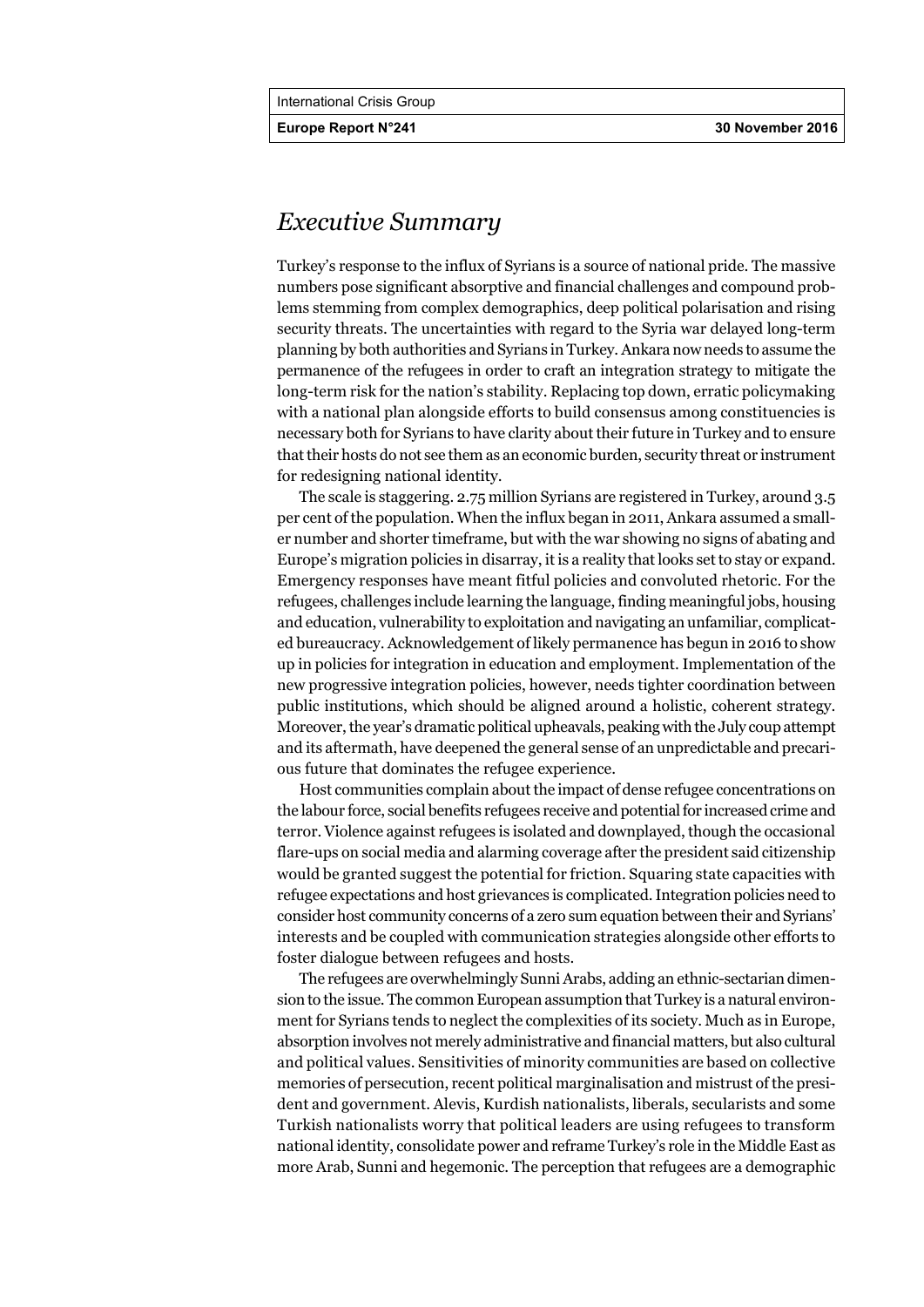threat and pawns used by the ruling Justice and Development Party (AKP) dampens prospects for a dispassionate, constructive debate about their presence and future.

Suspicion of AKP's refugee agenda is also fuelled by lack of clarity about, for example, locations for new refugee housing and camps and possible citizenship prospects. An inclusive national dialogue is needed to distinguish unfounded speculation from legitimate concerns, but the polarised environment hinders an integration debate. Opposition parties complain the president decides on refugees without consulting and wants to use them to achieve absolute power. Because society's cultural, ethnic and sectarian fault lines correspond to party constituencies, they manifest themselves in political confrontation at the centre.

Ideally, Ankara would, in line with international precedents and human rights standards, lift the geographical limitation it applies to the 1951 UN Refugee Convention and give Syrians formal refugee status, but this is currently unlikely. A long-term citizenship prospect would provide Syrians with an incentive to integrate but poses risks if offered without building consensus and setting clearly defined, fair conditions. Regardless of citizenship, targeted integration policies with clearly-defined legal steps incentivising transition from temporary to permanent legal status are needed. This requires decision-making and engagement by political leaders that is inclusive, not imposed. More comprehensive debate on a new constitution and amendment of Article 66 on the definition of citizenship could provide a positive framework if government and opposition engage constructively.

While Europe is most concerned about preventing more Syrians from seeking refuge in its countries, a more nuanced focus needs to be on how the refugees integrate in Turkey over the long term. However, the low numbers the European Union (EU) is willing to accept make Turkish authorities unwilling to engage on refugee rights and give Ankara a sense of occupying the moral high ground in face of EU requests on issues such as the rule of law agenda. It is a dynamic from which all stand to lose.

# **Ankara/Brussels, 30 November 2016**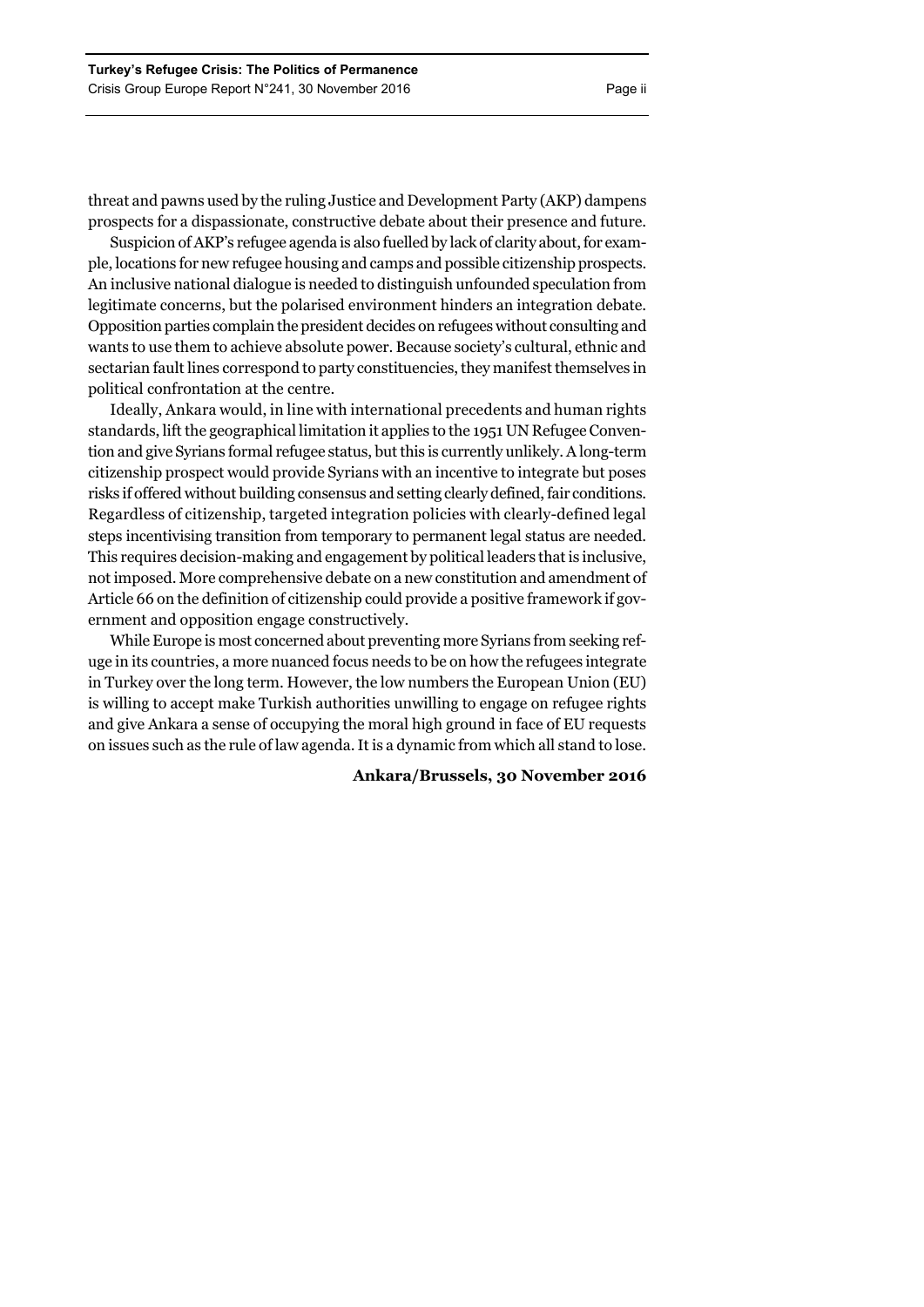**Europe Report N°241 30 November 2016** 

# Turkey's Refugee Crisis: The Politics of Permanence

# I. **Introduction**

The politics of Syrians' integration into Turkish society is complex on many levels. Domestic upheaval has increased political polarisation and further eroded confidence between Turkey and the European Union (EU). That polarisation and the tensions with the EU render management of the crisis more difficult at the same time as the consequences of not integrating the refugees are becoming more dangerous.

AKP has pursued unprecedented consolidation of power after losing its thirteenyear parliamentary majority in June 2015, then restoring single-party rule in the November 2015 election. Since disintegration of the Kurdistan Workers' Party (PKK) conflict ceasefire in July 2015, dramatic escalation in the mainly Kurdish-inhabited south east has cost over 2,300 lives, with no end in sight. Seven attacks attributed to the Islamic State (IS) in the same period have killed more than 250. This instability was compounded by the 15 July 2016 coup attempt led by what the state calls the Fethullahist Terrorist Organisation/Parallel State Structure (FETÖ/PDY).

The failed coup created grounds for emergency rule, which has dramatically increased presidential power. It has also resulted in dismissal of some 125,000 civil servants and arrests of many, straining bureaucratic capacity in areas ranging from the judiciary to law enforcement and education, all of which are relevant to refugee absorption capacity. Moreover, with the focus on PKK- and FETÖ-related developments, refugee integration challenges are not getting the attention they need.

The expedited pace of concentrating power in the presidency and the top-down yet haphazard nature of decision-making render establishing constructive dialogue with the opposition and building national consensus on Syrians' integration evermore unlikely. Sensitive issues such as the prospect of granting citizenship are perceived by government critics as ploys to strengthen AKP's electoral base. Though the refugee crisis was not of Ankara's making, and the open door policy toward refugees has been widely commended, the way dynamics have evolved leaves refugees feeling instrumentalised in both Turkey's domestic politics and its EU relations.

The EU-Turkey refugee deal plays into this picture in complex ways. In the last two years, the refugee issue has alternately reinvigorated and strained ties. The deal has delivered mutual benefits: the flow of irregular migrants to the EU has been curbed, and European funding and programming have had visible positive impact on Syrians' opportunities in Turkey, which is also in the country's long-term interests. The promise to curb the flow to Europe has likewise increased Ankara's leverage and arguably rendered EU counterparts less vocal about human rights and rule-of-law issues. Achievement of visa-free travel for Turkish citizens, however, hinges on compliance with EU conditions relating to anti-terrorism laws, among others, which is unlikely in the post-coup environment.

Anti-EU rhetoric is high in Turkey, while the appetite in the European Council and European Parliament to support visa liberalisation for Turkish citizens is low. Ankara is floating the prospect of reintroducing the death penalty, and the European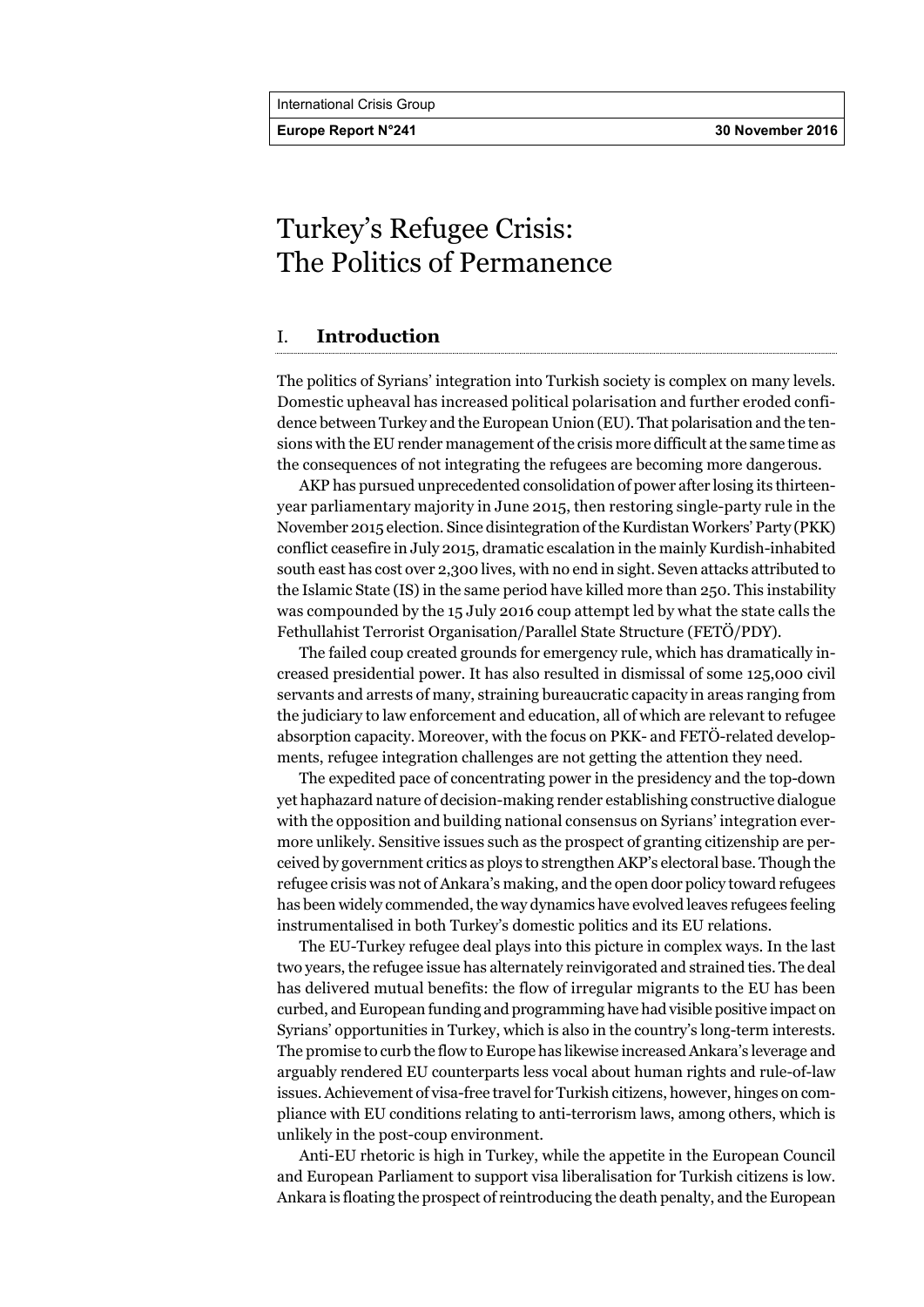Parliament adopted on 24 November a non-binding resolution proposing a freeze on accession negotiations. A major confrontation is possible that could not only derail the drawn-out accession negotiations, but also spell the end of the refugee deal. Such a confrontation, especially at a time when the Syrian government's progress toward recapture of the parts of Aleppo long under insurgents' control risks creating a new wave of refugees, would have important implications for the inflow to the EU and Turkey's political trajectory.

Bitterness toward the West has swelled over the Syria conflict as well as the refugee crisis. Ankara sees the West as intent neither on ending the former nor sharing the burden of the latter. That it hosts by far the most refugees has reinforced Turkey's political demands regarding developments in Syria. Creating a safe zone in the north of that country has been a priority. One of the aims of Operation Euphrates Shield, launched in August alongside allied Syrian armed-opposition factions, is accordingly to establish a territory where Syrians could stay if another refugee wave comes from Aleppo.<sup>1</sup> At the same time, a neo-Ottomanist vision gains traction, with the presence of Syrian refugees playing in complex ways into the search for an answer to the questions who is a Turk and where does Turkey belong.

This third Crisis Group report since 2012 on the integration of Syrian refugees thus comes at a febrile time in Turkey's modern history. Ultimately, only a sustainable resolution to the conflict in Syria will stem the flow of refugees and create conditions in which their needs and rights, including the right of return, can be comprehensively addressed and protected. While Europeans are most concerned about how to prevent the flow to their countries, a greater focus is required on how the refugees integrate in Turkish society over the long term.

This report concentrates on that integration and consequential social and political implications. It does not examine the intricacies of the EU-Turkey deal or its compatibility with the UN Refugee Convention, which also involves implementation in Greece and the Balkans.<sup>2</sup> It is based on extensive field research in three provinces bordering Syria – Hatay, Gaziantep and Kilis – as well as interviews with Syrians in Adana, Izmir and Istanbul and with state institutions, political parties, NGOs and international organisations in Ankara and Istanbul. The aim is to assess how humanitarian and development considerations on behalf of the refugees accord with the interests of the host community, political realities and Turkey's stability.

 $^{\rm 1}$  The operation also aims to drive IS from the border area and block the Syrian Kurdish group YPG from connecting the Afrin canton with its territory east of the Euphrates. 2

<sup>&</sup>lt;sup>2</sup> "Fire in the Aegean – Scenario of failure – How to succeed", European Stability Initiative (ESI), 11 October 2016, www.esiweb.org/index.php?lang=en&id=67&newsletter\_ID=108.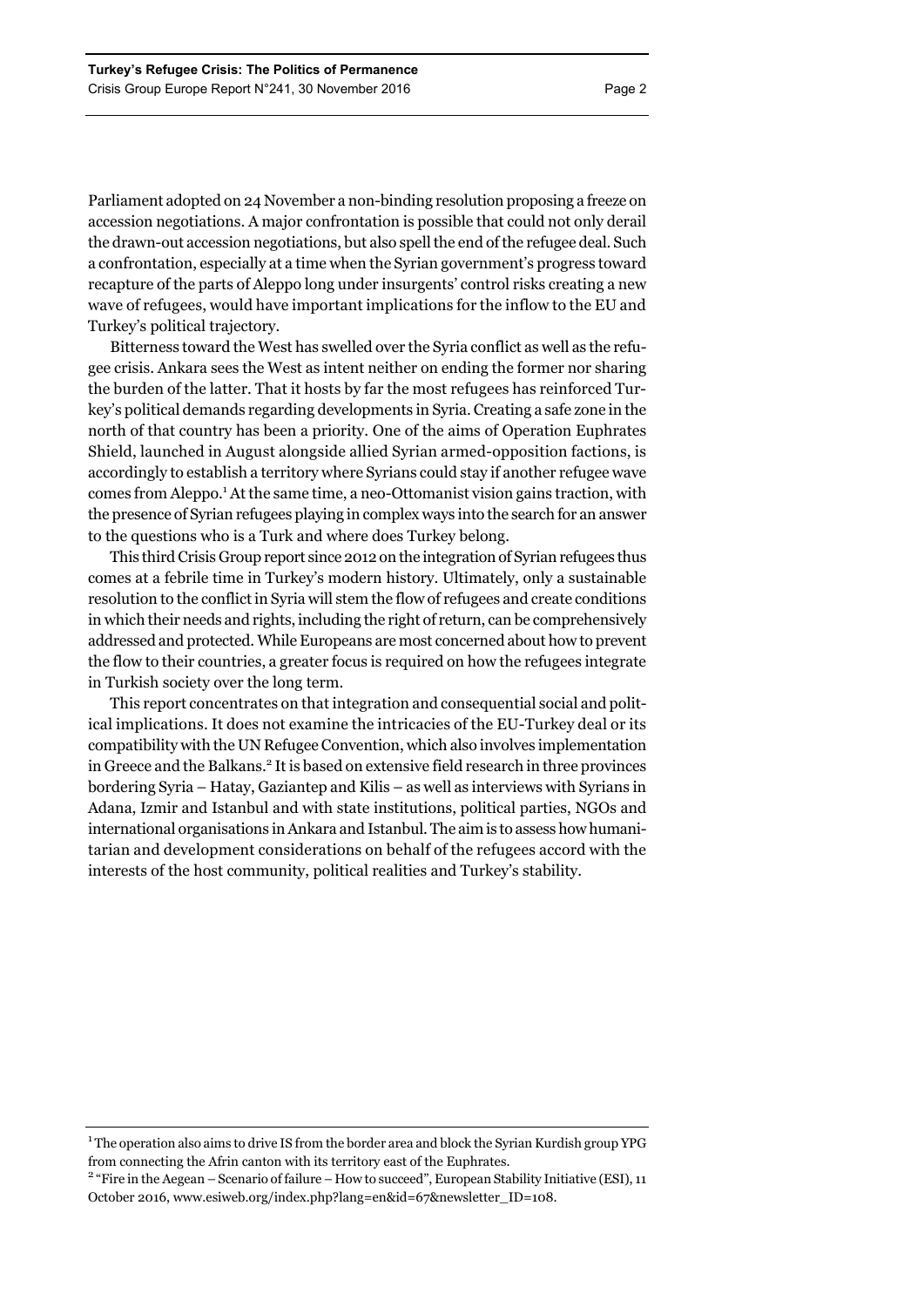# II. **Navigating Displacement: Turkey's Response and Refugee Perspectives**

A challenge that started as "guests" being housed in camps and given emergency help in 2011 has turned into 2.75 million Syrians under "temporary protection", 90 per cent of them settled around the country, mostly in provinces bordering Syria and the lower income outskirts of Istanbul, Izmir and Ankara. Integration into society remains skin-deep. The temporary protection regime in theory allows unlimited free health care, access to education by joining the public system or enrolling in one of 400 Temporary Education Centres (TECs) and, since January 2016, work permits. They can also sign contracts for services (electricity, water, gas, TV, mobile communication, etc). But around 400,000 children (43 per cent of the school-aged) are still not enrolled in any educational institution. Only 10,227 Syrians have received work permits as of 24 November.<sup>3</sup> Even as both refugees and Turkish hosts increasingly recognise their permanence, a sense of precariousness prevails.

# A. *The Bureaucratic Scramble*

Ankara expected neither an influx of this size nor for the conflict to continue so long. The conceptual and institutional shifts necessary to integrate Syrians in a sustainable way came late and fitfully.4 The concept of "temporary permanence" (*geçici kalıcılık*), pronounced by then Prime Minister Ahmet Davutoğlu's adviser in December 2015, summarised the convoluted approach and the government's difficulties to define a strategy.<sup>5</sup> The chaotic policymaking, a patchwork of small initiatives with micro effects, left refugees having to find their own way. Ex-UN High Commissioner for Refugees (UNHCR) Spokesperson Metin Çorabatır explained:

There were very few experts on migration or asylum in the country. Neither the political leadership nor opposition parties had consultants that knew the relevant international norms. The necessary legal frameworks for dealing with such an influx were not in place. So decisions were made ad hoc, for short term solutions to challenges as they erupted.<sup>6</sup>

Repeated reshuffling of the officials responsible for devising policies and coordination have hindered accumulation of know-how and strategy development. Nearly all institutions involved with policies relating to Syrians are understaffed or had to grow so quickly they are still learning responsibilities. The Directorate General of Migration Management (DGMM), mandated not only to register those needing protection, but also to handle all issues concerning foreigners, was established in 2014 with a staff of ten that grew to 3,000 by 2015.

<sup>&</sup>lt;sup>3</sup> "60 bin yabancıya çalışma izni" ["60 thousand work permits for foreigners"], Anadolu Agency, 24 November 2016.

<sup>4</sup> Crisis Group previously examined Turkey's response to the challenges posed by the continuing influx of Syrian refugees and their spread across the country, underlining the need for a comprehensive social and economic integration strategy. See Crisis Group Europe Report N°230, *The Rising Costs of Turkey's Syrian Quagmire*, 30 April 2014.

<sup>&</sup>lt;sup>5</sup> "Geçici Koruma Altındaki Suriyelilerin Durumu Değerlendirildi" ["Status of Syrians under temporary protection assessed"], *Milliyet*, 17 December 2015.

<sup>6</sup> Crisis Group interview, Metin Çorabatır, ex-UN High Commissioner for Refugees (UNHCR) spokesperson, Ankara, 30 September 2016.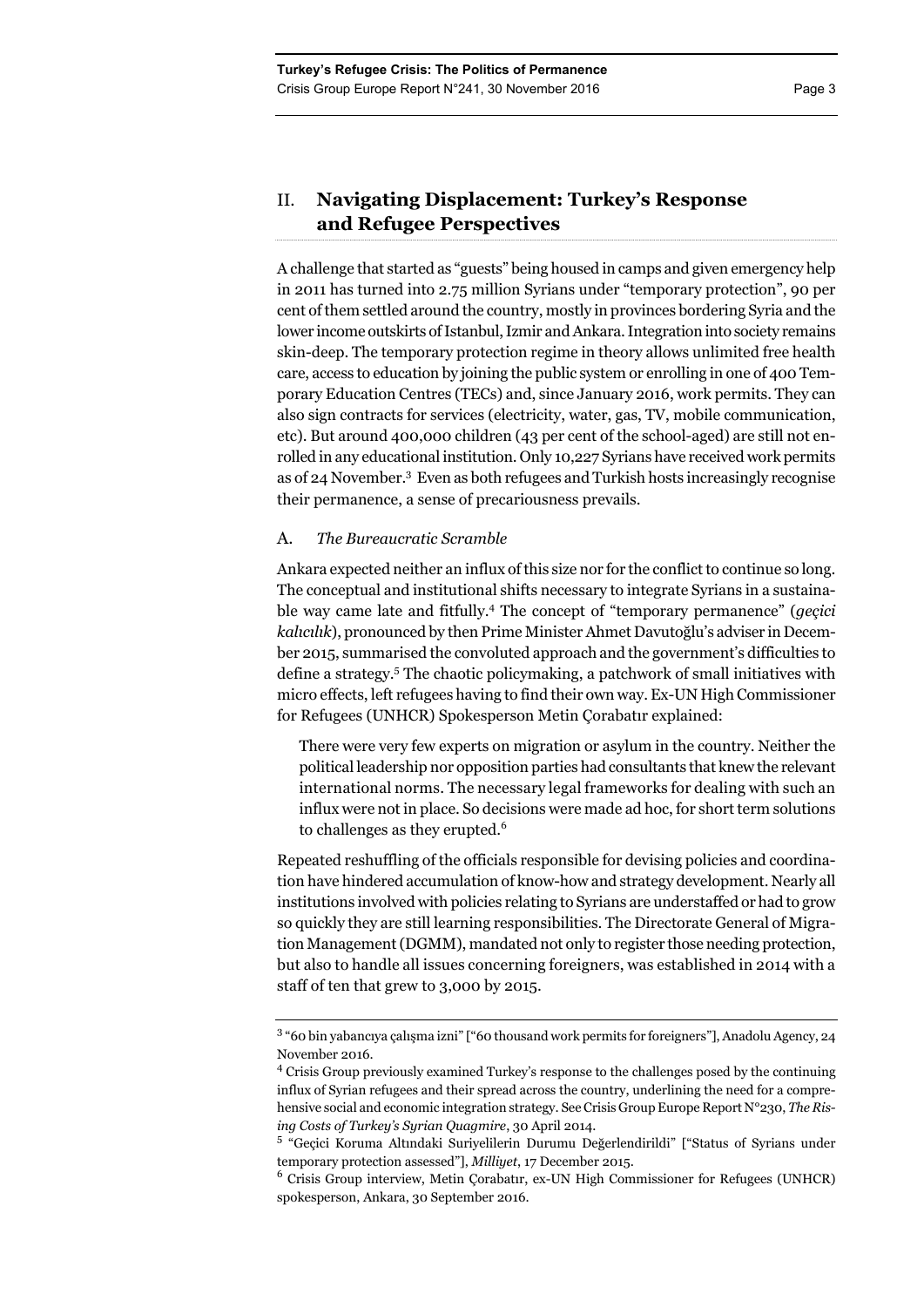Authorities came to understand only in 2015 that the refugees were "a long term situation".<sup>7</sup> One of the first public acknowledgements came that September, when Deputy Prime Minister Numan Kurtulmuş said most Syrians seemed destined to stay, and the government was working on increasing capacity to integrate them.<sup>8</sup> It was 2016 before ministries assessed the increased personnel needs and the language and professional training programs necessary. Lagging institutional capacity has meant that refugees have often not been able to take meaningful advantage of opportunities the temporary protection status provided on paper.

The ad hoc temporary protection regime established at the beginning of the crisis was enshrined in law in 2014.<sup>9</sup> Because continuation or termination is at government discretion, Syrians have no guarantee they will not be sent back one day. Ankara still lacks a clear strategy for their permanent integration. Authorities say there are too many unknowns, short and long term: "Will there be another wave, maybe soon from Aleppo? When will the war end, and what will it look like when it does? … How many will want to move back? How will Turkey-EU relations and the economy unfold? ..." Without answers, they say, expecting a firm strategy is unrealistic.<sup>10</sup> Not knowing what is on offer from Turkey in the long term, however, has implications for Syrians' motivation to integrate.

# B. *Incentive and Opportunities to Integrate*

Syrians express gratitude for the protection Turkey offers. 70 per cent of those Crisis Group talked to across the country underscored a desire to go home when the war ends, but many also listed numerous factors that make Turkey more desirable than Europe. These include proximity to Syria, cultural similarities (especially in border provinces), social tolerance, the government's hospitable approach and absence of Islamophobia. Some said being physically close to Syria makes them more optimistic about the future. Another widely shared sentiment was to be actively involved in making a new Syria, as many believe those who leave for Europe "will not be able to come back".<sup>11</sup>

But hurried policymaking and ever-shifting institutional frameworks pose problems, especially for non-camp refugees, who are unclear about their status, puzzled about where to get information and say registration procedures and access to services differ from place to place and time to time.<sup>12</sup> The resulting sense of limbo directly im-

 $^{11}$  Crisis Group interviews, Gaziantep, Adana, Istanbul, Osmaniye, Kilis, February-March 2016.  $^{12}$  Most Syrians interviewed, including those engaged in daily economic activities, were unaware of the introduction of work permits. Many also did not know the location of local authority buildings, particularly the DGMM. A few said they received informative Arabic mobile text messages from the prime ministry's Disaster and Emergency Management Authority (AFAD) on registration, access to education and health services and internal travel regulations. However, not everyone registered receives these. Some Syrians said fliers circulated by authorities are unhelpful and a more permanent, standardised means is needed to receive information on rights and obligations. Social media groups

<sup>7</sup> Crisis Group interview, Ali Osman Öztürk, public diplomacy coordinator, Turkish prime ministry, 30 September 2016.

<sup>8</sup> "Bakanlar Kurulu sona erdi" ["The cabinet meeting has ended"], *Habertürk*, 22 September 2015. <sup>9</sup> Due to the geographical limitation it imposes on its adherence to the 1951 UN Convention Relating to the Status of Refugees, Turkey does not give official refugee status to citizens of countries not in the Council of Europe. It holds that unrestricted application of the convention would attract crippling numbers from its turbulent neighbourhood.  $\rm ^{10}$  Crisis Group interview, prime ministry official, 30 September 2016.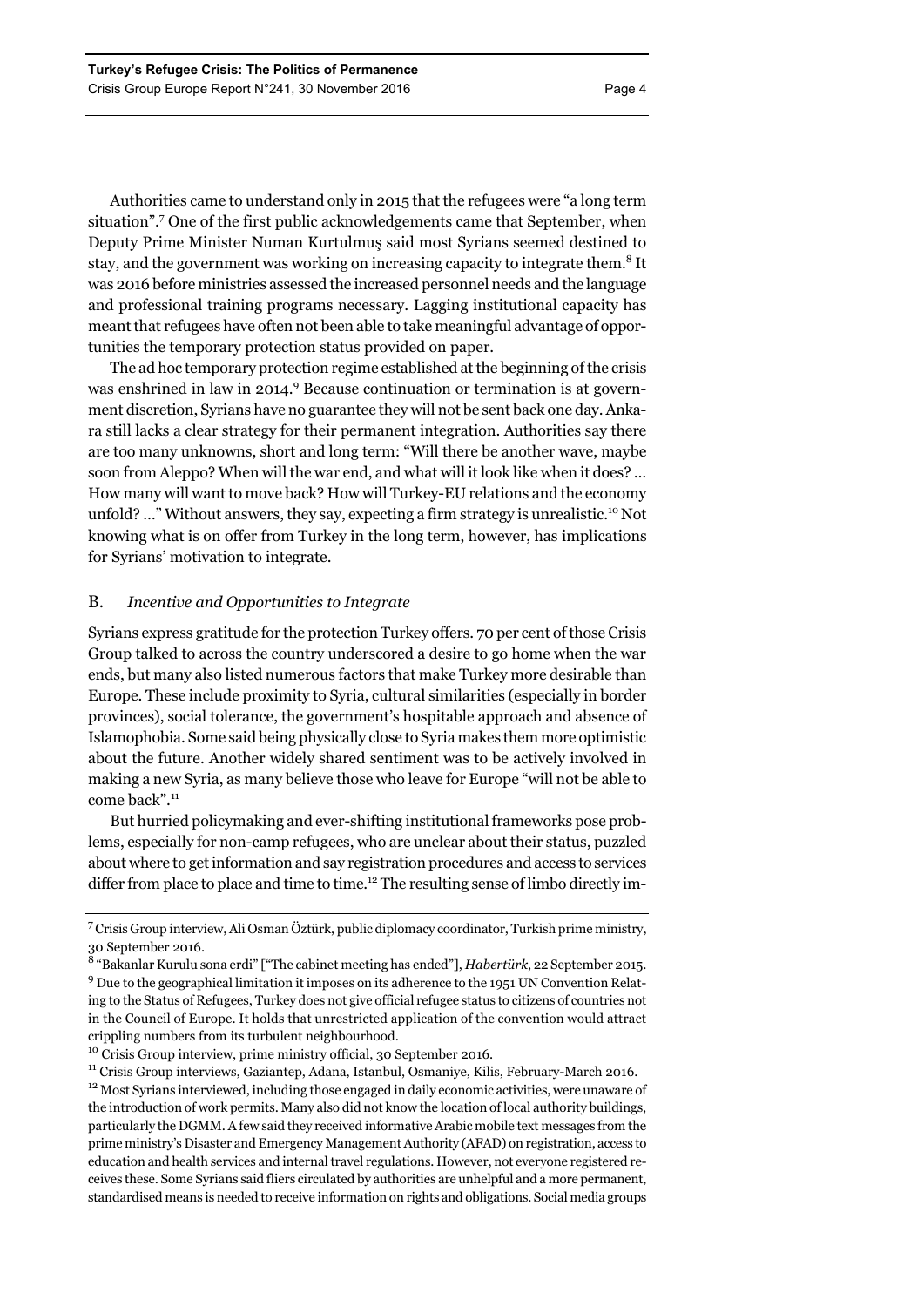pacts ability to integrate. Many are reluctant to invest in learning Turkish if they do not see themselves as permanently settled. Lack of firm legal status, limited job opportunities and inadequate access to education were the circumstances most cited by interviewees who would rather stay in Turkey but anticipated leaving for the EU or elsewhere. The challenges that keep many Syrians out of school or work and without command of Turkish are also at the core of their being perceived by host communi-

# 1. Education and the risk of a lost generation

Though the number of Syrian children enrolled in school is gradually rising – there was a 50 per cent increase between June 2015 and March 2016 – some 400,000 of the around 900,000 of school age still do not attend any educational facility as of November, according to national education ministry figures. This contravenes Article 28 of the UN Convention on the Rights of the Child, which guarantees the right to free education.13At the January 2016 "Supporting Syria and the Region" conference in London, Ankara committed to enrol all Syrian children in schools by the end of the 2016-2017 academic year.<sup>14</sup>

ties as a negative influence on the economy and potential security threat.

Continuation of low enrolment would mean a generation of children would not be able to live up to its potential, whether they stay in Turkey or someday go home. The situation also lends itself to child labour, child begging, early marriage and potential for radicalisation. Syrian families have had the option to send their children either to TECs or public schools, where by law the language of instruction is Turkish.15 They have largely preferred the TECs, which were set up as an emergency response and teach in Arabic an adapted Syrian curriculum approved by the Turkish national education ministry. Classes are run by Syrian teachers of various qualification levels for only a few hours a day.16 The key challenges for the some 125,000 in public schools

<sup>16</sup> According to a UNICEF report, 247,000 children were enrolled in the 2015/2016 school year in TECs in urban areas and camps. Some 1,000 Turkish language teachers and 11,500 Syrian volunteer teachers worked in these. Seven new schools were built, and 200 were renovated in Turkey in 2015. Additionally, Turkey hired 8,700 Syrian "volunteer" teachers, and 10,000 Syrian students received subsidised school transportation. "UNICEF Annual Report 2015", December 2015.

are a source of information, but some noted that incorrect information is circulated online as well. Crisis Group interviews, Izmir, Adana, Istanbul, Osmaniye, Gaziantep, February-March 2016.

<sup>&</sup>lt;sup>13</sup> Article 28 reads: "1. States Parties recognize the right of the child to education, and with a view to achieving this right progressively and on the basis of equal opportunity, they shall, in particular: (a) Make primary education compulsory and available free to all ...".

<sup>&</sup>lt;sup>14</sup> Turkey's statement reads: "The Republic of Turkey and its international partners committed to the aim of providing education to every Syrian refugee child by the end of the school year 2016/17. The Republic of Turkey is already providing education to 310,000 Syrian children and has committed to enrolling 460,000 Syrian children by the end of this school year. In order to achieve this objective, stronger and urgent support for Syrian children's education is needed".

 $^{15}$  According to November 2016 figures of the national education ministry, around 125,000 refugee children were enrolled in Turkish public schools and following the national curriculum. Undersecretary Yusuf Tekin of the ministry announced the same month that 509,000 (57 per cent) of the some 900,000 Syrian school-age children were enrolled in educational facilities. Figures announced by official Turkish institutions and UN agencies include children formally enrolled in temporary education centres and public schools but not those in informal/underground facilities. Crisis Group field research indicates that an unknown number attend informal programs set up by former Syrian teachers, charities or business groups. The phasing out of TECs is expected to increase demand for illegal facilities, which can bring a new risk.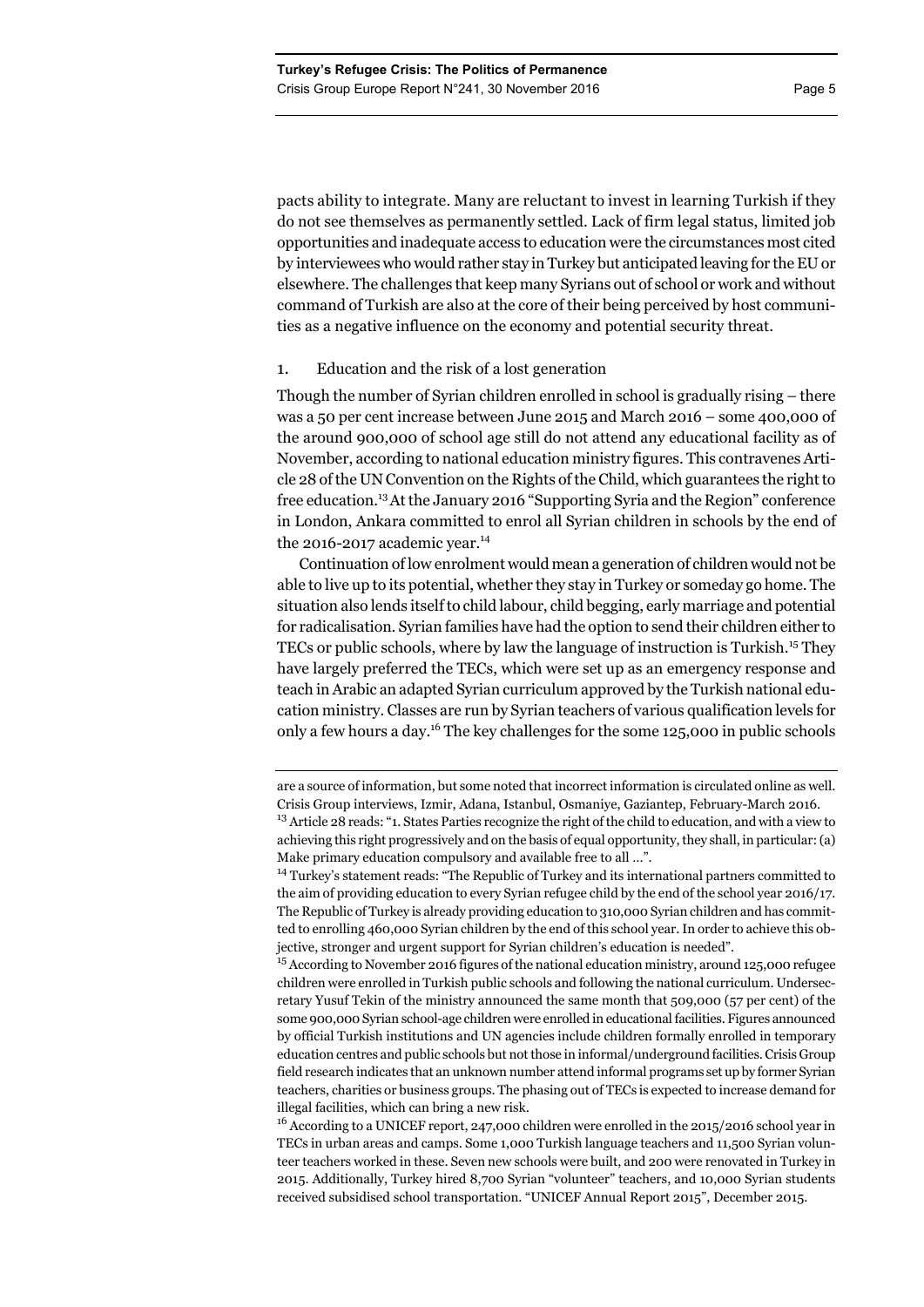are the language barrier and, at many, the lack of catch-up provisions.17 The education ministry, NGO and private language school projects that exist to expedite Turkish language learning are deemed chaotic and experimental. $18$ 

Recognising the risk of creating a marginalised community as a result of parallel education systems, Ankara plans to absorb Syrian children into the national structure by phasing out TECs in the next three years. Ambiguities remain, however, with regard to how the process will play out.19 As of September, Syrians starting primary and pre-school (first graders and kindergarten level) can only attend public schools. This is to be extended each year, with the eventual closing down of TECs and integration of all Syrian students into the Turkish system.

This leaves some Syrian parents concerned about their children not developing proficiency in their mother tongue and having trouble reintegrating into the Syrian school system if they return after the war.<sup>20</sup> In light of the families' expressed preference, the education ministry is currently working on ways to enable the children to maintain their Arabic language with elective and extra-curricular classes in public schools. This is important for all Syrians attending Turkish schools.<sup>21</sup> It would also conform with Article 29(c) of the Convention on the Rights of the Child, which reads:

States Parties agree that the education of the child shall be directed to … the development of respect for the child's parents, his or her own cultural identity, language and values, for the national values of the country in which the child is living, the country from which he or she may originate, and for civilizations different from his or her own.

Another reason families have preferred to send their children to TECs or have not sent them to any school is economic. There are increased drop-out rates when children reach secondary and upper secondary level, because most families want their children to earn income for the household.<sup>22</sup> Since most TECs function for only a few hours a day, students can work in the informal sector. Many school-aged Syrians illegally do low-skilled labour, mostly in construction, manufacturing and textiles, to help support families.<sup>23</sup> The Emergency Social Safety Network (ESSN) for basic needs that was agreed in September 2016 as part of three billion Euros in EU aid is expected

<sup>&</sup>lt;sup>17</sup> "Syrian refugees missing school in Turkey", BBC News, 30 June 2016.

<sup>&</sup>lt;sup>18</sup> In Gaziantep, some schools, including Münifpaşa Middle School, have begun offering Turkish courses for Syrian students to help them adapt to a non-Syrian curriculum. "Suriyeli Öğrenciler İçin Türkçe Kursu Açıldı" ["Turkish course for Syrian students opened"], *Haberler*, 8 October 2016. In June 2016, Ankara University signed an agreement with Sequa, an international development organisation, to teach Turkish to 1,200 Syrian refugees. Syrians older than sixteen living in Ankara, Istanbul and along the Syrian border will take a five-month course to provide basic command of Turkish. "More Syrians to learn Turkish with new project for refugees", *Daily Sabah*, 25 June 2016. <sup>19</sup> UNICEF representative to Turkey Philippe Duamelle explained: "There are clear instructions coming from Ankara to schools in all provinces around the country to open the doors for Syrian children". Crisis Group telephone interview, 1 November 2016.

<sup>&</sup>lt;sup>20</sup> Crisis Group interview, Syrian NGO representative, Istanbul, 21 October 2016.<br><sup>21</sup> The issue is politically charged, however, because of the controversies regarding Kurdish language instruction.

<sup>22</sup> Crisis Group telephone interview, UNICEF, 1 November 2016.

<sup>&</sup>lt;sup>23</sup> The high number of Turkish children working has increased with the influx of Syrians. "Number of child workers nears million in Turkey", *Hürriyet Daily News*, 20 September 2016.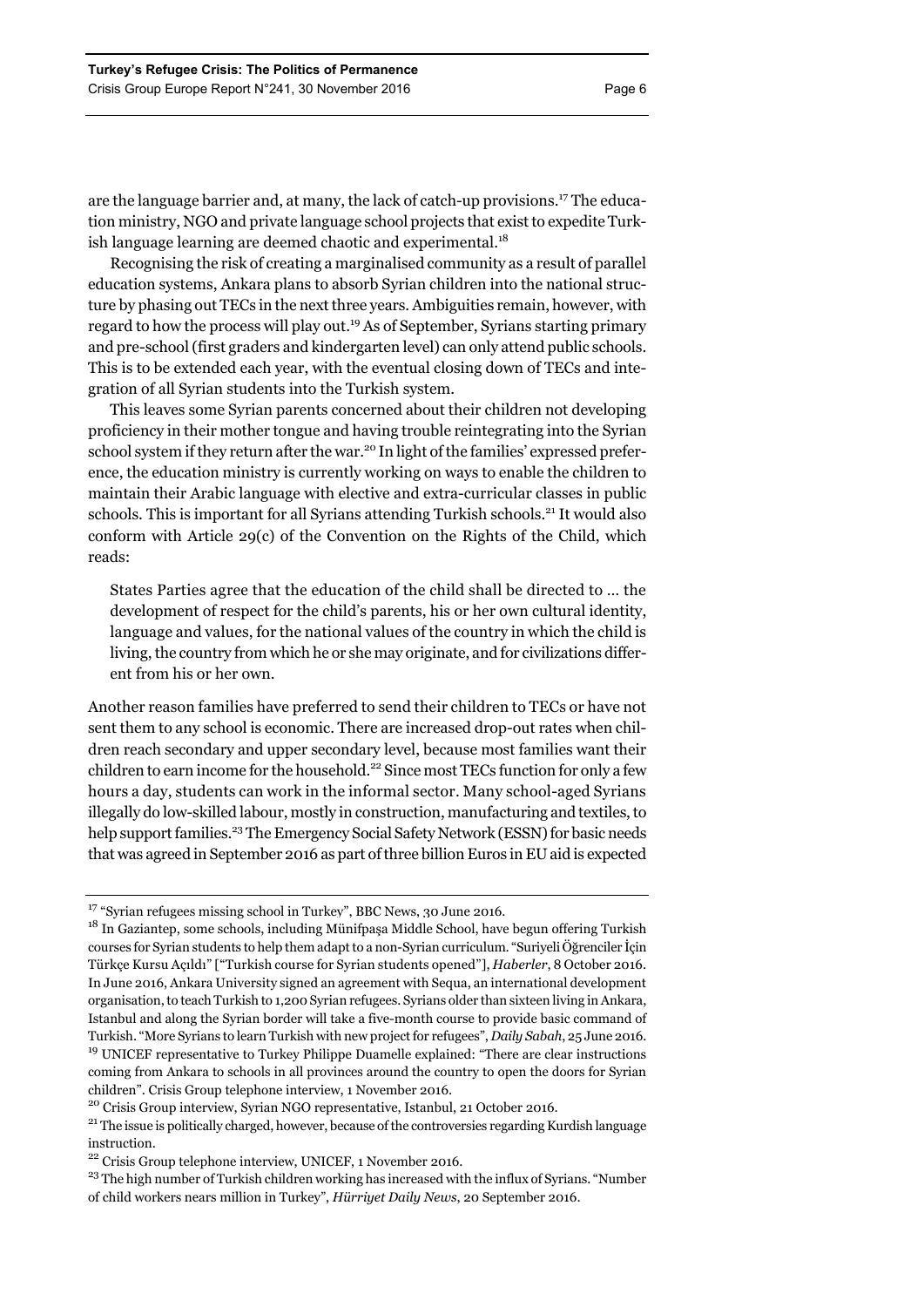to help with this problem. Beginning in the first months of 2017, monthly cash transfers and electronic debit cards will be given to some one million refugees following an application and needs-based selection process. Each family will receive a Kızılay (Red Crescent) card that provides 100 TL (around \$30) per person a month.

Work is in progress for an additional conditional "education cash grant" to encourage families to send their children to school. The plan under discussion would give further monthly support of 35-60 TL (\$11-\$18) for each child attending school and a one-time financial allowance of 100 TL (around \$30) per semester.<sup>24</sup> Such incentives have been in place for low-income Turkish families since launched in the early 2000s with World Bank help. The ESSN has an initial one-year limitation. Syrians welcome it but do not see it as a sustainable response to their concerns: "No one knows what will happen afterwards", said a Syrian NGO representative working on integration.<sup>25</sup>

The Turkish education system was strained even before the Syrian influx. After the failed coup and dismissal of some 30,000 teaching personnel suspected of affiliation with FETÖ/PDY or the PKK, this is even more so. The non-formal education sector (NGOs, civil initiatives, vocational and linguistic training) also needs more support, so children who do not return to formal education have alternatives. "Access to formal education needs to be sustained", UNICEF's Turkey representative said, "but much more investment is needed into non-formal education".<sup>26</sup> Addressing Syrian children's psychological problems also must become a priority. Having lived through war, many suffer from serious shock and trauma that teachers and school social workers need training to treat.

### 2. Challenges entering the labour market

Limited job opportunities in Turkey, especially for the highly skilled and educated, drove many to seek refuge in Europe until 2016.27 Those in Turkey continue to face challenges such as complicated administrative procedures to obtain a work permit and mobility restrictions. Many have sustained themselves largely by working in the informal sector, and others receive assistance from international humanitarian aid entities, the state and local NGOs, but a longer-term strategy for self-sustenance is needed. As discussed below, this is also important for addressing host communities' concerns Syrians drain service budgets and drive down wages, a perception that engenders social exclusion and friction between host and refugee communities.

Acknowledgement of the need to integrate Syrians into the workforce began in January 2016, when Syrians under temporary protection were granted the right to receive work permits. The process, however, is cumbersome.<sup>28</sup> Between January and

<sup>&</sup>lt;sup>24</sup> "Some of the EU money directly channelled to assist access of Syrians to Turkish public schools will be conditioned on performance, that is, the state will receive funding in line with the number of Syrians enrolled". Crisis Group telephone interview, UNICEF, 1 November 2016.

<sup>&</sup>lt;sup>25</sup> Crisis Group interview, Syrian NGO representative/consultant who has worked extensively in the field on integration challenges and is based in Gaziantep, Istanbul, 21 October 2016. <sup>26</sup> Crisis Group telephone interview, UNICEF, 1 November 2016.

 $27$  Above 40 per cent of Syrian arrivals on Greek islands gave "finding a job adequate to their skills, meeting their basic living expenses, avoid exploitation" as the main reasons for leaving countries they had stayed in for six months or more before leaving Syria. UNHCR Factsheet, February 2016. <sup>28</sup> The labour ministry's Regulation on Work Permits of Foreigners Under Temporary Protection was put into effect in January 2016. It sets the upper limit of Syrians to be employed in businesses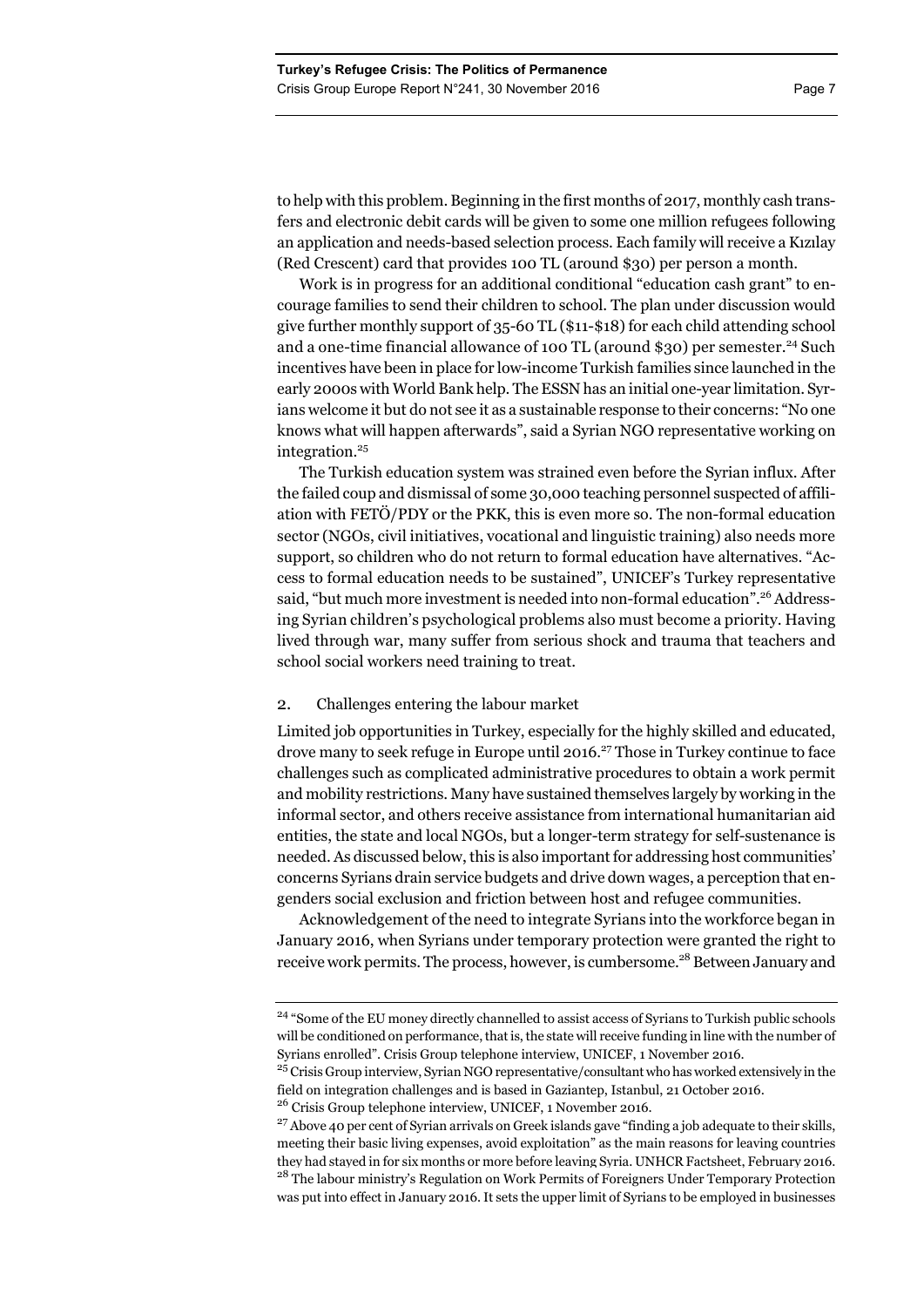November, only around 10,000 obtained them.<sup>29</sup> Neither employers nor Syrians have an incentive to apply for formal work arrangements. For the employer, officially hiring a Syrian means paying a monthly minimum wage (some \$400), social security contributions and taxes. For Syrians, particularly the low-skilled without a competitive market edge, illegal employment gives advantages over citizens, since they can take lower wages and pay no social security contribution.<sup>30</sup> The estimated 300,000-500,000 working informally believe legalisation might cost them their jobs.

The practice leads to poor work conditions as well as child labour, and Ankara needs to tackle it. Because only increasing inspections and fines on employers for informal hires could result in the loss of the only income for many Syrians, however, such measures should be accompanied with incentives/derogations to encourage Syrians and employers to enter into formal arrangements. These could include making effective vocational training and employment services more accessible to Syrians as well as the incentives available to citizens from the Turkish Employment Agency (İşkur), including two- to four-year waivers of social security payments for women and young adults.<sup>31</sup> Simplifying work permit procedures and building Turkish language into vocational training programs will also be needed. While some informality in the workforce is inevitable, the more Ankara encourages Syrians to work legally, the more the economy will benefit in the long run and alleviate social tensions from competition, especially in the low-skilled job market.

Another need for Syrians is to obtain travel documents for provinces other than where they are registered.<sup>32</sup> Those Crisis Group talked to argued that, after a security clearance, they should be able to have documents valid for at least a year and multiple visits. The system is in theory operational, but some say no documents are issued

at 10 per cent. It also requires applicants to have a Turkish identification card (*kimlik*) for at least six months. To receive an identity card, applicants must show a housing contract, which many landlords are unwilling to conclude. Once they have had a *kimlik* for six months, they must remain in the district where registered and find an employer there who will apply for a work permit for them. <sup>29</sup> There are multiple reasons for the low number of applicants. Workplaces need to apply for work permits for the Syrians. Preparing the application document is complicated and labour-intensive and lawyers or fixers to assist in the process can cost as much as \$1,000. Various professions are exempted; it is difficult for professionals to get the required equivalence certificates of their diplomas from the Turkish Higher Education Board (YÖK) or documents from Syria; there is a general lack of information about work permit procedures, and the language barrier is a major problem. <sup>30</sup> According to Hussam Orfahli, head of an Istanbul firm that assists Syrians with paperwork, "the minimum wage is 1,300 TL [around \$400], and most employers refuse to give contracts so they can pay less and don't have to pay for your health insurance". "Fewer than 0.1% of Syrians in Turkey in line for work permits", *The Guardian*, 11 April 2016. "Cheap and illegal, Syrian workers show underside of Turkey's refugee crisis", Reuters, 4 December 2015.

<sup>31</sup> Crisis Group Skype interview, Ankara-based UN Development Programme (UNDP) representatives, 24 October 2016. For more information about the incentives offered to Turkish citizens by İşkur see, in Turkish, www.iskur.gov.tr/tr-tr/isveren/tesvikler.aspx.

<sup>&</sup>lt;sup>32</sup> Turkish authorities say the need to regulate Syrian refugees' mobility is a direct outcome of recent terrorist attacks by suicide bombers whose identities were detected through the DGMM's registration system for Syrians under temporary protection. According to a prime ministry official, this measure also helps stem the flow of refugees toward Turkey's western border and prevent irregular crossings. Bus companies and railway officers do not sell tickets unless Syrians show permission documents. However, such mobility restrictions also pave the way for less desirable mobility methods such as human smuggling. Recent reports indicate facilitators drive refugees without travel documents from border provinces to desired destinations in Turkey for 250 TL (around \$88).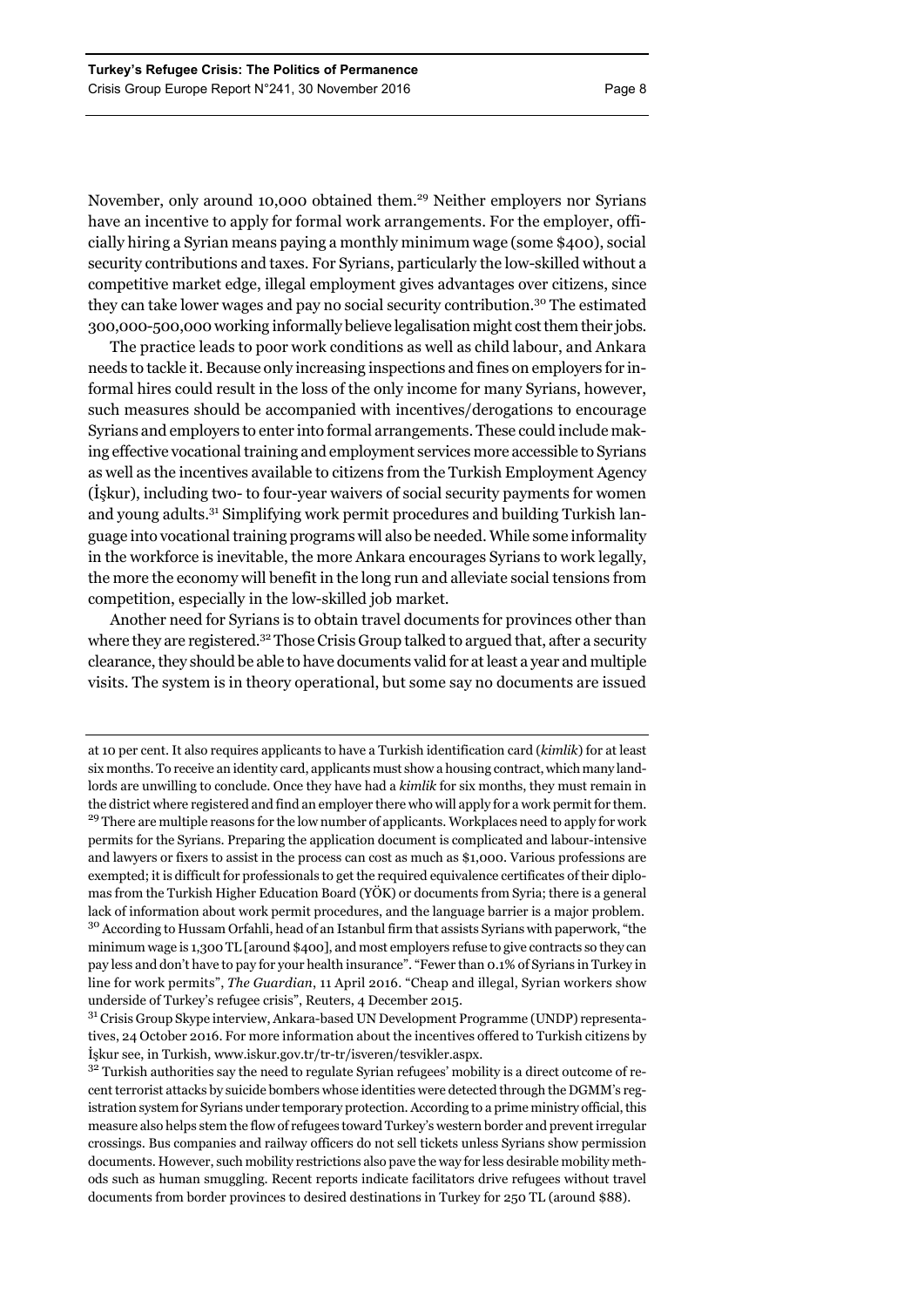since the post-coup crackdown.33 Many also say administrative procedures are arbitrary and uneven. Thus, implementation of mobility restrictions differs province to province, municipality assistance varies, registration and issuance of ID cards is halted at times, and they struggle with questions such as how to get a driving licence.

Communication should take into account refugees' economically diverse profile, vocational and language training requirements and labour market needs. A detailed study of Syrians' skills and Turkish economic needs would help. A tax/social security payment exemption for a certain period after entrance into a legal work relationship could also provide incentives to both Syrians and employers. Lifting employer sponsorship for Syrians' work permit applications might be an additional enticement.

# 3. Experience of political upheaval

Uncertain politics makes Turkey less attractive for Syrians considering their longterm prospects. They were sympathetic to AKP in the run-up to the June 2015 elections due to appreciation for a safe haven and President Tayy ip Erdoğan's commitment to confront the Assad regime, while they saw the opposition as representing anti-refugee sentiments and worried when the AKP lost its parliamentary majority. A Syrian Turkmen said, "we were probably more worried about the election results than Turkish society was, because the possibility that main opposition Republican Peoples' Party (CHP) might win created a deep sense of fear: what if their leader would send us back to Syria, if they collaborated with Assad?".

Some other Sunni-Arab Syrians asserted that the Nationalist Movement Party (MHP) and pro-Kurdish Peoples' Democratic Party (HDP) were scared of the "Arabisation of Turkey", that "MHP would only protect Turkmen Syrians and the HDP only Kurdish Syrians or Iraqis, leaving out Arab Syrians". A half Kurdish/half Arab Syrian said, "HDP is sincere about Syrian Kurds, but not enough about all refugees. If it were, it would have shown more support for AKP's positive policies".34 These concerns were alleviated when AKP regained its majority in November 2015.

Another form of uncertainty swept over refugees when Erdoğan said in July 2016 Syrians would receive citizenship. Government representatives later said that initially around 300,000 would be naturalised, with families, possibly amounting to one million. Government representatives said there would be skills-based criteria but none have been announced, leaving Syrians unsure they would qualify. More important was the societal backlash (detailed below). Interviews showed the nationalist reaction caused many to feel more exposed and under increased social pressure. One said, "we were living in quiet and peace, blending in, minding our own business. After the announcement I feel much more anxious when someone asks me where I'm from".35

The 15 July failed coup changed politics drastically. Syrians poured into the streets protesting the military takeover the first night and organised parallel rallies to the celebratory gatherings for weeks after the coup was defeated. Those in Istanbul re-

<sup>33</sup> Crisis Group interviews, Syrians, Istanbul, October 2016.

<sup>34</sup> Crisis Group interviews, Osmaniye, Istanbul, Gaziantep, Adana, February-April 2016. But some educated Syrians said the government instrumentalised them in EU relations and Syria policy. 35 "Syrians in Turkey could become citizens: Erdoğan", *Hürriyet Daily News*, 3 July 2016. "Suri-

yelilere 'istisnai vatandaşlık' formülü" ["Formula of 'exceptional citizenship' for Syrians"], *Milliyet*, 15 July 2016. Crisis Group interview, Istanbul, July 2016.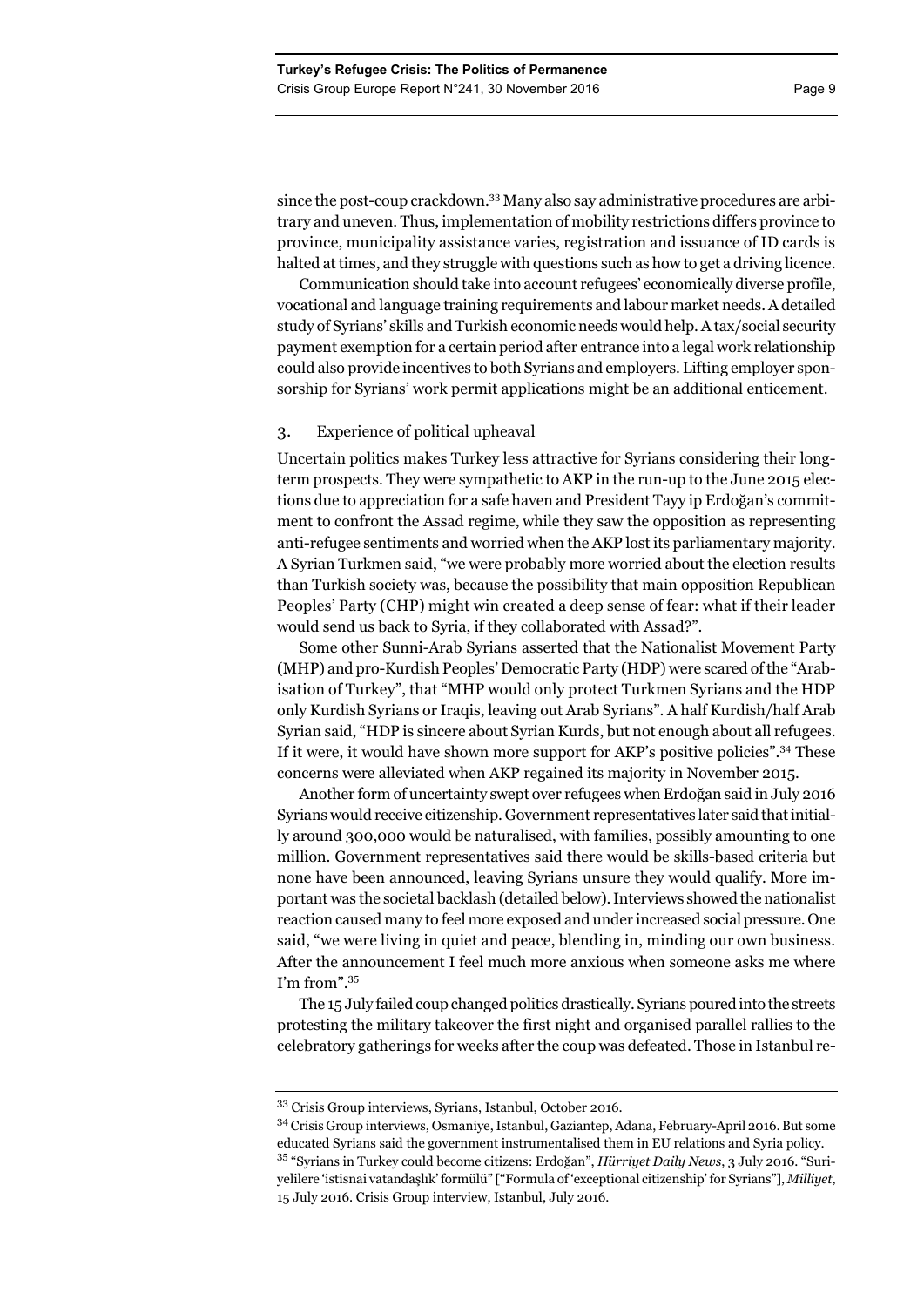called fear that a military government, traditionally more nationalistic and secularist, could mean rule similar to what they fled in Syria or harsh backlash against refugees, as in Egypt after the Morsi government was deposed in 2013.<sup>36</sup>

Turkish authorities underline the need to balance Syrians' preferences and needs with the security considerations and economic interests of the country at large. Noting their displeasure with international complaints that they are not managing the crisis well enough, the prime minister's public diplomacy coordinator explained:

Our GDP is what it is. We have a large young population and many unemployed who complain Syrians are reducing their access to jobs and services. We are grappling with an unstable neighbourhood and raging conflict with PKK and have no veto in the UN Security Council. … There is just so much we can do …. Integration will take time; it can only happen with political consensus so as to not upset domestic stability. We need more support to develop our capacity.<sup>37</sup>

<sup>36</sup> According to a *Middle East Eye* article, many Syrian refugees took to the streets to protest the coup the night of 15 July. They cited the pro-Sisi media and street-mob attacks on refugees in Egypt while police looked the other way. "Many [refugees] were kicked out of the country", said Sameer al-Shami, who later came to Turkey. "Syrians in Turkey Celebrate Erdoğan's Triumph over Coup Attempt", 19 July 2016.

<sup>37</sup> Crisis Group interview, Ali Osman Öztürk, 30 September 2016.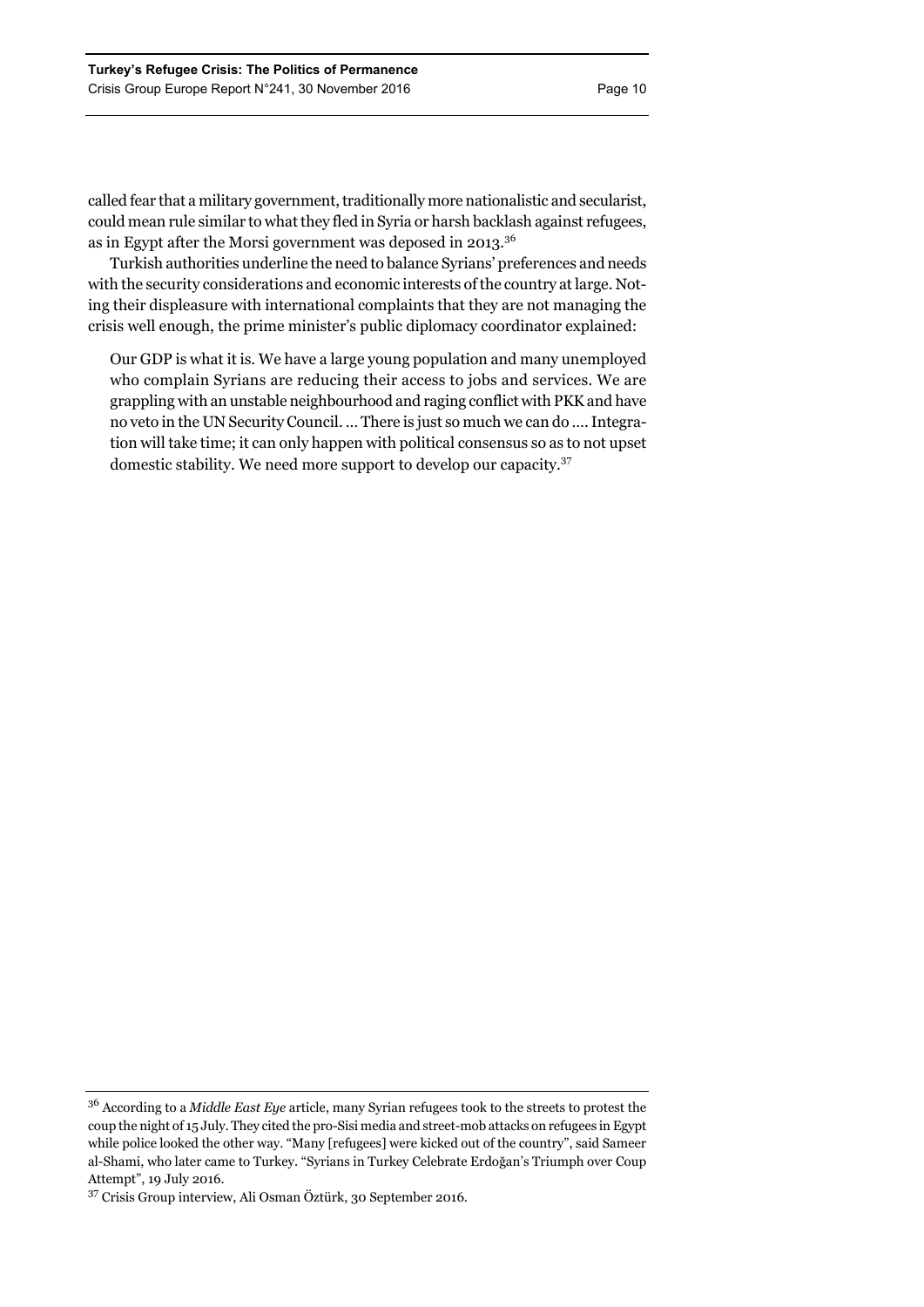# III. **Beyond Guests: Are Syrians Welcome?**

The president and AKP have adopted a "welcoming our guests" rhetoric, blended with a focus on compassion required by Islamic values, to justify an open door policy for Syrians as well as aid and services. In certain contexts, Syrians escaping the "tyranny of the Syrian regime" have been referred to as *muhacir* (a term rooted in Islamic history used originally to denote those who had to move from Mecca to Medina because of religious persecution, and later Muslims fleeing oppression in non-Muslim countries); helping them has been deemed *ensar* (an affirming descriptive for those who help fleeing Muslims).

Not only religious but also nationalist pride has been central in the government's contrast of its magnanimity in hosting Syrians with the lack of compassion and hospitality exhibited by EU countries. President Erdoğan said:

We are a nation that has the consciousness of *ensar.* We see all our siblings coming to our country as *muhacir* and convivially welcome them. We open our homes to them, share our bread. Today there are around two million siblings within our borders who fled from … Syria and Iraq. … Two million here, 130,000 in the whole of Europe. Where is [your commitment] to human rights, the Universal Declaration of Human Rights? Wasn't it you who were protecting the oppressed? What happened to the European Union aquis? Where are you?<sup>38</sup>

Such language resonates with AKP's conservative and nationalist constituencies.

The interaction between host community and Syrians varies by province, socioeconomic situation and political disposition and has changed with realisation refugees are likely to be permanent. In border provinces where many have settled, there is often little social interaction. Residents complain about emergence of working class ghettos, "little Aleppos", while NGOs note that "Turkish people have started to avoid avenues that they see Syrians as having taken over".39 The potential for tension also varies province to province based on economic, demographic and cultural considerations.40 Particularly Kurdish nationalists, Alevis and secularists fear that if Syrians stay, society will become more distinctly Sunni conservative, further marginalising religious minorities, liberals, leftists and others who feel threatened by what they see as increased consolidation of a Sunni national identity under AKP.

Border provinces are particularly prone to tensions, though there have been efforts to restrain and hush them.<sup>41</sup> Host community resentments increased in summer 2016,

38 "Onlar ensar, muhacir ne demek bilmezler" ["They don't know what *ensar* and *muhacir* mean"], *TRT Haber*, 18 February 2015.

<sup>39</sup> Crisis Group interview, Muzaffer Baca, International Blue Crescent, Istanbul, June 2016.

<sup>&</sup>lt;sup>40</sup> Few refugees spoken to in Kilis February-March 2016, from children to elderly, had Turkish friends. Crisis Group interview, Muzaffer Baca, International Blue Crescent, Istanbul, June 2016. Gaziantep, economically vibrant and already diverse, is generally regarded as comfortable for Syrians of different ethnic and sectarian identity. One from there said, "we do not feel the urge to hide our ethnic/religious identities because Turkish people treat us as Syrians, not as Kurdish-Syrians, or Christian Syrians or Alawite Syrians". However, refugees Crisis Group talked to in Gaziantep did not think they would be so comfortable in Hatay, where there is a sizeable local Alawite population. <sup>41</sup> This was confirmed in Crisis Group interviews, Metin Corabatır (ex-UNHCR spokesperson) and UNDP. "There is a risk of tension between refugee and host community, particularly in provinces where the Syrian population is most concentrated. The host community says they can't speak the same language, and do not fit in; Turkish citizens say the hospital lines have grown too much, the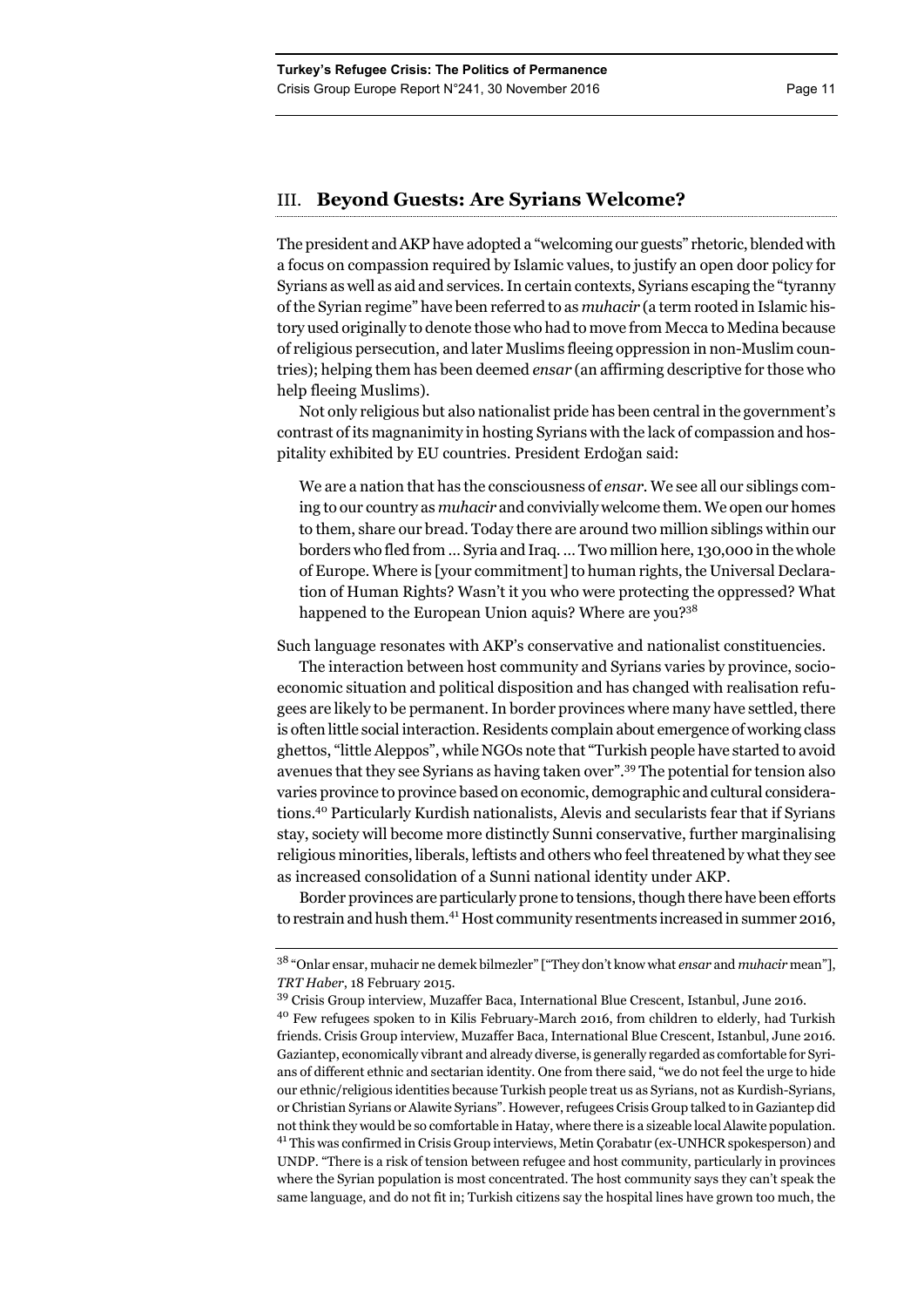first after the citizenship prospect was voiced, then after the coup attempt. Manifestation is limited to sporadic violent flare-ups, but the potential is evident.<sup>42</sup>

# A. *The Growing Anti-refugee Sentiment*

Particularly after the 2014-2015 influx and realisation of the problem's long-term nature, the broad-based, positive "having guests" sentiment gradually began to fade. Surveys repeatedly find a widely-held view that refugees are a burden. In 2013 nearly 60 per cent of the population thought immigration negatively impacted tourism, labour and the economy broadly. A seminal 2014 study underscored these findings as well as the cultural distance and other insurmountable barriers to integration host communities perceived. Over 80 per cent of respondents opposed citizenship; roughly 70 per cent wanted more restrictive policies, even sending Syrians home.43

Far less welcoming of Syrians as neighbours than guests, 81 per cent of the public believes they have not integrated well. A push by political leaders for such integration would likely be unpopular, because the public has not wanted to hear that the refugees will stay. Opposition parties have started to point out, as did CHP deputy head Veli Ağbaba, that the high rate of Syrian children not going to school holds "the danger of a lost generation. They will exponentially join crime waves. We are at a critical juncture to prevent this by urgently integrating them in our education system and providing vocational training".44 The burden on services, declining job opportunities, deteriorating trade relations in regions nearest to Syria and fear of refugees as a security risk are complaints voters share irrespective of party.

# 1. Refugees as an economic burden

With approximately 3.5 million Turkish citizens unemployed, resentment is high about Syrians competing for jobs, mostly in the informal sector, where they are willing to work for lower pay. In Izmir, disgruntled citizens pointed out that seasonal (unskilled) workers used to get 50 TL a day (around \$16), but Syrians accepted 30 TL (around \$10); others said shoemakers used to hire out for 80 TL (around \$25), but Syrians do the work for 12 TL (around \$4). Syrians are also seen as favoured in

labour market has become harder to penetrate, they can't find jobs, university seats are taken away." Crisis Group Skype interview, UNDP representatives based in Ankara, 24 October 2016.

<sup>&</sup>lt;sup>42</sup> There was sporadic violence against Syrians in Şanlıurfa and Gaziantep in June 2016. On 17 July 2016, following the coup attempt, a group that organised through social media burnt workplaces and homes of Syrian refugees in Ankara's Altındağ district. Riot police used tear gas to break up ensuing violence. "Suriyeli Mültecilerin Dükkanlarına Saldırı" ["Shops of Syrian refugees attacked"] *Milliyet*, 17 July 2016. An attack on a street in Konya populated by refugees injured five Syrians. "Can nöbeti … Alevilere taciz Suriyeliye linç" ["Life watch … Alevis harassed, Syrians lynched"], *Cumhuriyet*, 18 July 2016.

<sup>43</sup> Transatlantic Trends: Topline Data, 2013. The German Marshall Fund of the U.S. (GMF), http:// trends.gmfus.org/transatlantic-trends-2013/. Murat Erdoğan, "Syrians in Turkey: Social Acceptance and Integration Research", Hacettepe University Migration and Politics Research Centre (HUGO), November 2014.

<sup>44</sup> Turkish Perceptions Survey, GMF, 2015, pp. 12-13, www.gmfus.org/sites/default/files/Turkey Survey\_2015\_web1.pdf. Crisis Group interview, Metin Çorabatır, ex-UNHCR spokesperson, Ankara, June 2016. "CHP Genel Başkan Yardımcısı Ağbaba: Sığınmacıların tamamı güvencesiz bir şekilde çalışıyorlar" ["CHP Deputy Chairman Ağbaba: All refugees are working without protection"], Anadolu Agency, 20 June 2016.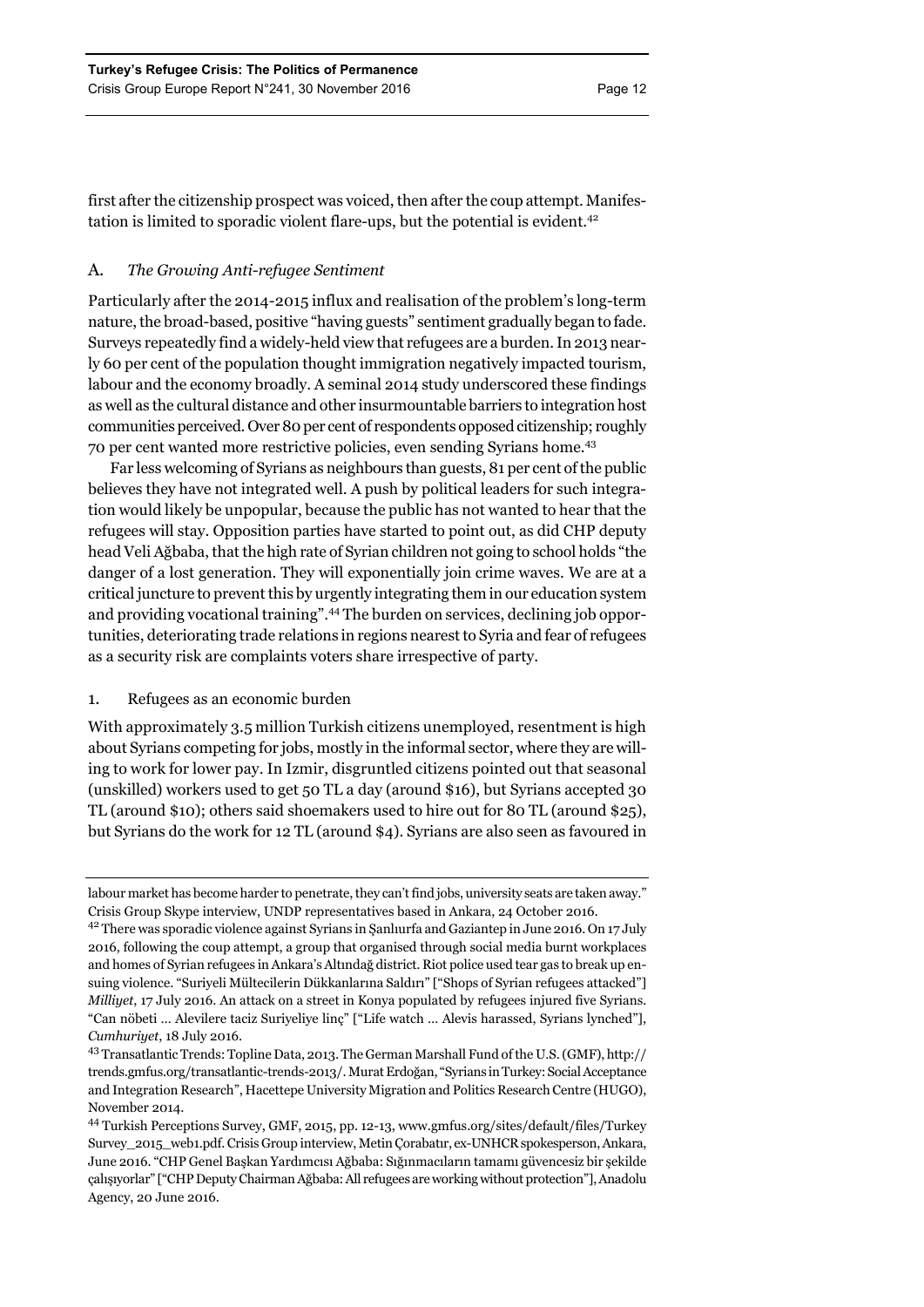public services, for example using health facilities, unlike citizens, for free and without paying into social security. Reaction to the citizenship idea and social benefits that Syrians but not low-income Turkish citizens enjoy showed the potential for serious backlash, from not only opposition but also AKP constituencies.<sup>45</sup>

Border provinces, especially Hatay, were particularly hit by border closures, though there was compensation in some, such as Gaziantep, where Syrians enlivened the economy as consumers and cheap labour and money flowed in from Syrian businessmen abroad and international aid bodies.<sup>46</sup> Landowners, taxi drivers and construction managers who employ manual workers told Crisis Group their net economic balance was positive.47 Economists say refugees buy goods such as refrigerators, cooking equipment, cooking oil, flour and building material, so contribute to growth. The flipside is inflation in regions with many refugees tops the national average.<sup>48</sup>

Hardest hit have arguably been unskilled construction and agricultural workers, as well as those in textile workshops. The potential for friction is highest among such groups, first of all because they compete for the same jobs and public assistance, but also because such positions were largely held by Kurds who had previously moved from south-east Anatolia to western city outskirts, and thus ethnic, ideological fault lines also exist.49 Municipalities where many refugees have settled complain they do not receive additional money from Ankara to help with the burden and are not included in refugee-related decisions.<sup>50</sup> They can access international funds on a project basis, but their budget from the central government should be adjusted to the refugee numbers they serve. A Municipal Law amendment to do this was drafted in April but not sent to parliament.

To reduce host community concerns, the positive economic aspects should be better communicated. The paid-in capital of Syrian-owned businesses in Turkey was about \$220 million in 2015. As of March 2016, Syrians in Gaziantep had established over 600 businesses.51 It is also important to explore the trickle-down benefits for host communities of international aid used to help border provinces. This may be

 $51$  The dollar figure does not include informal firms and money invested directly through real estate deals, front-company transactions, etc. "The impact of Syrian businesses in Turkey", Brookings Institution, 16 March 2016. According to Gaziantep's Chamber of Trade, Syrians had established 614 businesses (mainly in the textile, logistic, footwear and plastic sectors). Gaziantep province hosts some 350,000 refugees, the most after Istanbul. "Over 600 businesses owned and operated by Syrian refugees in Turkey's Gaziantep", *Hürriyet Daily News*, 15 March 2016.

<sup>45</sup> Crisis Group interviews, citizens, NGOs, Izmir, February 2016. "Suriyelilere vatandaşlık: AKP seçmeni ne diyor?" ["Citizenship for Syrians: What do AKP voters say?"], BBC Turkish, 13 July 2016. <sup>46</sup> Trade with Syria was restored at some border gates, as Turkish commercial trucks were able to unload at the border (primarily food items and construction materials) and subsequently reload on to Syrian trucks. This was the case, for example, at the Öncüpınar border crossing, Kilis province, which Crisis Group visited in March 2016.

<sup>47</sup> Crisis Group interviews, Gaziantep and Kilis, March 2016.

<sup>48 &</sup>quot;Turkish economy grows 4.8 per cent in first quarter", *Hürriyet Daily News*, 10 June 2016. According to the Turkish Statistics Institute, inflation was a percentage point higher in Gaziantep. "Syrian refugees boost Turkish economy, but for how long?", *Al Monitor*, 6 April 2016.

<sup>49</sup> Crisis Group interview, Turkish businessman and philanthropist, Istanbul, September 2016. 50 Crisis Group interviews, municipal representatives, Hatay, Istanbul and Izmir districts, January-June 2016. UNDP representatives said, "municipalities tried to extend services but some got overstretched …. they say they have trouble obtaining additional resources to cover the financial burden of the Syrians they now accommodate, and they are not a party to the programs devised at central [Ankara] level". Crisis Group Skype interview, October 2016.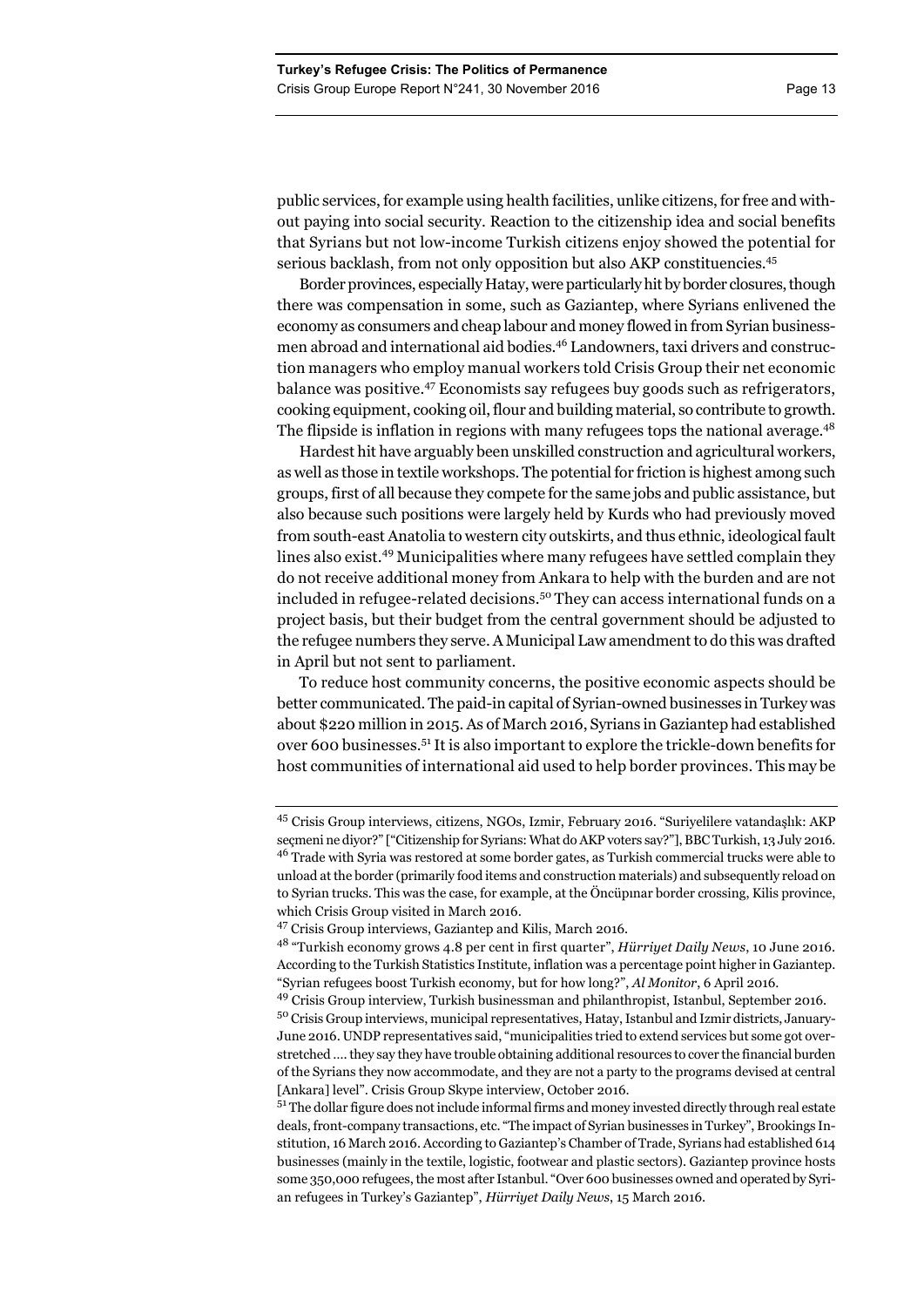less significant in terms of consumption or trade increase, but more significant where the strengthening of infrastructure (eg, renovation/upgrade of public schools, improved technology in health services, better waste water management, etc.) is concerned.

# 2. Refugees as a security risk

Host communities widely see Syrians as a security risk. Jihadists connected to radical networks active in the war are suspected to have penetrated Turkey, taking advantage of the open border policy. This perception was exacerbated when an IS-linked suicide bomber registered as a refugee killed ten German tourists in Istanbul's historic centre in January. Hatay residents from different walks of life, including aid NGOs who work with refugee children and hospitals, say militants/rebels cross the border for logistics, training and medical care; some name schools they say only (Syrian) martyr children can attend and hospitals where only fighters and their families are accepted and assert the funding sources are unknown.52 The Turkish intelligence agency gives the police and offices responsible for registering Syrians who apply for temporary protection names of suspected members of terrorist organisations, but forged identity documents are not hard to obtain, and not all Syrians register.

Harassment and petty crime also cause concern. Locals as diverse as a mother with a fourteen-year old daughter in Istanbul and a taxi driver in Hatay complained about too many "young Syrian men on the streets with nothing to do" and that Syrian men have a different upbringing, are relatively unchecked and drive cars with Syrian license plates that cannot be traced.53 According to a 2014 study, 62 per cent of respondents also believe Syrians in Turkey distort social order and moral values by criminal activity (such as violence, theft, smuggling and prostitution). However, official statistics reveal that the impact of refugees on crime rates is low. According to the police, only 0.33 per cent of Syrians (33 in 10,000) were involved in criminal activity between 2011 and June 2014. According to its governor, Syrians were involved in 2015 in only 1.3 per cent of all criminal cases registered in Gaziantep, where around 220,000 reside.<sup>54</sup>

In addition to the sheer weight of the new situation, with large numbers of foreigners suddenly being highly visible in the communities, rumours, xenophobia and deeply rooted anti-Arab sentiments have most likely led to the misconception that Syrian refugees are violent and inclined to criminality. Isolated acts bear a serious risk of being attributed to all Syrians, creating potential for violent reactions from host communities. To counter this prejudice and combat widespread group stereotypes, the government should devise policies and initiate information campaigns that reflect the diversity of the country's Syrian population.

<sup>52</sup> Crisis Group interviews, Hatay, June 2016.

<sup>53</sup> Crisis Group interviews, Gaziantep, Adana, Istanbul, Kilis, February-March 2016.

<sup>54</sup> Murat Erdoğan, "Syrians in Turkey", op. cit. The percentage of foreign nationals in Turkish prisons has been 1.6-1.8 per cent between 2011 and 2014. Turkish Statistical Institute (TÜİK), www. tuik.gov.tr/PreHaberBultenleri.do?id=18689. "Suriyelilerin adli olaylara karışma oranı on binde 33" ["Ratio of Syrians involved in crime, 33 in 10,000"], Anadolu Agency, 19 September 2014. "Suriyeli Misafirlerimize yönelik çalıştay düzenlendi" ["Workshop organised for our Syrian guests"], Gaziantep Provincial Directorate for Disasters and Emergencies website, December 2015.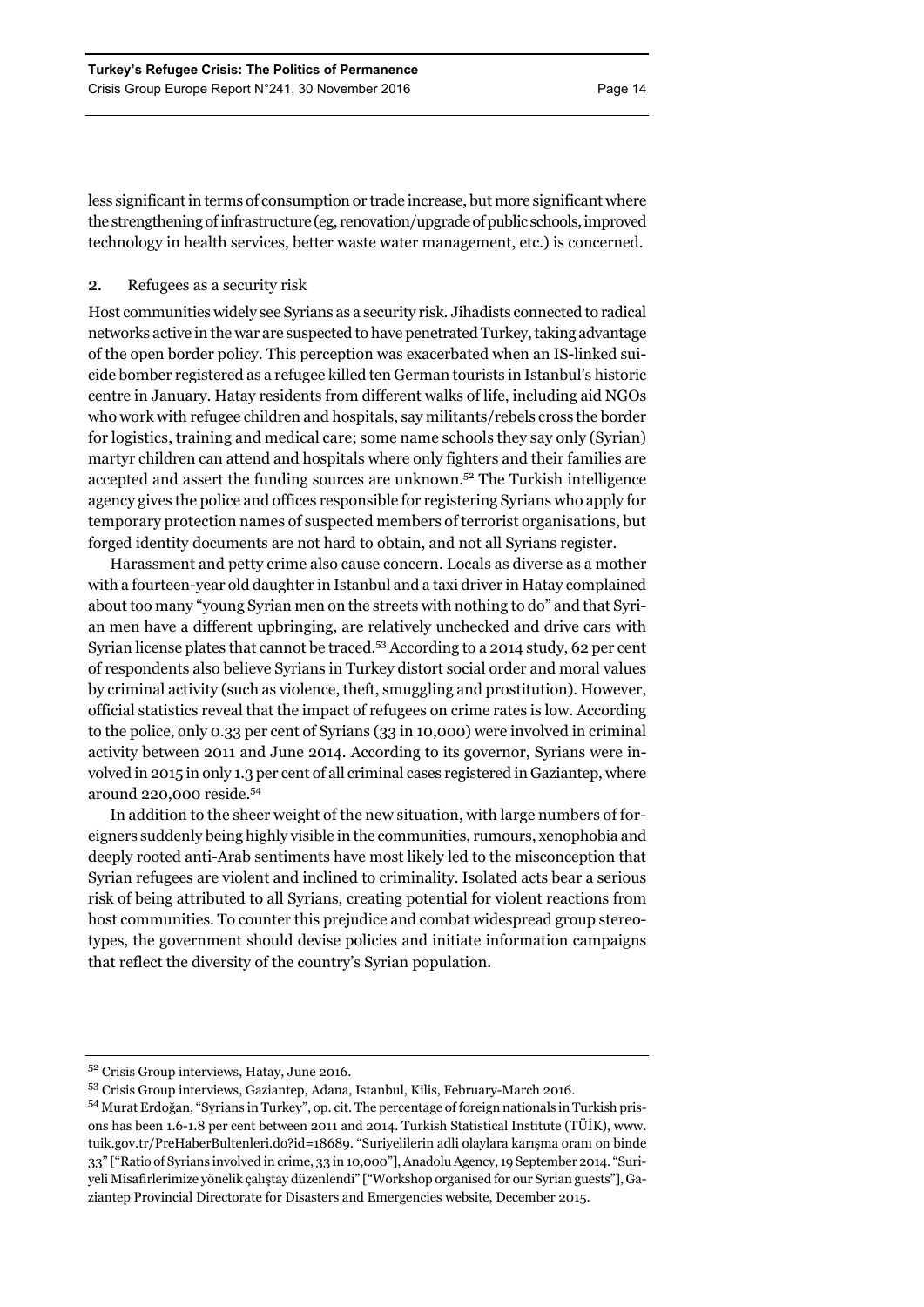# B. *Identity and Demographic Balance Concerns*

Mistrusting the state/AKP, various minority communities believe the government is strategically settling refugees so as to weaken voter blocs in districts known to support the opposition on sectarian or ethnic grounds. They consider Syrians a threat to Turkey's demographic balance and an instrument by which to reshape its national identity.

Minorities ranging from Alevis and Kurds to secularists worry that long-term refugee settlement will mean their own further marginalisation in neighbourhoods and districts where they have been dominant. The risk of changes to the character of their hometowns is commonly voiced, such as "our women feel like they have to dress more conservatively; if they vote in local elections this place will fall under AKP control; they are ruining our social cohesion". The suspicion that President Erdoğan will use Syrian votes to tip elections in his favour fuels this negative disposition.55

Residents of provinces such as Kahramanmaraş, Diyarbakır and Izmir have alleged the government aims to change demographics with camps or subsidised residential complexes for Syrians. The claims of refugees crowding out Turkish minorities became entangled with the debate over the March 2016 EU-Turkey refugee agreement because it was announced that six camps would be built with EU financial aid. In April-July, speculation spread that they would be in strongly secularist Dikili (Izmir province) and majority Alevi areas such as Sivricehöyük village (Kahramanmaraş province), Divriği, İmranlı, Dara, Zara, Hafik, Yıldızeli (Sivas province) and Mazgirt (Tunceli province). Though authorities say these allegations are groundless, they have not released information about where the camps will be, except for Sivricehöyük, where construction is underway. While distrust of AKP is important in shaping these fears, so is history. The spokesperson of the pro-Kurdish HDP explained:

Historical memories are evoked by the systematic relocation plans of the political leadership. There are many examples in our history of forced movements of political nature. In the '50s and '60s, Kurds were moved to the [western] provinces and tensions with residents erupted.56

# 1. Sectarian cleavages

Turkey's Alevi community, between 15 and 20 per cent of the total population, has been especially concerned about the settlement and permanence of Syrian refugees. Secular-minded, it has always distrusted parties representing political Islam and traditionally votes for CHP. Its fear of religious extremism is rooted in experience of violence. Where Alevis were historically concentrated in Anatolia, such incidents ended with relocation and a much diminished presence in old hometowns.<sup>57</sup>

<sup>55 &</sup>quot;Sığınmacıları kullanarak demografik yapıyı bozacaklar: Oy vermiyorsanız oy vereni buluruz!" ["They are going to use the refugees to disrupt the demographic structure: If you do not vote for us, we will find those who will!"], *Birgün*, 31 March 2016.

<sup>56</sup> Crisis Group interview, Ayhan Bilgen, HDP parliamentarian, Ankara, 14 June 2016.

<sup>57</sup> In the 2012 elections, some 75 per cent of Alevis are thought to have voted CHP; in the 2015 elections, according to Crisis Group interviews, Alevi community leaders (Ankara, June 2016), Alevi families are thought to have split votes between HDP and CHP strategically to ensure HDP would pass the 10 per cent electoral threshold, and AKP would not secure an absolute majority. According to a Washington Institute article, AKP parliamentarian Mustafa Albayrak, while discussing the demand for government support for houses of worship (*cemevis*), said that would "open the path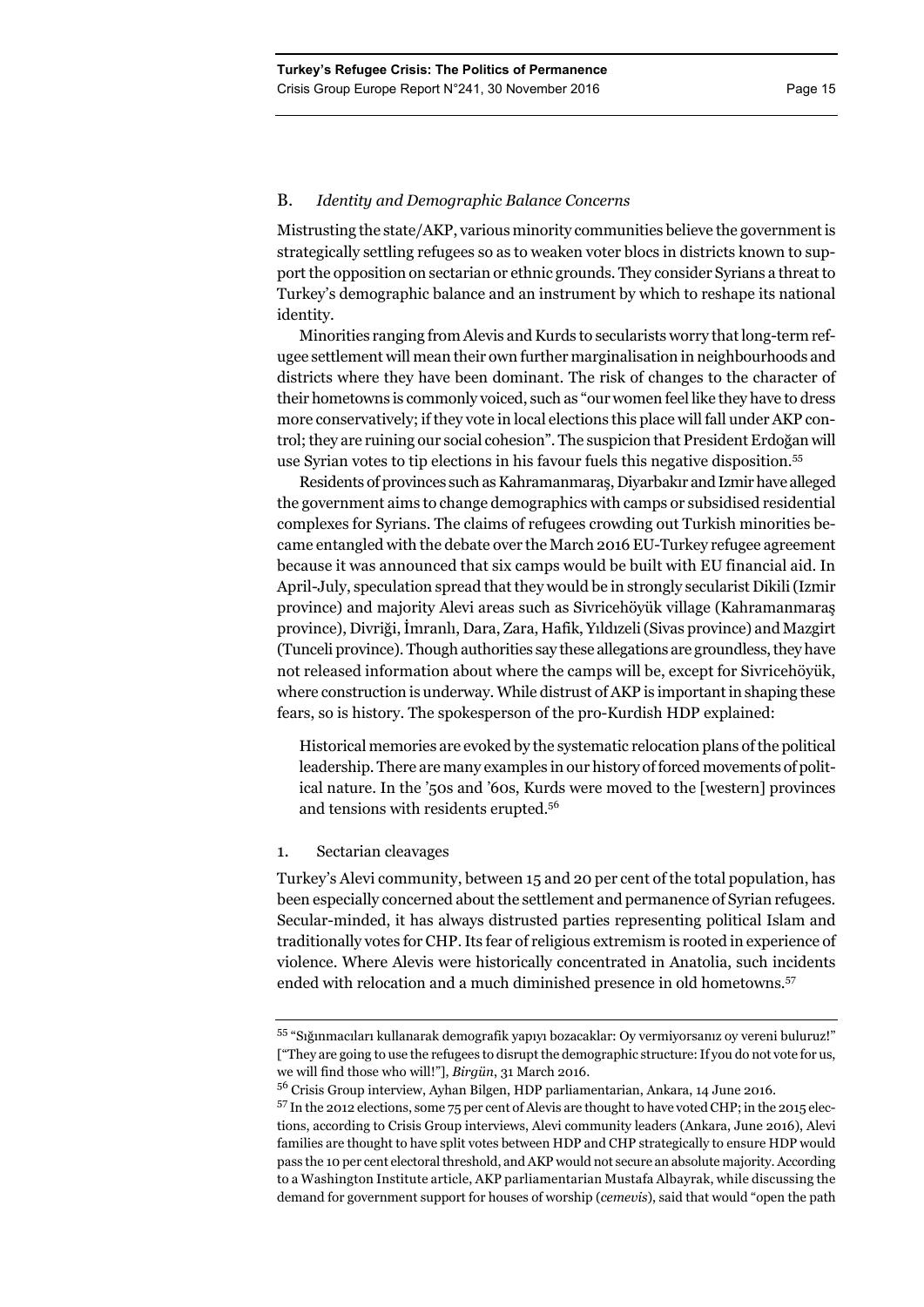Alevis have long-standing demands and security concerns that AKP governments have not met.<sup>58</sup> They have little representation in the upper echelons of the party, feel discriminated against because their houses of worship (*cemevis*) lack legal status and complain of derogatory language and lack of protection from the state and government. Recently, they were alarmed because the Bosphorus Bridge opened in August was named for Yavuz Sultan Selim, a sixteenth century Ottoman ruler who massacred tens of thousands of Alevis. The legacy of such massacres has made many especially sensitive to speculation since January about refugee resettlement.59 The head of a prominent Alevi NGO, asserted: "Alevis will not feel safe and will move from these areas, so the settlements will amount to displacement".<sup>60</sup>

General Alevi distrust has been exacerbated by the government's stance on the war in Syria. AKP's categorical anti-Assad position carries sectarian insinuations from the Alevi perspective. After the May 2013 bombing in the border town of Reyhanlı, President Erdoğan, assuming pro-Assad elements were responsible, said, "53 of my Sunni citizens were martyred".61 It was later discovered that IS was responsible, and Erdoğan's words came to symbolise his disposition to think in us vs. them terms, geared at exclusively protecting Sunnis.

Besides Sunnification of society, a widespread Alevi concern is that refugees will be particularly hostile to them since they are escaping an Alawite regime.<sup>62</sup> Fear that Syria's sectarian conflict could spill into Turkey, resulting in local confrontations, is particularly pronounced in the border province of Hatay, where approximately half the population is Arab Alawite, with close historic and economic connections to the Syrian Alawites.At the peak of the refugee influx, some Alawite villages in the Samandağ district of Hatay apparently armed themselves to prevent refugees from entering. They say they fear both jihadist infiltration and that real refugees might consider

for subsidies to devil worshippers". "Turkey's Slow-Burning Alevi Unrest", 24 March 2014. Zeidan, David. "The Alevi of Anatolia." *Middle East Review of International Affairs* 3.4 (1999), pp. 74-89. 58 See Crisis Group Europe Report N°230, *The Rising Costs of Turkey's Syrian Quagmire*, 30 April 2014, p. 25.

<sup>59</sup> Between 1937 and 1938, the state put down a suspected rebellion in what many consider a "Turkification" campaign in Tunceli province, killing well over 10,000 and exiling many more. In a 2011 official apology, President Erdoğan said the operation was "planned step by step" and "one of the most tragic events in our near history". The next major incident occurred in Kahramanmaraş, where an attack on a right-wing cinema on 19 December 1978 escalated into a week of reprisals on Alevi neighbourhoods and establishments during which 100 lives, 100 homes and 200 shops were lost. In Sivas on 2 July 1993, 35 people, mostly Alevis, attending the cultural Pir Sultan Abdal festival were burned to death in a hotel by local Sunnis.

<sup>&</sup>lt;sup>60</sup> "The Turkish state is using the refugees to change the demographic structure of the population to benefit itself. They are planning to settle refugees in provinces where there is Alevi concentration. … So why place them in an area that will cause tension. Their culture and traditions are not harmonious". Crisis Group interview, chairman of an Alevi association based in Ankara, 15 June 2016.

<sup>61 &</sup>quot;Erdoğan: Reyhanlı'da 53 Sunni Vatandaşımız Şehit Edildi!" ["Erdoğan: 53 of Our Sunni Citizens have been Martyred in Reyhanlı"], *Radikal*, 14 June 2013.

<sup>&</sup>lt;sup>62</sup> Alevis and Alawites have commonalities; both are variants of Shia Islam, and members of both communities tend to oppose Islamist ideology and governance. However, they are distinct in historical evolution, culture, and religious practices. Alawites in Turkey are of Arab ethnic origin, are concentrated mostly in the province of Hatay, have close ties to Syrian Alawites and are estimated to total less than one million. Alevis, of both Kurdish and Turkish ethnic origin, reside mostly in central and eastern Anatolia, as well as in cities in the west of Turkey, and are estimated to total between fifteen and twenty million.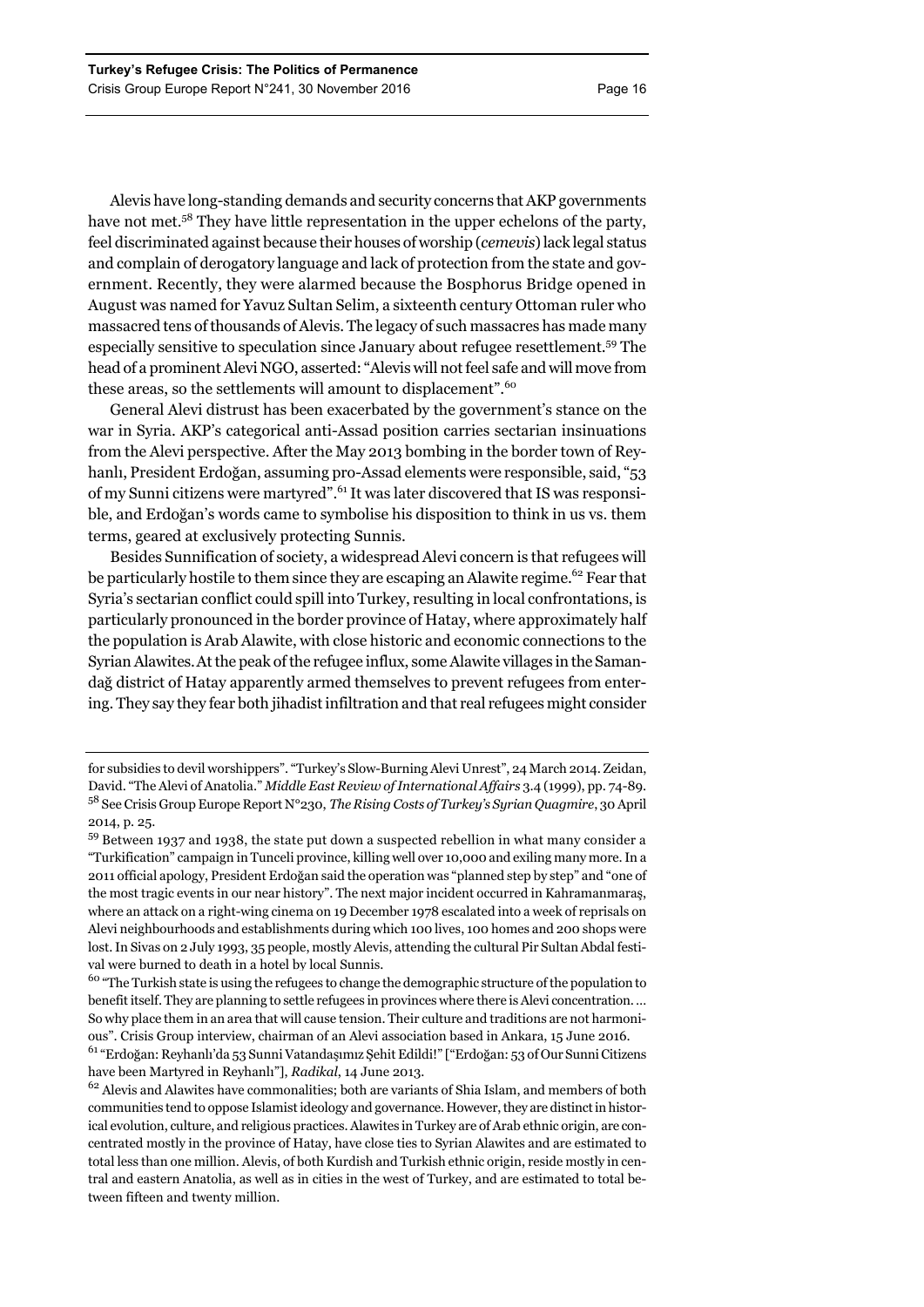them an extension of the Syrian president's clan and attack them. "Many refugees hold Alawites responsible for the civil war", a local elected official said. "Sectarian conflict may be triggered".63

In February 2016, bidding began for construction of a settlement camp to house 25,000-27,000 refugees on a field next to Sivricehöyük, one of 24 Alevi villages of Dulkadiroğlu district in Kahramanmaraş province. The village of around 3,000, joined by Alevi associations from across the country, organised days of protests. Construction began in March, and in April protestors clashed with the local gendarmerie. The movement received support from several members of opposition parties and social media campaigns such as #OvamaDokunma (#Don'tTouchMyField). The province's governorate banned the protests in June. The dispute is delicate, because coming across as anti-refugee is also a turn-off for voters. When HDP Co-chair Demirtaş supported the protestors, pro-government media attacked him as anti-refugee, and he defended the protestors as opposed not to the refugees but rather to AKP's ill-intentions.<sup>64</sup>

Claims of similar projects for Divriği, Sivas and Mazgırt, Tunceli circulated in government-critical outlets. An online platform published a letter allegedly from the governor of Sivas to the mayor of Divriği in April asking him to "urgently" find a site for a camp in line with the EU deal.<sup>65</sup> In response to speculation about a camp in Mazgirt, the district mayor said:

If the region is to be alienated or changed in line with [some people's] own strategic aims and political understandings, nobody will accept this. A camp here would mean the death of the beliefs, experiences of the people …. No state or power can play games on this geography or beliefs of a people.<sup>66</sup>

Authorities and AKP representatives deny there is a systematic assimilation and disruption policy and stress there is no political agenda behind placement of refugee camps. Given historical traumas and identity cleavages as they relate to the war in Syria, however, opting not to locate settlements near Alevi communities would be prudent. Moreover, the government should engage with local communities that have identity-related fears about refugee infiltration into their neighbourhoods. Decisions on refugees and camps are made centrally and coordinated with appointed governors of the provinces, while locals say they feel imposed upon, particularly because no one has established dialogue with them and listened to their security and other concerns. The absence of communication channels and transparency over refugee settlement creates grounds for speculation, much of it unfounded, to multiply.

<sup>&</sup>lt;sup>63</sup> Crisis Group interviews, Hatay, June 2016. Alawites there said they had links with the Syrian Alawites across the border, were not sympathetic to President Bashar al-Assad but were more concerned about ascendance of jihadists and Sunni militants than continuation of his rule. Mehmet Caner, local elected Sivricehöyük official, quoted in "Turkish villagers rally against refugee plans, citing fears of Sunni extremists", *Hürriyet*, 7 April 2016.

<sup>64 &</sup>quot;Turkey: Container Cities, Uprooting Alevis, Fear of Infiltrating Jihadists". Gatestone Institute, 26 April 2016. "Demirtaş 'Mültecileri istemiyoruz' eylemcilerini savundu", *Sabah*, op. cit.

<sup>&</sup>lt;sup>65</sup> "Maraş'tan sonra Sivas Divriği: Alevi Nüfusu Yoğun Ilçeye Mülteci Kampı Hazırlığı" ["After Maraş is Diviriği, Sivas: Plans for a Refugee Camp in Alevi Majority District"], *Diken*, 12 May 2016.

<sup>66 &</sup>quot;Valilik açıkladı, Tunceli'de sığınmacı kampı kurulmuyor" ["Governorate announcement: No refugee camp to be built in Tunceli"], *CNN Türk*, 2 June 2016. District Mayor Tekin Türkel is of the leftist ÖDP (Freedom and Solidarity Party). His reaction was followed by a governorate statement that no refugee camp was planned in Tunceli.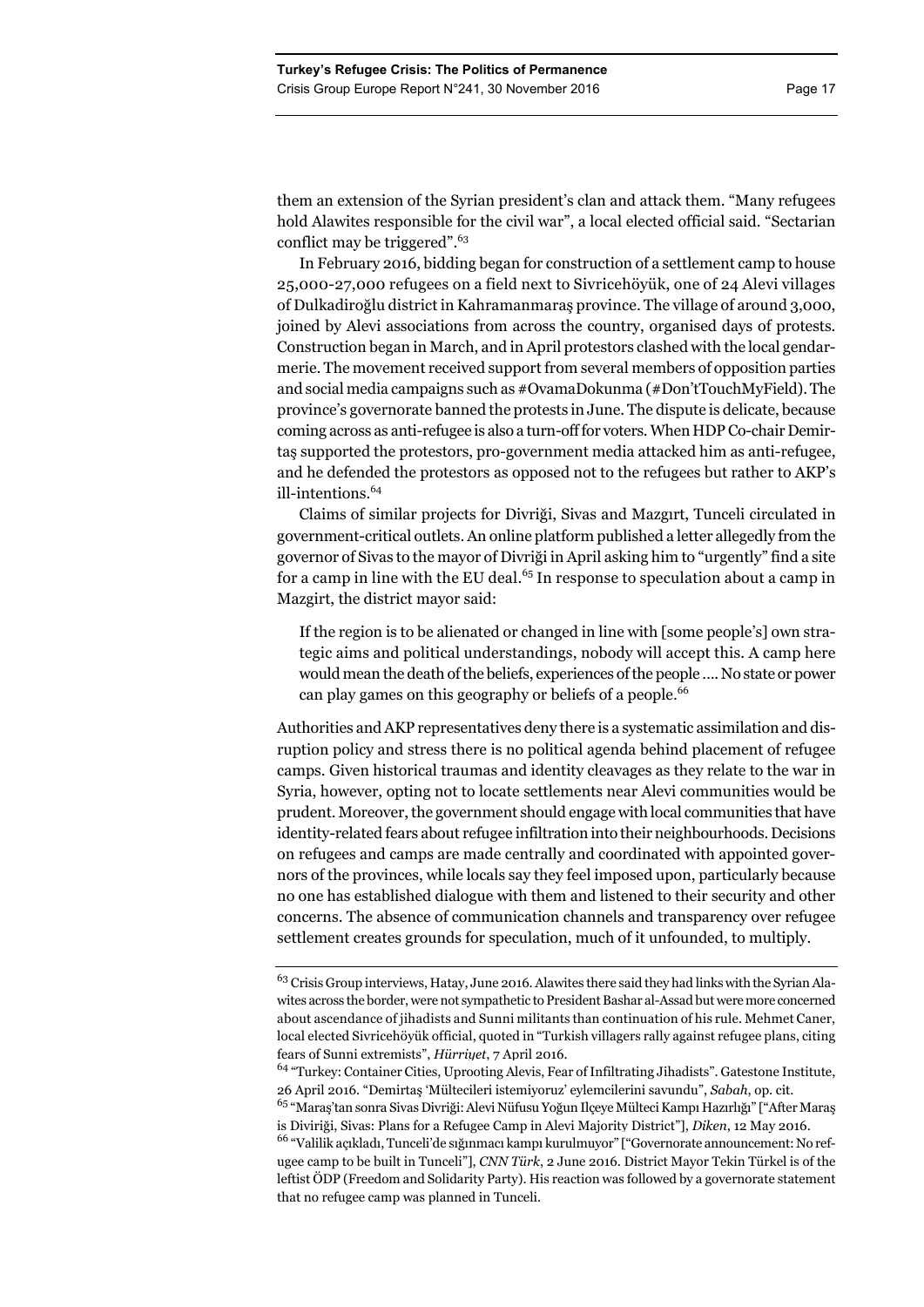# 2. Kurds, Liberals and Secularists

The Kurdish communities in Turkey, particularly those sympathetic to the Kurdish national movement, have their own reasons to be critical of Ankara's Syria policy. They view it as bent on containing Syrian Kurds, specifically the PYD, from gaining ground in northern Syria. Much like Alevis, they also see refugees as a security and political risk and worry they will be settled in the restive Kurdish majority districts in the south east. Those districts traditionally support the Kurdish movement and vote HDP, some with an electoral margin that might be disrupted if Syrians could vote.

Clashes between PKK urban militia forces and state security have led to displacement of over 300,000 Kurds and to suspicion that rapid demographic transformation would follow. Memories of assimilation policies toward Kurds in the '80s and '90s have led to fears reconstruction would be part of efforts to, "change the demographic structure, and balance out the Kurdish population".<sup>67</sup>

Secularist segments of the population share a version of this sentiment. "Handpicked groups are being distinctly relocated … [to] traditionally CHP voting places", that party's deputy chairman and spokesperson said. "I talk to people there who would normally be open to refugees because they are social democratic and liberal, but they think the ruling party is settling refugees to change voting figures in their district, gerrymandering, so they are adamantly opposed to refugee settlements".<sup>68</sup> Plans for a temporary detention centre in Dikili, Izmir created an outcry among residents in spring 2016. The facility, to temporarily house up to 72,000 refugees returned to Turkey under the March 2016 EU agreement, would be 110km from the centre of Izmir, a CHP stronghold. Dikili residents Crisis Group interviewed in April 2016 noted news of similar plans for centres in the tourist hub of Çeşme; despite an assurance from former Governor Mustafa Toprak that refugees will be transferred from the centre within 24 hours, many expressed fear of long-term effects.

Pro-refugee local NGO representatives say the city's residents, fearing heightened security risks and cultural dissonance, were unwelcoming and urged the government to host refugees elsewhere.<sup>69</sup> The Izmir metropolitan municipality and some district municipalities have refused to provide services or had no resources for refugees.

Ideologically-based mistrust of the government is at the centre of these threat perceptions, but the result is a closed mindset about humanitarian approaches toward refugees and unwillingness to acknowledge practical economic reasons for their settlement in Western metropolitan centres where job opportunities are higher. Some experts try to de-politicise the debate:

There is indeed an emotional closeness to President Erdoğan. Syrians in Turkey name their babies after him, but deducing from this they are strategically being instrumentalised is a stretch. The fear voting rights will be granted … to bring about a favourable outcome for AKP has been there since 2011. Secularists see Arabic writing all around in the big cities … as a sign secularism is under threat. Alevis in Hatay fear Sunni Syrians will take control of the province. While the

<sup>67</sup> CHP Istanbul parliamentary deputy Erdoğan Toprak in his report on Turkey's refugees. "Türkiye'nin yeni seçmenleri: Suriyeliler" ["Turkey's new voters: Syrians"], Deutsche Welle, 18 March 2016. 68 Crisis Group interview, Selin Sayek Böke, Ankara, 13 June 2016.

<sup>&</sup>lt;sup>69</sup> Crisis Group interview, Kadir Beyaztaş, assistant general coordinator, Association for Solidarity with Asylum Seekers and Migrants (ASAM), 15 June 2016.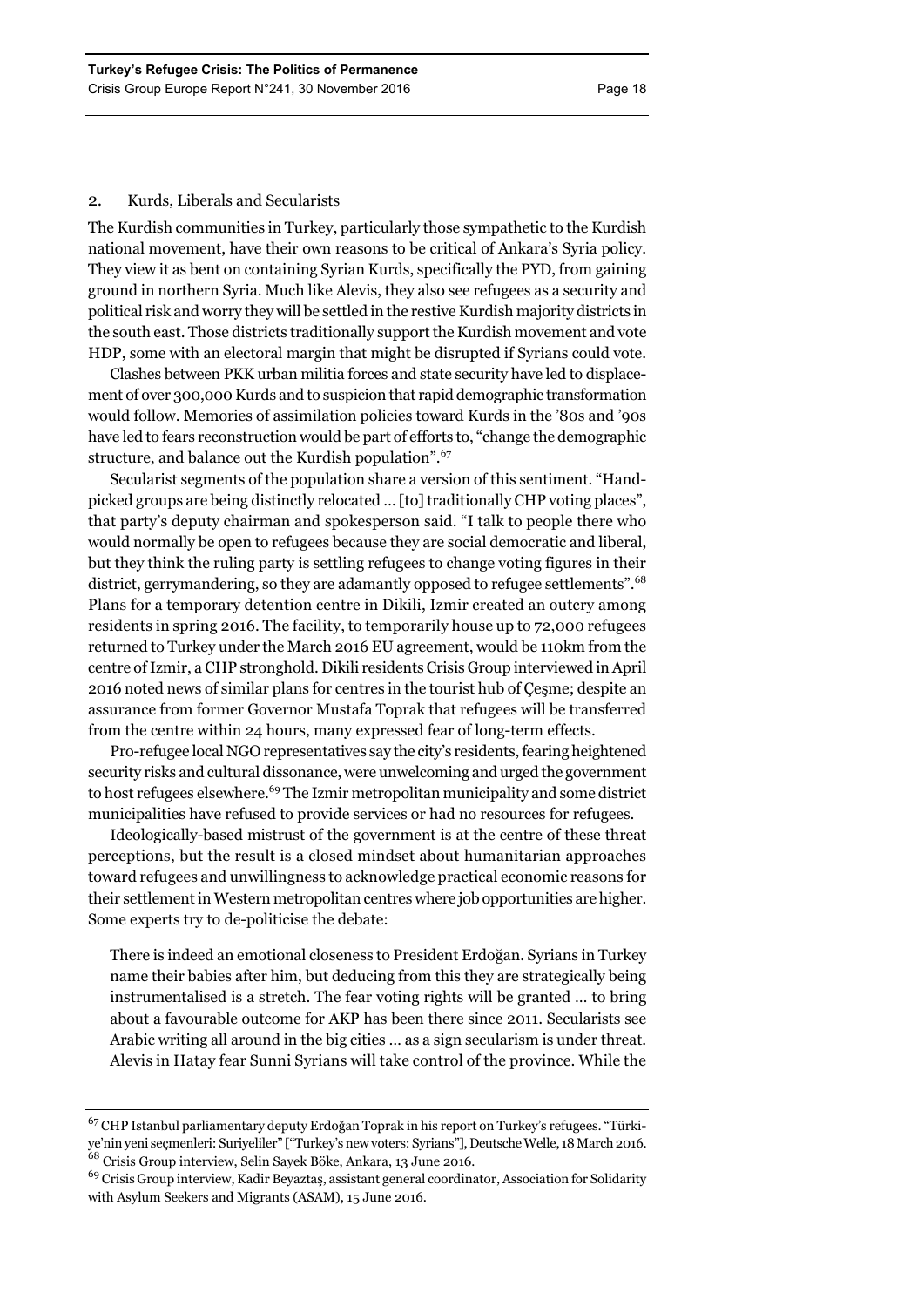result may be Sunnification in some cases, how much is deliberate, how much inevitable is hard to know. Particularly if naturalised, the Syrians cannot easily be moved here and there; ... they won't agree to move where they do not want to.<sup>70</sup>

Systematic intercommunal dialogue between Turkish citizens and Syrians can also help disperse the notion the latter are a homogeneous group that will unconditionally support Erdoğan and his agenda. A targeted government communication strategy is needed to explain policies, approaches and dilemmas to the public comprehensively, so as to pre-empt misunderstandings that may feed tensions among host communities.

 $^{70}$  Crisis Group interview, migration expert, Ankara, June 2016.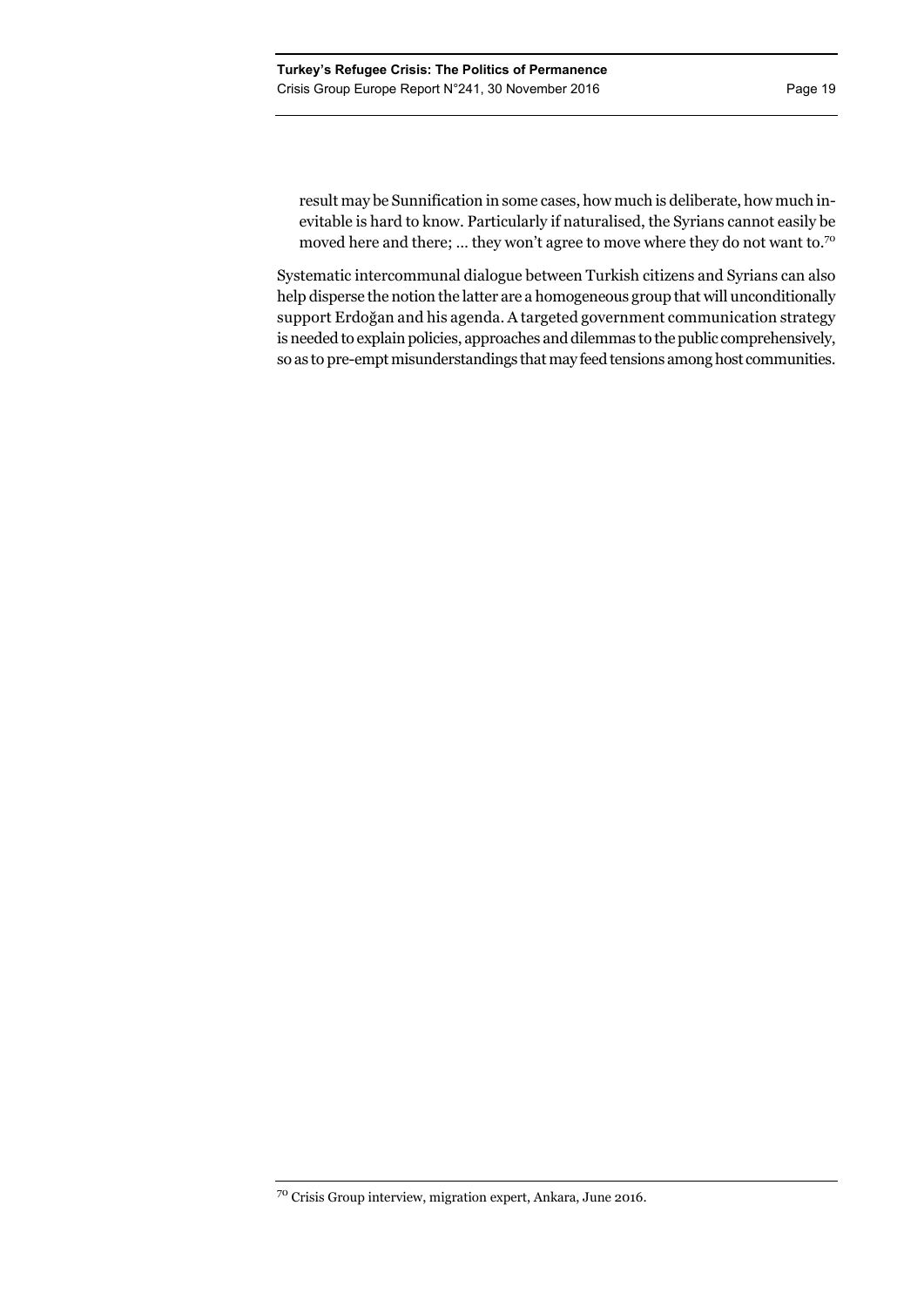# IV. **Political Polarisation and Opposition Conundrums**

Polarisation of society, with almost half the nation deeply concerned about the president's consolidation of power and interpreting every government move in that context, is an obstacle to healthy debate on any issue. That parties have distinct identitybased constituencies, ethnic, sectarian and cultural, renders discussion of refugee integration even more politically charged. Belief that Syrians would vote for the AKP if citizens further impedes constructive discourse.<sup>71</sup>

Absence of productive dialogue is not specific to the refugee crisis. For almost a decade, AKP and opposition parties have been unable to come together constructively. Almost every issue is seen in zero sum terms. This polarised national scene gives the CHP, MHP and HDP no incentive to ease the government's challenges with respect to the refugees, and trying to represent the sensitivities of their diverse constituencies makes it even more difficult for them to be forthcoming about integration. The main opposition party's spokesperson said:

It is necessary to prepare the public, but we cannot do this because of the increasingly ingrained political polarisation. There cannot be an open national debate based on rational parameters such as security, services or the labour market. Everything is perceived in the framework of polarisation.<sup>72</sup>

Opposition parties at large view the refugee issue as AKP's fault, due to an unsound Syria policy they consider ideologically motivated: unequivocal in opposition to Assad, vigorous in support of anti-Assad armed Sunni rebels and lenient toward IS, at least until 2014.73 In the run-up to the June 2015 elections, the leader of the CHP, the main opposition party, promised, without articulating a clear plan, to end the war if elected and send Syrians back home, where they would be happier.74

Opposition parties also face the conundrum that while most of the public does not support permanent residence, it shares the pride in contrasting Turkey's compassion with what is widely viewed in the country as European Islamophobia. This dichotomy contributes to the incoherence of public positions, because it is politically expedient neither to appear anti-refugee, nor to engage on proposals to facilitate long-term integration.

Complex voting bases also limit opposition party manoeuvrability. CHP, which wins some one fourth of the total vote, has a secularist-minded urban constituency

 $71$  This is exacerbated by social polarisation. 74 per cent of survey respondents did not want their children to play with those of parents who vote for another party. "Turkey: Divided We Stand", GMF, April 2016.

<sup>72</sup> Crisis Group interview, Selin Sayek Böke, CHP spokesperson, Ankara, June 2016.

<sup>73</sup> Deputy CHP MP Selina Doğan said in parliament, "the underlying reason for the refugee crisis having deepened so much is the wrong and short-sighted Syria policy of the AKP. What the AKP calls strategic depth, has in Syria – just like around the world – gotten stuck in the muddle. The AKP with a sectarian approach and with dreams of 'reaching Damascus in three hours' has incited the war in Syria by demonstrating it is unable to read foreign policy and international [power] balances …", www.tbmm.gov.tr/tutanak/donem26/yil1/ham/b10401h.htm, 21 June 2016.

<sup>74 &</sup>quot; CHP's latest election promise of sending back Syrian refugees in Turkey comes under criticism", *Daily Sabah*, 23 April 2016. Earlier CHP statements followed the same line. "CHP head pledges to get Turkey out of troubling situation", *Hürriyet Daily News*, 11 June 2015.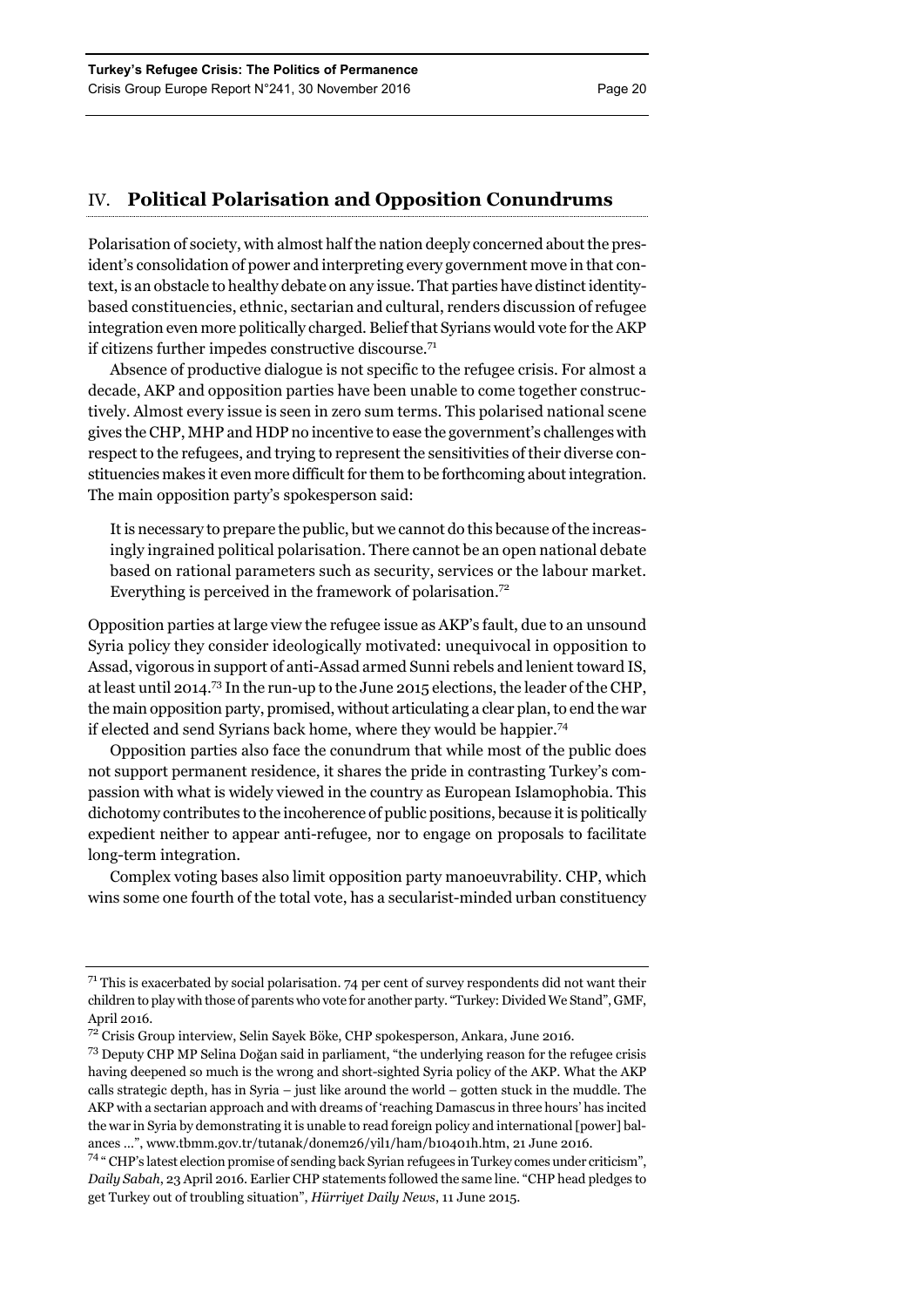and strong Alevi support base in east/central Anatolia and western provinces.75 It tries both to respond to the perception of Alevi and urban middle class secularist supporters that refugees threaten their identity and safety and also to find sustainable solutions. A CHP parliamentarian explained: "Our hands are tied. When we publically vocalise the concerns of an Alevi village, for example, this is used against us to brand us as taking the side of Alevis, which [is] a turn off for the support we get from the Sunni population".76 After the 2015 elections, representatives started emphasising the need to come to terms with the reality that most Syrians would stay, so must be integrated. A June 2016 report by the party's refugee research commission drew attention to the mounting integration challenges and outlined recommendations, including that efforts should be coordinated by establishing a Migration Ministry, and that the geographic limitation to the 1951 Refugee Convention should be lifted.<sup>77</sup>

The MHP has grappled with a similar dilemma: to be supportive of Ankara's open door policy while appealing to its nationalist, security-conscious, West-sceptic constituency. Before the June 2015 elections, its leadership emphasised the huge economic cost of Syrian refugees and said Turkey could face higher crime rates due to the increasing numbers. A helping hand for "guests" is right, the party chairman said, but not turning Turkey into a depot of refugees to serve European interests, and certainly not giving them the right to live here permanently.<sup>78</sup> The MHP has also been particularly vocal about the security threats refugees may pose:

… refugees have definitely turned into a national security problem. The issue of uncontrolled Syrians is a matter of survival for Turkey. Is there any guarantee that in the short, medium, or long-term all these people will not become pawns/ tools of terrorist organisations or enemies of Turkey?<sup>79</sup>

Pro-Kurdish HDP purports to side with the downtrodden but needs also to be receptive to a left-leaning constituency that is inherently against Ankara's Syria policy and concerned about Arabisation and rising Sunni Islamism in Turkey. Its June 2015 election program urged lifting the geographical limitation to the 1951 Refugee Convention, which it considered a violation of the right to life of millions who fled war and suffering, and emphasised refugee integration.<sup>80</sup> Reflecting concerns of Kurdish host communities, however, it has also alleged that Ankara does demographic engineering by settling Sunni-Arab Syrians in majority Kurdish and Alevi provincial centres and rural areas and cited concerns of jihadist activity in camps.<sup>81</sup>

 $81$  Explaining the party position, co-chair Selahattin Demirtaş said, "... you [the government] are the ones who are going to send 27,000 Sunni Syrians to Maraş Pazarcık, an area with a total Alevi pop-

<sup>75</sup> The CHP won 25.4 per cent of the vote in the November 2015 election, second after AKP's 49.4 per cent. "Turkey election: Ruling AKP regains majority", BBC, 2 November 2015.

 $^{76}$  Crisis Group interview, CHP parliamentarian, June 2016. There have been cases in the past when President Erdoğan used the Alevi roots of the CHP chairman to undermine the party's appeal among mainstream majority-Sunni voters.

<sup>77</sup> www.igamder.org/wp-content/uploads/2016/08/SINIRLAR-ARASINDA-BASKI2.pdf.

<sup>78 &</sup>quot;Toplumsal Onarım ve Huzurlu Gelecek: Bizimle Yürü Türkiye" ["Social Repair and Peaceful Future: Walks with Turkey"], MHP official website, 7 June 2015. "Bahçeli: Hükümetin yanındayız" ["Bahçeli: We are with the government"], *Takvim*, 26 April 2016.

<sup>79 &</sup>quot;Ne kadar bela varsa, Türk düşmanlığında birleştirdiler" ["All the menaces out there came together in enmity to Turks"], Doğan News Agency, 19 February 2016, citing deputy head Celal Adan.

 $^{80}\,$ www.hdp.org.tr/images/UserFiles/Documents/Editor/HDP%20Se%C3%A7im%20Bildirgesi% 20Tam%20Metin.pdf.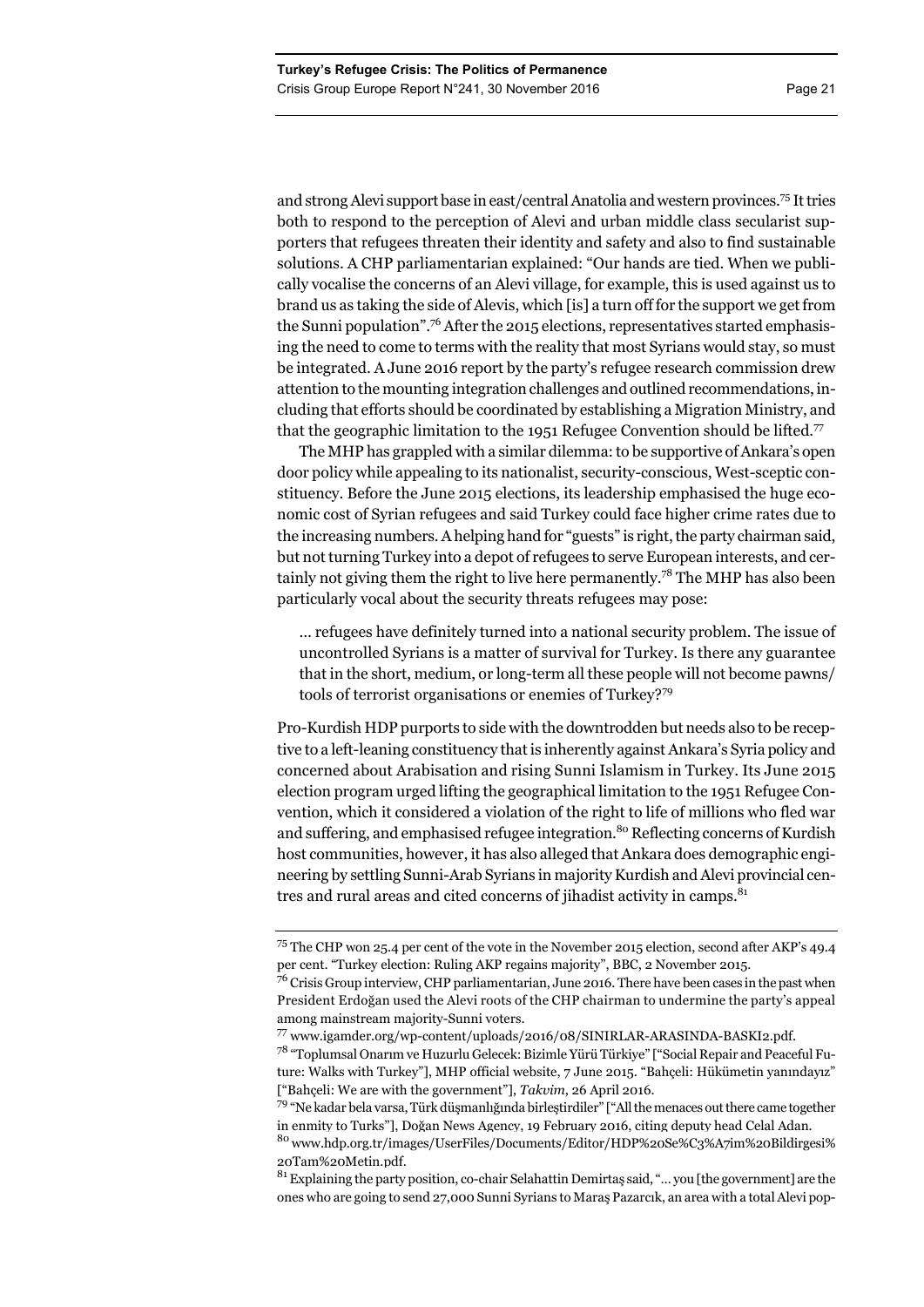Judging by their evolving discourse, each party has recently begun to come to terms with the reality that most Syrians will stay in Turkey. However, and despite engagement between AKP, CHP and MHP on national security issues such as the operations against what the state calls FETÖ/PDY, dialogue on the thorny refugee issues has not begun. In the meantime, engagement with HDP is virtually absent, with the party marginalised by the government because of alleged PKK ties, and ten of its deputies arrested in November 2016, including its two co-chairs. The concerns and proposals of all parliamentary opposition parties should be seriously addressed so as to alleviate legitimate concerns of their constituencies, safeguard social cohesion and avert inter-communal conflict.

ulation of 3,000. Camps will be built in Dikili, Çeşme …. to achieve a sectarian change …. You [the government] are not opening refugee camps to independent monitoring. There are serious allegations… of IS and Nusra receiving training there. There are claims they massacre [people] in Syria, then come back to these camps [and commit] sexual abuse, prostitution, rape …. are we not right to look for other aims here?". "Demirtaş'tan Bahçeli'ye: Kan görünce yanaklarına can geliyor" ["Demirtaş to Bahçeli: When you see blood your cheeks flush"], *Cumhuriyet*, 5 April 2016.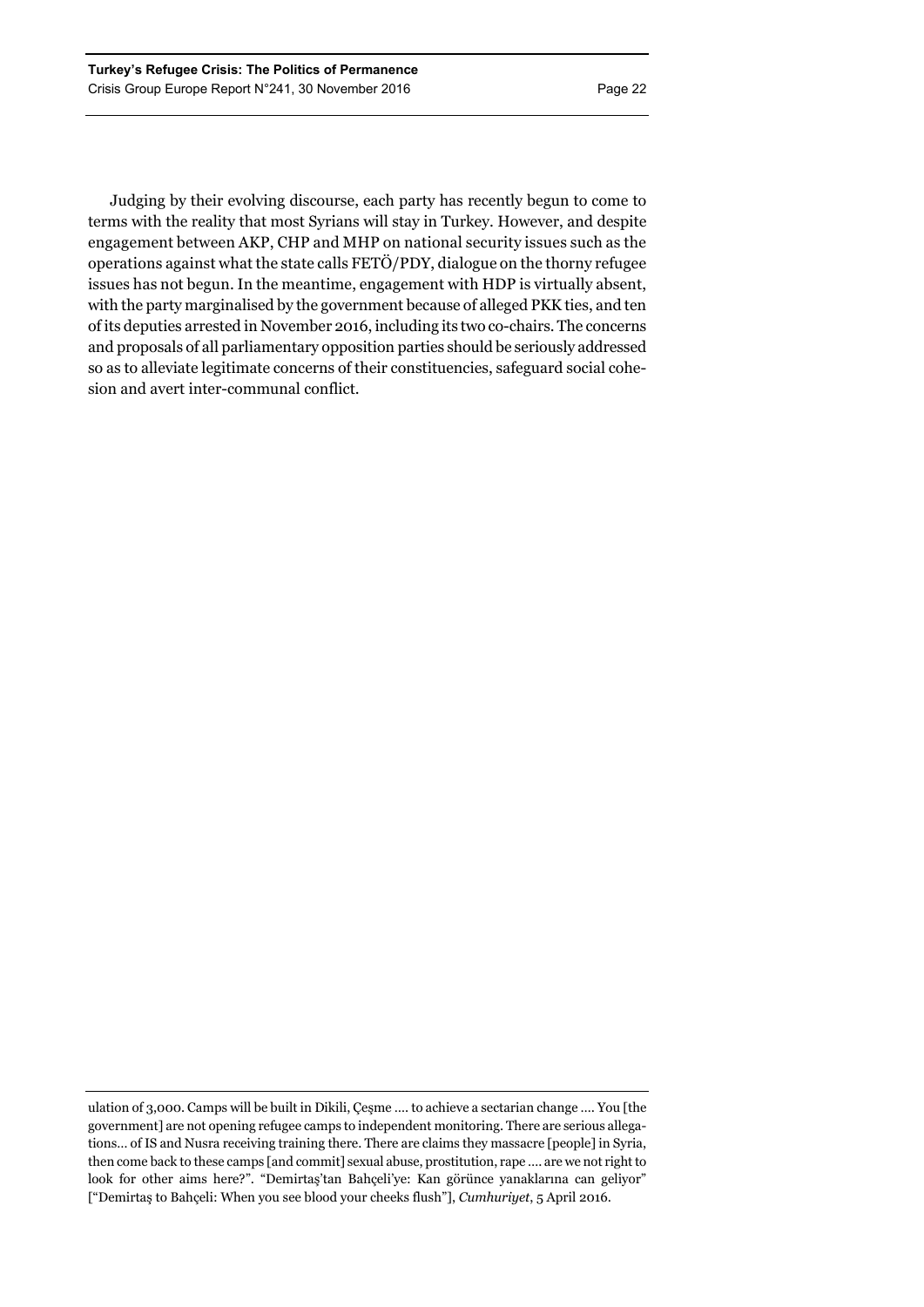# V. **Protection, Integration versus Citizenship**

When speculation that refugees would acquire citizenship first arose before the 2014 local elections, opposition parliamentarians submitted written inquiries, asking for clarification on the plans regarding the legal status of the Syrians. Authorities and rights-based NGOs issued press statements that the speculation was unfounded and intended to create a climate of hatred and resentment against refugees. The speculation indeed appeared groundless, until the president unexpectedly announced in July 2016 that citizenship would be granted to Syrians currently under temporary protection.82 Nationalist sentiments against refugees and allegations of a secret AKP agenda to increase its vote base increased and dominated politics until the coup attempt in mid-month. The hashtag #ÜlkemdeSuriyeliİstemiyorum (#IDon'tWant SyriansInMyCountry) started trending worldwide.

The AKP incrementally nuanced the citizenship prospect, emphasising it would depend on criteria for naturalising only 300,000 Syrians and their families, chosen for educational or technical skills to contribute to the economy. It also underlined that meticulous security checks would be performed to ensure that candidates had no criminal record or connection to terrorist networks. The interior ministry was reported to be working on a dual citizenship formula and a concept of "exceptional citizenship" for those and their families who could make "extraordinary" contributions in "industrial investments, science, technology, economy, sports, arts and culture".<sup>83</sup>

The declaration that Syrians would be granted citizenship presented opposition parties with a clear opportunity, given the prospect's unpopularity. The CHP called for a referendum. The MHP leader, playing the nationalist card, said, "our citizens are Turkish, our homeland is Turkish, and our future will be Turkish". HDP leader Demirtaş initially called for a referendum but reversed himself, saying basic human rights and liberties issues could not be put to a vote. AKP representatives have strongly objected to allegations of electoral calculations and emphasised the party's humanitarian intent.<sup>84</sup>

Syrians' current status is not sustainable. Once obtained, there is no time limit for their temporary protection, but there is no clear legal provision on how those under temporary protection can transfer to permanent legal status. The only options for acquiring long-term residency are to apply for a legal short-term residence permit or

<sup>82 &</sup>quot;Suriyeliler 30 Mart'ta oy kullanacak mı?" ["Will Syrians vote on 30 March?"], *HaberTürk*, 5 February 2014. "MÜLTECİ-DER'den Suriyeli mültecilerin oy kullanma iddiasına yanıt" ["Response from MÜLTECİ-DER [Association for Solidarity with Refugees] on the allegation that Syrian refugees will vote"], *Bianet*, 28 March 2014. "Turkey plans to offer citizenship to Syrian refugees", *The Telegraph*, 3 July 2016.

<sup>&</sup>lt;sup>83</sup> Tolga Şardan, "Suriyelilere 'istisnai vatandaşlık' formülü" ["Formula of 'exceptional citizenship' for Syrians"], *Milliyet*, 15 July 2016.

<sup>84 &</sup>quot;Muhalefetten 'Suriyelilere vatandaşlık' tepkisi" ["Opposition's Response to Citizenship for Syrians"], *Al Jazeera Türk*, 12 July 2016. "I also want to correct a mistake I made in our parliamentary group meeting: I wrongly expressed a matter not the official policy position of our party. I did injustice to these people by saying it should be put up for a referendum. A referendum cannot be held in matters concerning fundamental rights and freedoms". "Demirtaş: Referandum diyerek haksızlık yaptım" ["Demirtaş: I did injustice calling for a referendum"], *Al Jazeera Türk*, 14 July 2016. "The AKP looks at the refugee issue only from a humanitarian and protective point of view, not a 'political gains' perspective. … Those who claim that this is our strategy … are trying to fuel tensions". Crisis Group interview, Afif Demirkıran, AKP member of parliament, Istanbul, September 2016.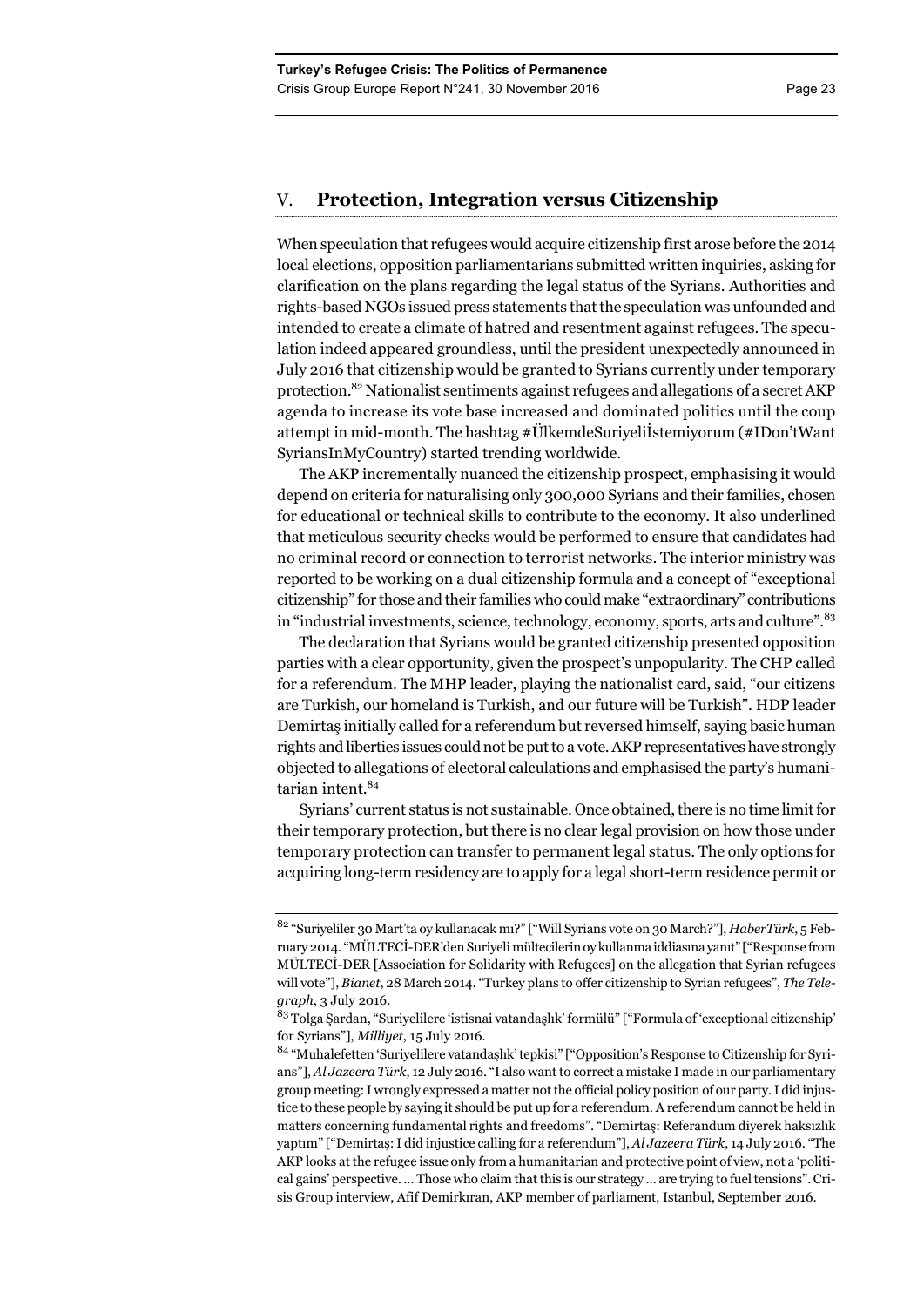find an employer willing to sponsor a work permit. Both are time consuming, expensive and subject to bureaucratic obstacles. Moreover, as explained above, Syrians in Turkey lack incentive to try to become part of the formal labour market. It appears the government recognises the problem but does not know how to resolve it. $85$ 

As many Syrians still say they would like to go home once the war ends, policymakers insist they must keep options open. "As long as the future of Syria is uncertain, their expectations as well as our policies will remain ambiguous", a senior bureaucrat said. An AKP parliamentarian, however, said citizenship would close the door neither for Syrians to go home nor go to Europe. Syrians do not believe citizenship will be available anytime soon.<sup>86</sup> From an international norms and human rights perspective, Turkey should recognise the refugee status of those who qualify based on country-of-origin circumstances. This would require lifting its geographical limitation to the 1951 Refugee Convention, not only for Syrians but also for other nationalities, and strengthening its individual protection system and administrative capacity to process asylum applications.<sup>87</sup> However, Ankara is unlikely to take this step, as it is concerned it might encourage so many new refugees that the country would face unmanageable administrative and economic burdens.<sup>88</sup>

It is uncertain whether the government will open fast-track naturalisation, but it is clear that doing so could cause problems. Granting Syrians citizenship without targeted integration policies or applying different criteria to them than to non-Syrians could be seen as unfair by both host communities and third-country refugees. President Erdoğan acknowledged the risks at the 2016 UN General Assembly: "We initiated the process of citizenship for the refugees …. This brings about social risk problems. We took this risk and do not regret it".<sup>89</sup> But it is essential to give Syrians a long-term perspective in some form, with clearly-defined steps and conditions for meaningful integration in education, the labour market and social life.

If the citizenship vision is to be pursued, it needs to be done with more clarity. Reactions of host communities show the necessity of a healthy political debate. It is also important to take account of apparent divisions among the Syrians themselves. Low-income and low-skilled groups seem to have less appetite for citizenship due to tax and social benefits they might lose. Interviews revealed that the temporary pro-

88 Experts Crisis Group interviewed said Turkey's approach is becoming obsolete, as migrants from third countries will come irrespective of whether Ankara maintains the geographical limitation. Crisis Group interviews, Ankara, October 2016.

89 "Cumhurbaşkanı Erdoğan: Vatandaşlık sürecini başlattık" ["President Erdoğan: We have initiated the citizenship process"], *Sabah*, 20 September 2016.

<sup>&</sup>lt;sup>85</sup> "There is no clear idea how to solve the issue, so the president, as in other instances, throws something onto the agenda, and gauges … reactions". Crisis Group interview, Turkish migration expert, Ankara, September 2016.

<sup>86</sup> Crisis Group interviews, Ankara, September 2016; Afif Demirkıran, AKP MP, Istanbul, September 2016; Syrian refugee, Istanbul, October 2016.

 $87$  Human rights organisations draw attention to Turkey's preferential treatment of some migrant groups and neglect of others. Amnesty International reported Turkey hosts more than 400,000 non-Syrian refugees, mainly from Iraq and Afghanistan, but also Iran, Somalia and Palestine. While Syrians can apply to the state for temporary protection, others can apply for international protection via UNHCR, a multi-year process during which they have only limited state protection. Ankara's policy has been criticised as preferential based on migrant groups' ethnic and religious traits. Following the announcement of possible citizenship for Syrians, the interior minister said Ankara would grant citizenship to around 17,000 Ahiska Turks and justified this by reference to common ethnic roots. "Güvenli Olmayan Sığınak" ["Unsafe Shelter"], Amnesty International, July 2016.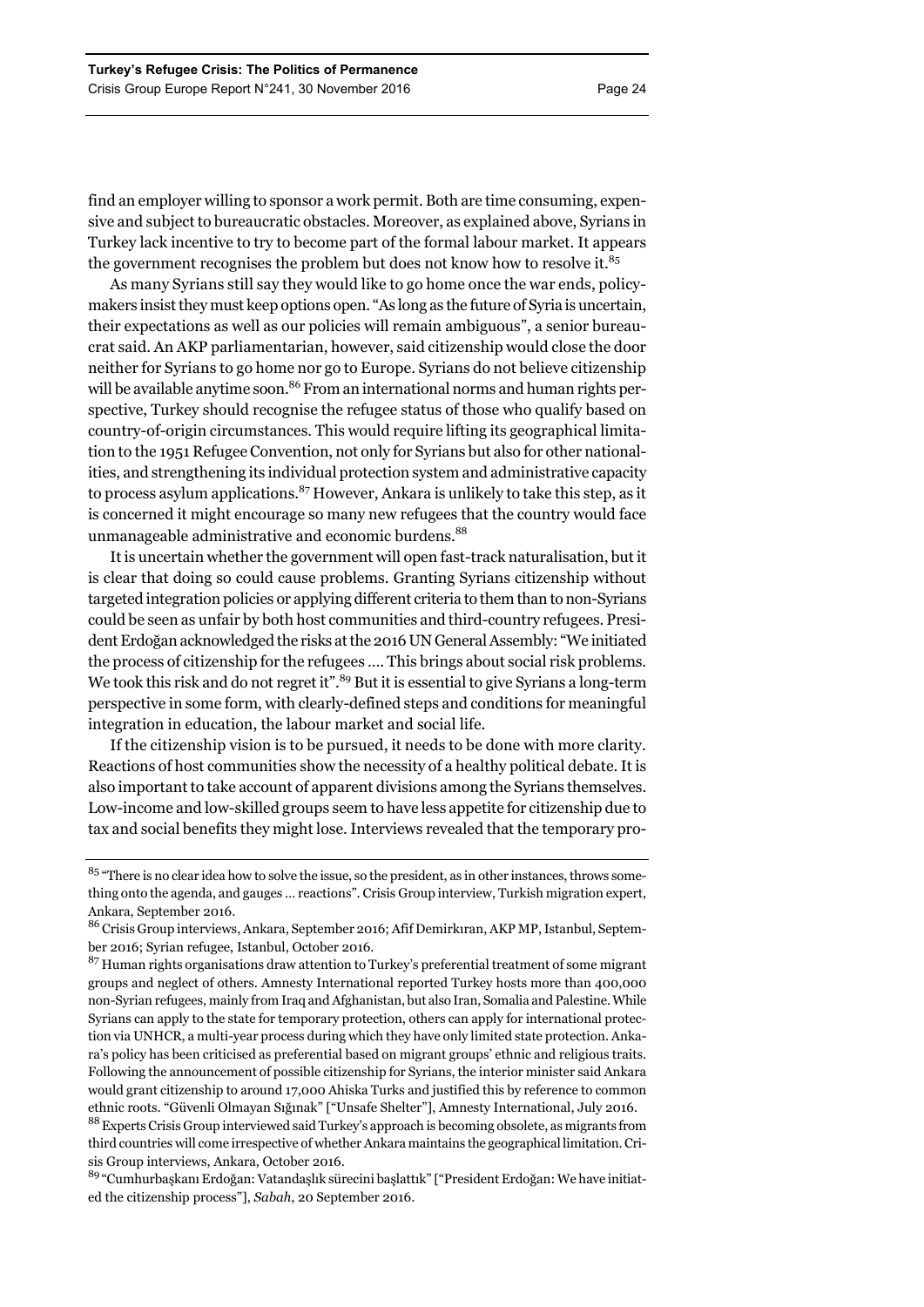tection regime is perceived as more advantageous, especially for lower-class Syrians.90 Others more concerned about their legal status and future in the country, such as skilled workers looking for equal opportunities or those concerned about training/education and work prospects, seem to welcome the citizenship prospect more.

Constructing an inclusive citizenship definition in the constitution is necessary to lay the policy groundwork. Changing Article 66, which defines citizenship as being Turkish, is crucial for designing a more inclusive national identity. It reads: "Everyone bound to the Turkish State through the bond of citizenship is a Turk". Amendment is also a longstanding, legitimate demand of the Kurdish movement that all four main political parties considered during talks on a new constitution in 2012-2013. It would be crucial to ensuring that Syrian, Kurdish and other ethnicities feel they are equal members of Turkey's social fabric. A high-level AKP bureaucrat agreed: "We need a new, inclusive citizenship definition in the constitution before we can start implementing new policies on the naturalisation of Syrians".<sup>91</sup> Given the deadlock among parties over amendment, however, it is highly likely that offering citizenship en mass to Syrians will be delayed.

Policy should thus prioritise sustainable integration, with or without citizenship. It should also take account of long-term challenges unintegrated Syrians could pose for Turkey and mitigate risks associated with a potentially marginalised social group.

<sup>90 &</sup>quot;Suriyelilere vatandaşlığa neden karşı çıkılıyor?" ["Why the opposition to citizenship for Syrians?"], BBC Turkish, 5 July 2016.

<sup>&</sup>lt;sup>91</sup> Crisis Group interview, Turkish state official working with prime minister, Ankara, September 2016.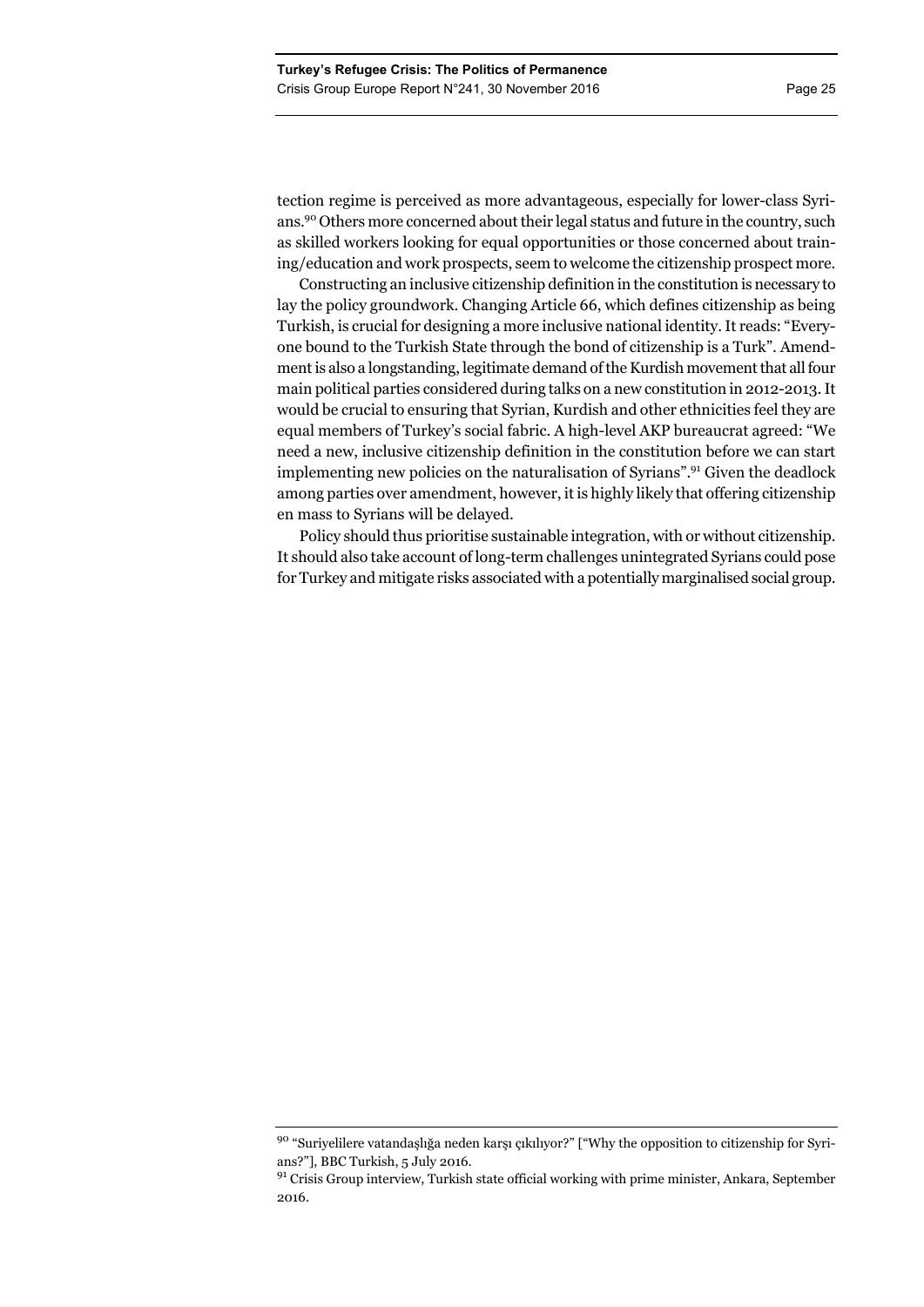# VI. **Conclusion**

Turkey's aid and support to in-country Syrians has been commendable; 2016 in particular has marked an improvement in integration opportunities. The decrease in irregular migrants and asylum seekers crossing to Greece, or drowning trying, is also noteworthy. However, risks prevail. Though for now civilians fleeing the war zones are staying in the country as IDPs, new influxes from Syria and Iraq to Turkey may take place that would make it even more important for the EU and Turkey to coordinate, not only to meet basic needs and ensure sustainable integration of Syrians in Turkey, but also to curb migratory flows to the EU and, more generally, for Turkish stability. Consideration of saturation limit and absorption capacity is a necessity.

All sides need to be cognisant of the risk and consequences of the Turkey-EU deal unravelling. Ankara and Brussels need each other but are heading for a collision. Ankara threatens to withdraw from the agreement if visa liberalisation does not result. Anti-EU sentiment is soaring and will increase if visa requirements are not lifted, but the authoritarian turn in Turkey diminishes prospects. European diplomats say too many Turkish citizens may qualify for asylum under current circumstances.

The low figures the EU is willing to accept make Turkish authorities unwilling to engage on refugee rights. Since April, only some 2,300 have been resettled from Turkey to the EU; before the April deal, 4,000 were settled in total from there, Lebanon and Jordan. The July 2015 EU commitment was to take a total of 22,504 in 2015-2016. This and EU fear of a new influx also bring an unhealthy dynamic to the relationship that permeates other layers, including discussion on rule of law and human rights issues in Turkey.

More resources must be channelled to Syrians in Turkey, with a focus on improving access to education and jobs. While devising the required policies, local dynamics and political sensitivities should not be overlooked. Mechanisms are needed to encourage consensus-building with opposition parties, as is a dispersal approach that does not violate host communities' notion of fairness. All this is vital to prevent longterm social tensions and accustom Syrians to a social and political reality in Turkey considerably different from their own and little understood in Europe.

Turkey's temporary protection regime is not sustainable given the conflicts on the country's borders. A constructive national dialogue on refugee integration and an inclusive definition of citizenship are needed. Ankara should devise and implement not just for Syrians but for all migrant groups a coordinated strategy that takes the interests and concerns of multiple stakeholders into account. Ultimately, however, resolving the core problem requires a more concerted effort from all stakeholders to end the Syrian conflict and reconstruct that devastated land.

### **Ankara/Brussels, 30 November 2016**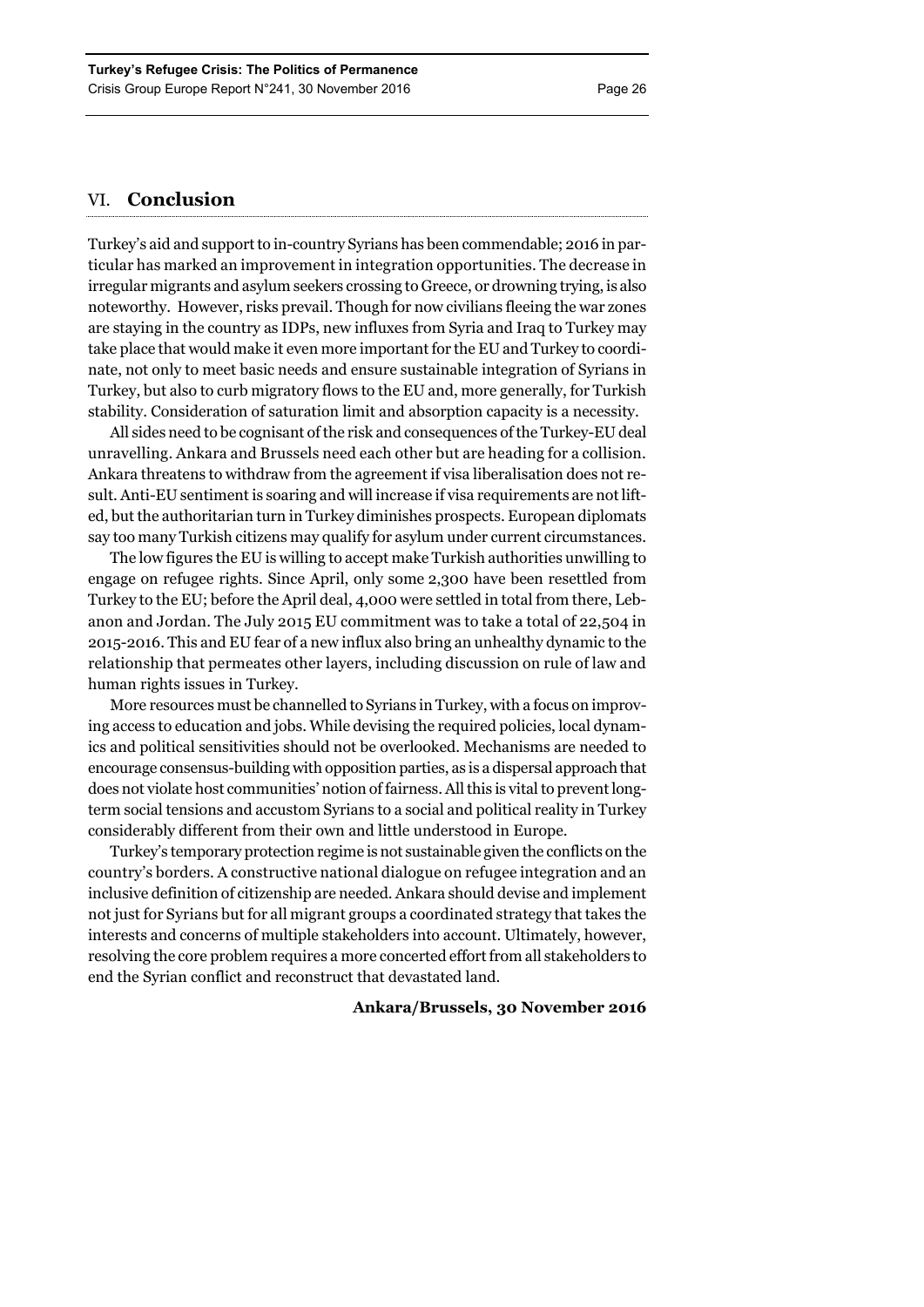Appendix A: Map of Turkey

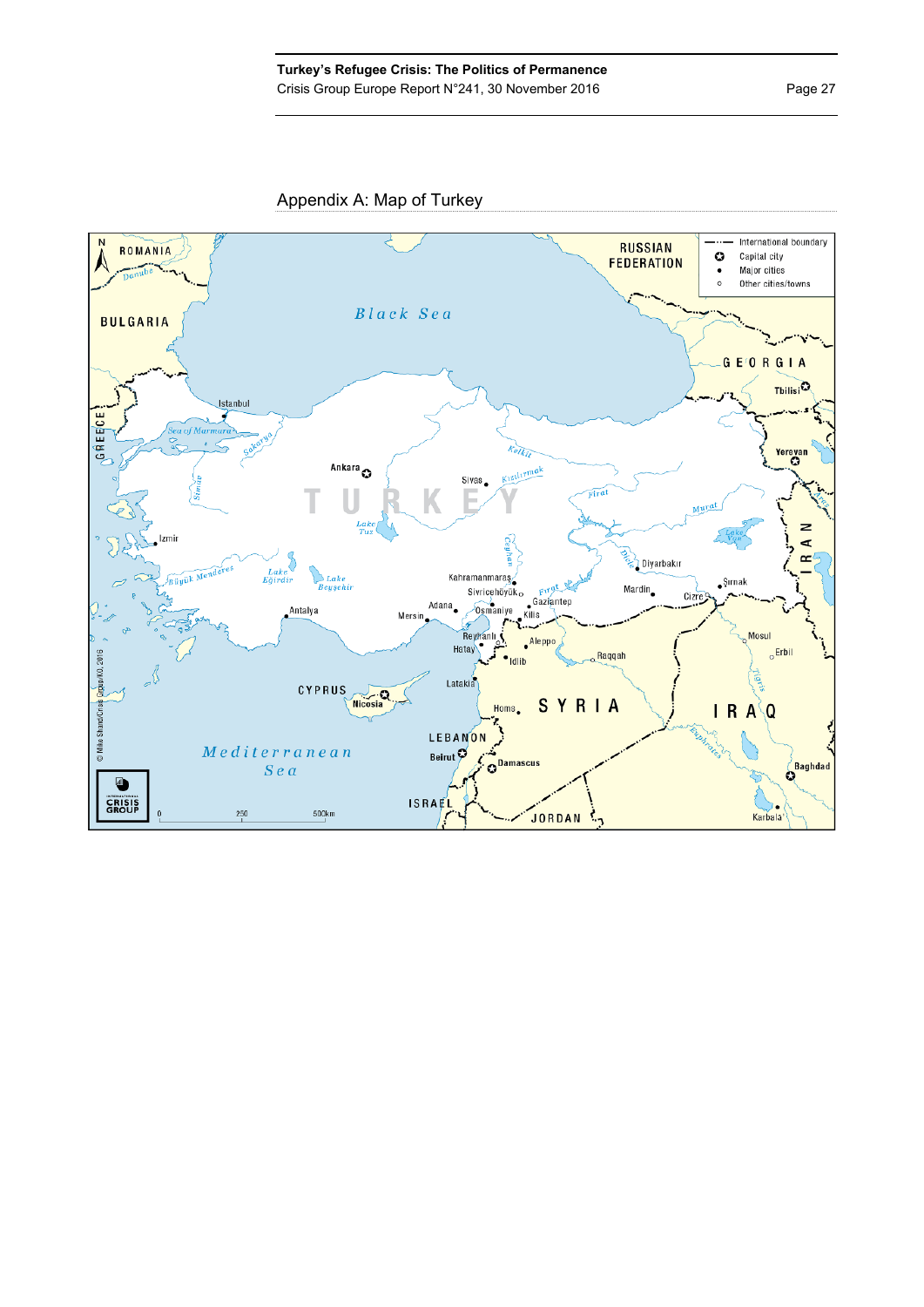

# Appendix B: Number of Registered Syrians in Turkey (2012-2016)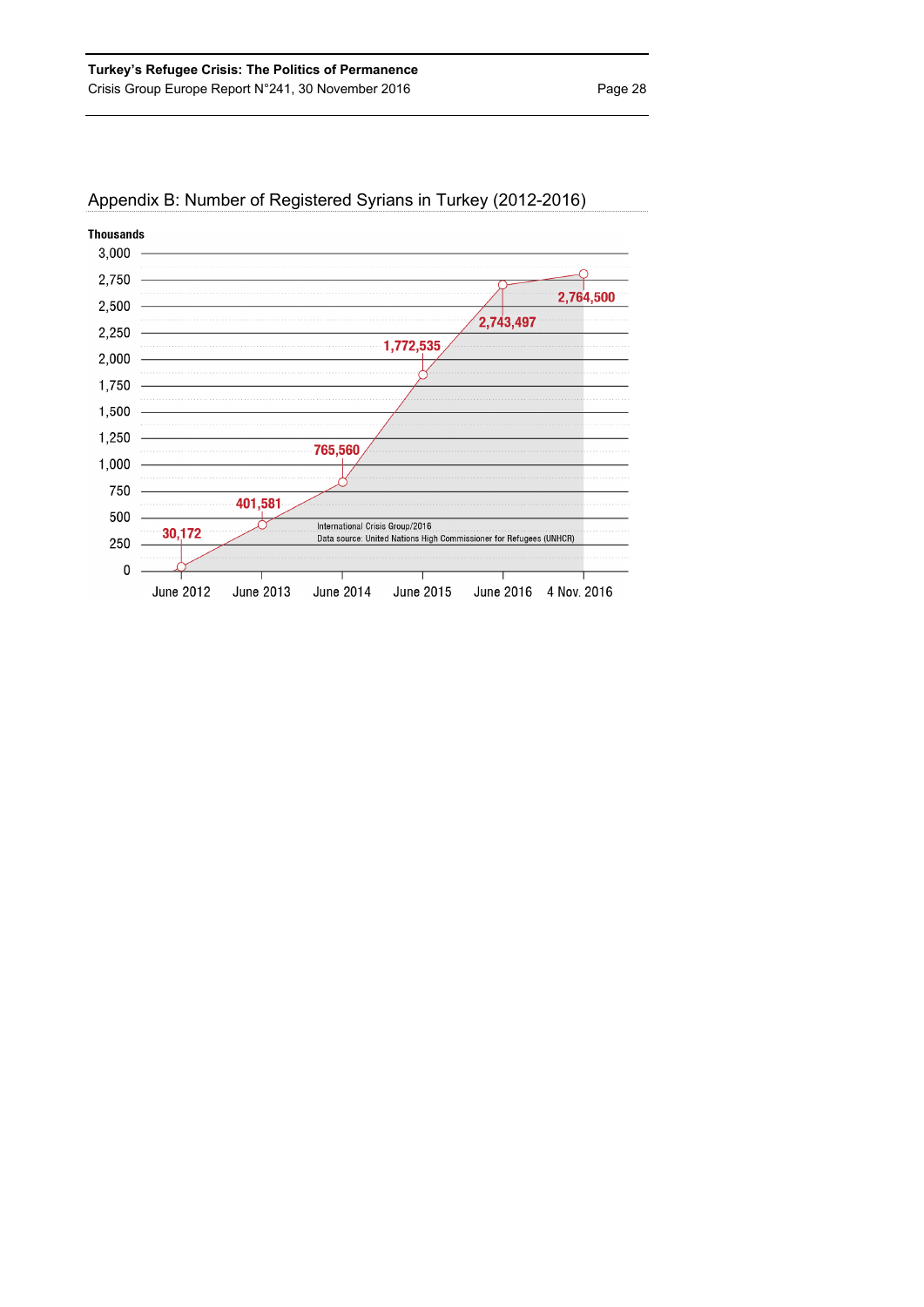# Appendix C: Top Ten Provinces with Highest Number of Syrians in Turkey

# As of 10 November 2016\*

| <b>Province</b> | <b>Total Population</b><br>(excluding Syrians) | Number of<br>registered Syrians | % of<br>Syrians** |
|-----------------|------------------------------------------------|---------------------------------|-------------------|
| Istanbul<br>1.  | 14,657,434                                     | 413,406                         | 2.7               |
| 2. Sanlıurfa    | 1,892,320                                      | 398,551                         | 17.4              |
| 3. Hatay        | 1,533,507                                      | 377,731                         | 19.8              |
| Gaziantep<br>4. | 1,931,836                                      | 318,802                         | 14.2              |
| Adana<br>5.     | 2,183,167                                      | 149.049                         | 6.4               |
| Mersin<br>6.    | 1.745.221                                      | 135,921                         | 7.2               |
| 7. Kilis        | 130,655                                        | 122,734                         | 48.4              |
| 8. Bursa        | 2,842,547                                      | 100.665                         | 3.4               |
| 9.<br>Izmir     | 4,168,415                                      | 95.610                          | 2.2               |
| 10. Mardin      | 796,591                                        | 93,071                          | 10.5              |

\* Figures of the Turkish Directorate General of Migration Management (DGMM).

Figures rounded.

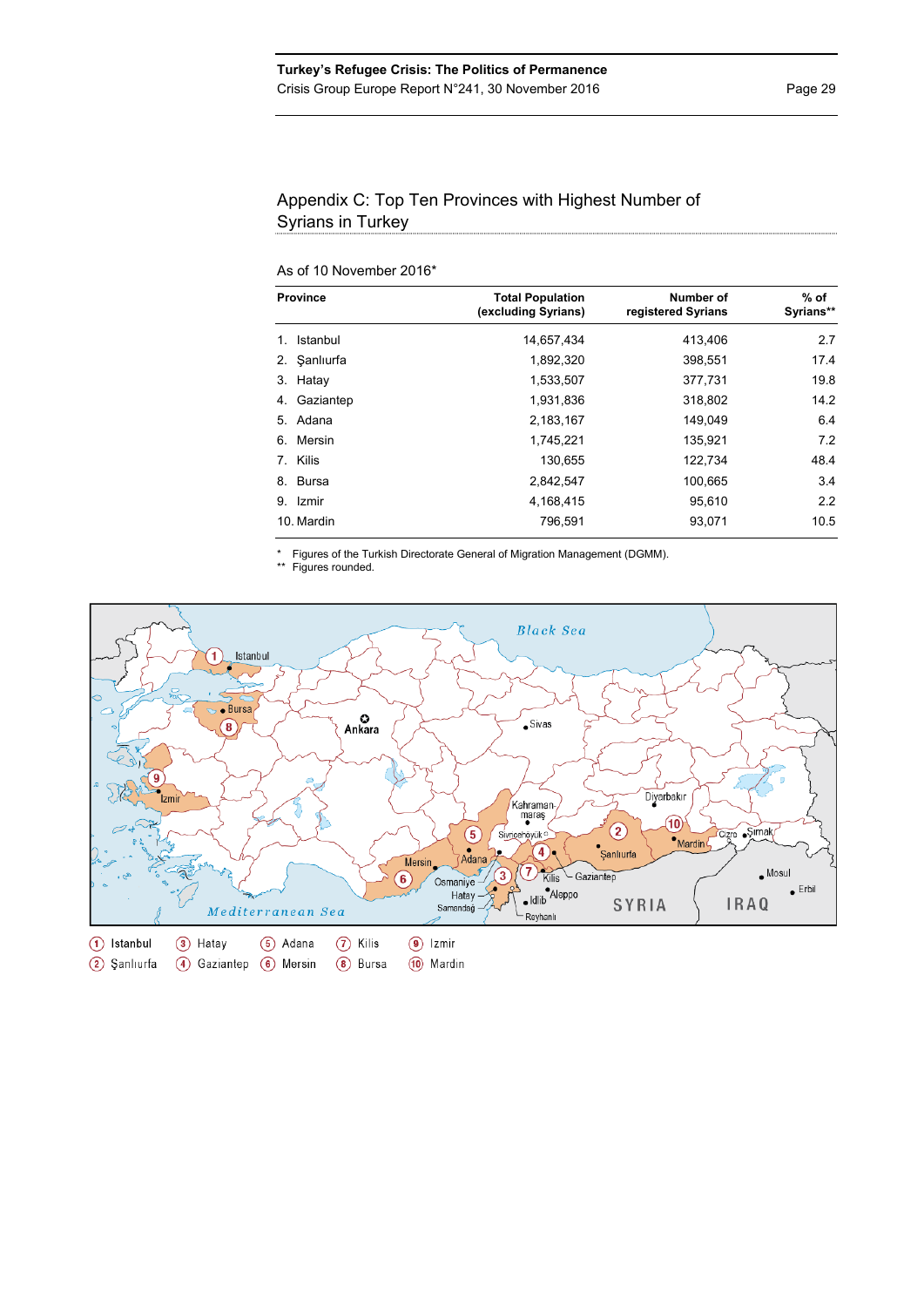# Appendix D: Glossary

| <b>AFAD</b> | Afet ve Acil Durum Yönetimi Başkanlığı (Disaster and Emergency<br>Management Presidency).                                                                                                                                                                                    |
|-------------|------------------------------------------------------------------------------------------------------------------------------------------------------------------------------------------------------------------------------------------------------------------------------|
| AKP         | Adalet ve Kalkınma Partisi (Justice and Development Party), Turkey's<br>ruling party since 2002, led by Prime Minister Binali Yıldırım since May<br>2016; President Tayyip Erdoğan led the party before assuming his present<br>office.                                      |
| <b>CHP</b>  | Cumhuriyet Halk Partisi (Republican People's Party), Turkey's main<br>opposition party.                                                                                                                                                                                      |
| <b>ESSN</b> | The Emergency Social Safety Network, A humanitarian aid project funded<br>by the EU.                                                                                                                                                                                         |
| EU          | The European Union.                                                                                                                                                                                                                                                          |
| FETÖ/PDY    | Fethullahist Terrorist Organisation/Parallel State Structure, the<br>designation given by the Turkish authorities to Gülen movement members<br>the state considers responsible for the 15 July 2016 failed coup attempt<br>and illicit infiltration into state institutions. |
| <b>DGMM</b> | The Directorate General of Migration Management                                                                                                                                                                                                                              |
| <b>HDP</b>  | Halkların Demokratik Partisi (Peoples' Democratic Party), the main legal<br>party representing the Kurdish political movement in Turkey.                                                                                                                                     |
| <b>IDPs</b> | Internally Displaced Persons.                                                                                                                                                                                                                                                |
| İşkur       | Türkiye İş Kurumu (Turkish Employment Agency).                                                                                                                                                                                                                               |
| <b>MHP</b>  | Milliyetçi Hareket Partisi (Nationalist Movement Party).                                                                                                                                                                                                                     |
| <b>PKK</b>  | Partiya Karkerên Kurdistanê (Kurdistan Workers' Party) Co-founded in<br>1978 by Abdullah Öcalan, it started an armed insurgency in Turkey in<br>1984. It is listed as a terrorist organisation by Turkey, the EU, the U.S.<br>and a number of other countries.               |
| <b>PYD</b>  | Partiya Yekîtiya Demokrat (Democratic Union Party), the Syrian Kurdish<br>affiliate of the PKK, founded in 2003.                                                                                                                                                             |
| <b>TEC</b>  | Temporary Education Centre, schools established to provide education for<br>Syrian students in Turkey. They typically employ Syrians as teachers and<br>use an adapted Syrian curriculum.                                                                                    |
| YÖK         | Yüksek Öğretim Kurumu (Turkish Higher Education Institution).                                                                                                                                                                                                                |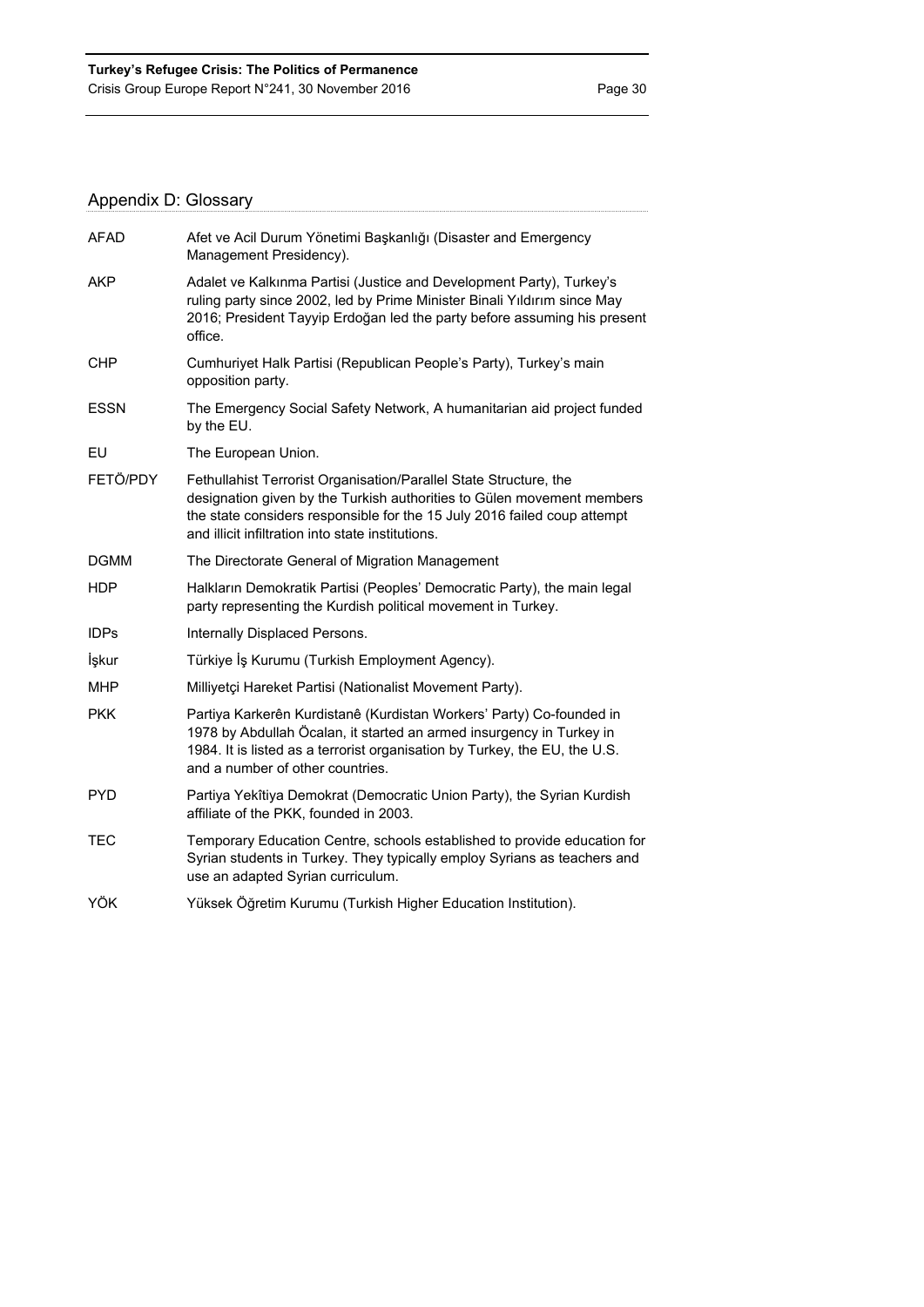# Appendix E: About the International Crisis Group

The International Crisis Group (Crisis Group) is an independent, non-profit, non-governmental organisation, with some 120 staff members on five continents, working through field-based analysis and high-level advocacy to prevent and resolve deadly conflict.

Crisis Group's approach is grounded in field research. Teams of political analysts are located within or close by countries or regions at risk of outbreak, escalation or recurrence of violent conflict. Based on information and assessments from the field, it produces analytical reports containing practical recommendations targeted at key international, regional and national decision-takers. Crisis Group also publishes *CrisisWatch*, a monthly early warning bulletin, providing a succinct regular update on the state of play in up to 70 situations of conflict or potential conflict around the world.

Crisis Group's reports are distributed widely by email and made available simultaneously on its website, www.crisisgroup.org. Crisis Group works closely with governments and those who influence them, including the media, to highlight its crisis analyses and to generate support for its policy prescriptions.

The Crisis Group Board of Trustees – which includes prominent figures from the fields of politics, diplomacy, business and the media – is directly involved in helping to bring the reports and recommendations to the attention of senior policymakers around the world. Crisis Group is chaired by former UN Deputy Secretary-General and Administrator of the United Nations Development Programme (UNDP), Lord Mark Malloch-Brown. Its Vice Chair is Ayo Obe, a Legal Practitioner, Columnist and TV Presenter in Nigeria.

Crisis Group's President & CEO, Jean-Marie Guéhenno, served as the UN Under-Secretary-General for Peacekeeping Operations from 2000-2008, and in 2012, as Deputy Joint Special Envoy of the United Nations and the League of Arab States on Syria. He left his post as Deputy Joint Special Envoy to chair the commission that prepared the white paper on French defence and national security in 2013. Crisis Group's international headquarters is in Brussels, and the organisation has offices in nine other locations: Bishkek, Bogota, Dakar, Islamabad, Istanbul, Nairobi, London, New York, and Washington DC. It also has staff representation in the following locations: Bangkok, Beijing, Beirut, Caracas, Delhi, Dubai, Gaza City, Guatemala City, Jerusalem, Johannesburg, Kabul, Kiev, Mexico City, Rabat, Sydney, Tunis, and Yangon.

Crisis Group receives financial support from a wide range of governments, foundations, and private sources. Currently Crisis Group holds relationships with the following governmental departments and agencies: Australian Department of Foreign Affairs and Trade, Austrian Development Agency, Canadian Department of Foreign Affairs, Trade and Development, Dutch Ministry of Foreign Affairs, Finnish Ministry for Foreign Affairs, French Ministry of Foreign Affairs, German Federal Foreign Office, Irish Aid, Principality of Liechtenstein, Luxembourg Ministry of Foreign Affairs, New Zealand Ministry of Foreign Affairs and Trade, Norwegian Ministry of Foreign Affairs, Swedish Ministry of Foreign Affairs, Swiss Federal Department of Foreign Affairs, and U.S. Agency for International Development.

Crisis Group also holds relationships with the following foundations: Carnegie Corporation of New York, Henry Luce Foundation, Humanity United, John D. and Catherine T. MacArthur Foundation, Koerber Foundation, Open Society Foundations, Open Society Initiative for West Africa, Ploughshares Fund, Rockefeller Brothers Fund, and Tinker Foundation.

**November 2016**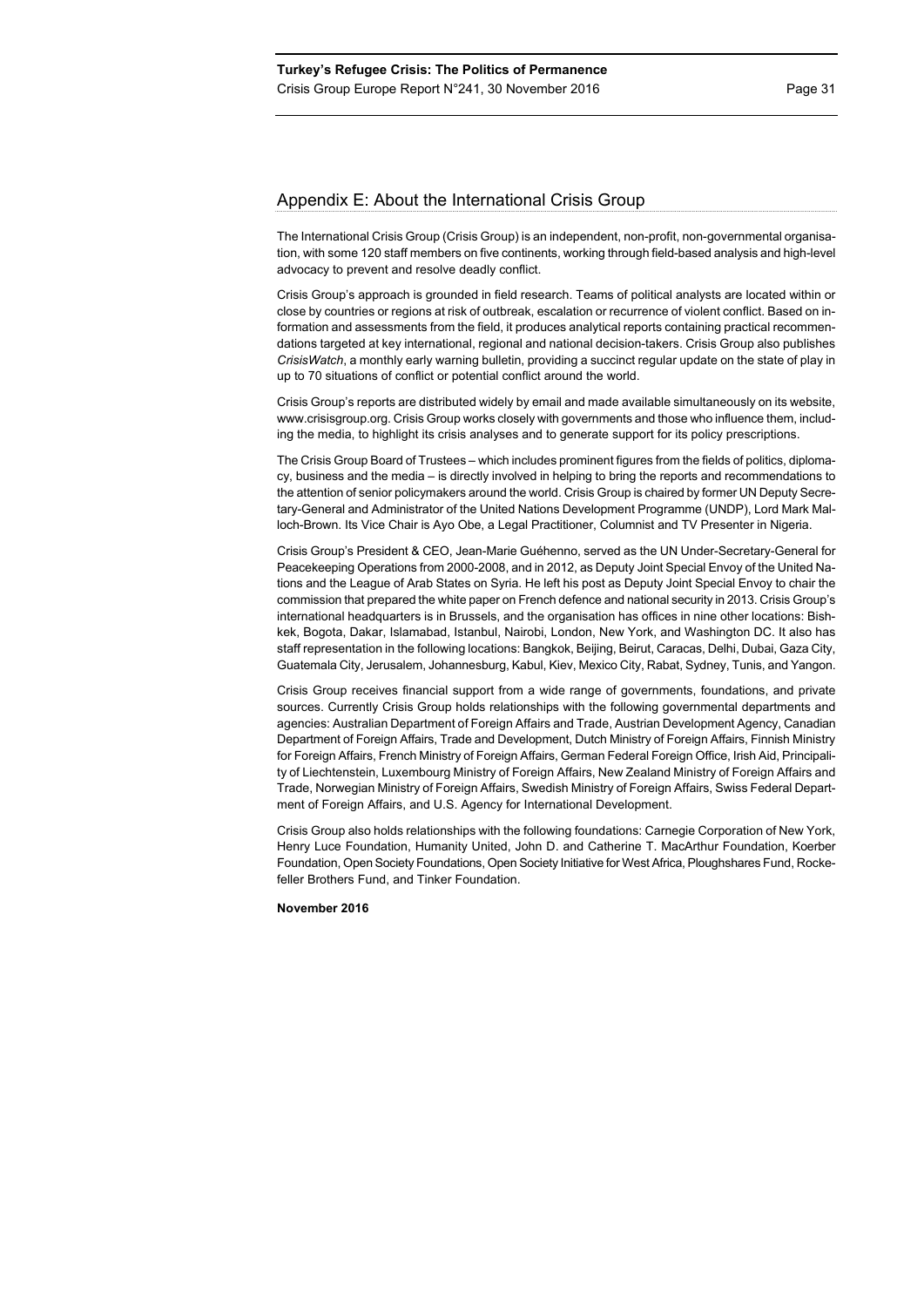# Appendix F: Reports and Briefings on Europe and Central Asia since 2013

*As of 1 October 2013, Central Asia publications are listed under the Europe and Central Asia program.* 

#### **Special Reports**

- *Exploiting Disorder: al-Qaeda and the Islamic State*, Special Report, 14 March 2016 (also available in Arabic).
- *Seizing the Moment: From Early Warning to Early Action*, Special Report N°2, 22 June 2016.

#### **Ukraine**

- *Ukraine: Running out of Time,* Europe Report N°231, 14 May 2014.
- *Eastern Ukraine: A Dangerous Winter*, Europe Report N°235, 18 December 2014.
- *The Ukraine Crisis: Risks of Renewed Military Conflict after Minsk II*, Europe Briefing N°73, 1 April 2015.
- *Russia and the Separatists in Eastern Ukraine*, Europe and Central Asia Briefing N°79, 5 February 2016.
- *Ukraine: The Line*, Europe Briefing N°81, 18 July 2016.

#### **Central Asia**

- *Kazakhstan: Waiting for Change*, Asia Report N°251, 30 September 2013.
- *Water Pressures in Central Asia*, Europe and Central Asia Report N°233, 11 September 2014.
- *Syria Calling: Radicalisation in Central Asia*, Europe and Central Asia Briefing N°72, 20 January 2015 (also available in Russian).

*Stress Tests for Kazakhstan*, Europe and Central Asia Briefing N°74, 13 May 2015.

- *Kyrgyzstan: An Uncertain Trajectory*, Europe and Central Asia Briefing N°76, 30 September 2015.
- *Tajikistan Early Warning: Internal Pressures, External Threats*, Europe and Central Asia Briefing N°78, 11 January 2016.
- *The Eurasian Economic Union: Power, Politics and Trade*, Europe and Central Asia Report N°240, 20 July 2016 (also available in Russian).
- *Uzbekistan: In Transition,* Europe and Central Asia Briefing N°82, 29 September 2016.
- *Kyrgyzstan: State Fragility and Radicalisation,*  Europe and Central Asia Briefing N°83, 3 October 2016 (also available in Russian and Kyrgyz).

#### **Balkans**

- *Serbia and Kosovo: The Path to Normalisation,*  Europe Report N°223, 19 February 2013 (also available in Albanian and Serbian).
- *Bosnia's Dangerous Tango: Islam and Nationalism,* Europe Briefing N°70, 26 February 2013 (also available in Bosnian).
- *Bosnia's Future*, Europe Report N°232, 10 July 2014.
- *Macedonia: Defusing the Bombs*, Europe Briefing N°75, 9 July 2015.

#### **Caucasus**

- *Abkhazia: The Long Road to Reconciliation*, Europe Report N°224, 10 April 2013.
- *The North Caucasus: The Challenges of Integration (III), Governance, Elections, Rule of Law*, Europe Report N°226, 6 September 2013 (also available in Russian).
- *Armenia and Azerbaijan: A Season of Risks,*  Europe Briefing N°71, 26 September 2013 (also available in Russian).
- *Too Far, Too Fast: Sochi, Tourism and Conflict in the Caucasus,* Europe Report N°228, 30 January 2014 (also available in Russian).
- *Chechnya: The Inner Abroad*, Europe Report N°236, 30 June 2015 (also available in Russian).
- *North Caucasus: The Challenges of Integration (IV): Economic and Social Imperatives,* Europe Report N°237, 7 July 2015 (also available in Russian).
- *The North Caucasus Insurgency and Syria: An Exported Jihad?*, Europe Report N°238, 16 March 2016 (also available in Russian).

#### **Cyprus**

*Divided Cyprus: Coming to Terms on an Imperfect Reality,* Europe Report N°229, 14 March 2014 (also available in Greek and Turkish).

#### **Turkey**

- *Blurring the Borders: Syrian Spillover Risks for Turkey*, Europe Report N°225, 30 April 2013.
- *Crying "Wolf": Why Turkish Fears Need Not Block Kurdish Reform*, Europe Report N°227, 7 October 2013 (also available in Turkish).
- *The Rising Costs of Turkey's Syrian Quagmire*, Europe Report N°230, 30 April 2014.
- *Turkey and the PKK: Saving the Peace Process*, Europe Report N°234, 6 November 2014 (also available in Turkish).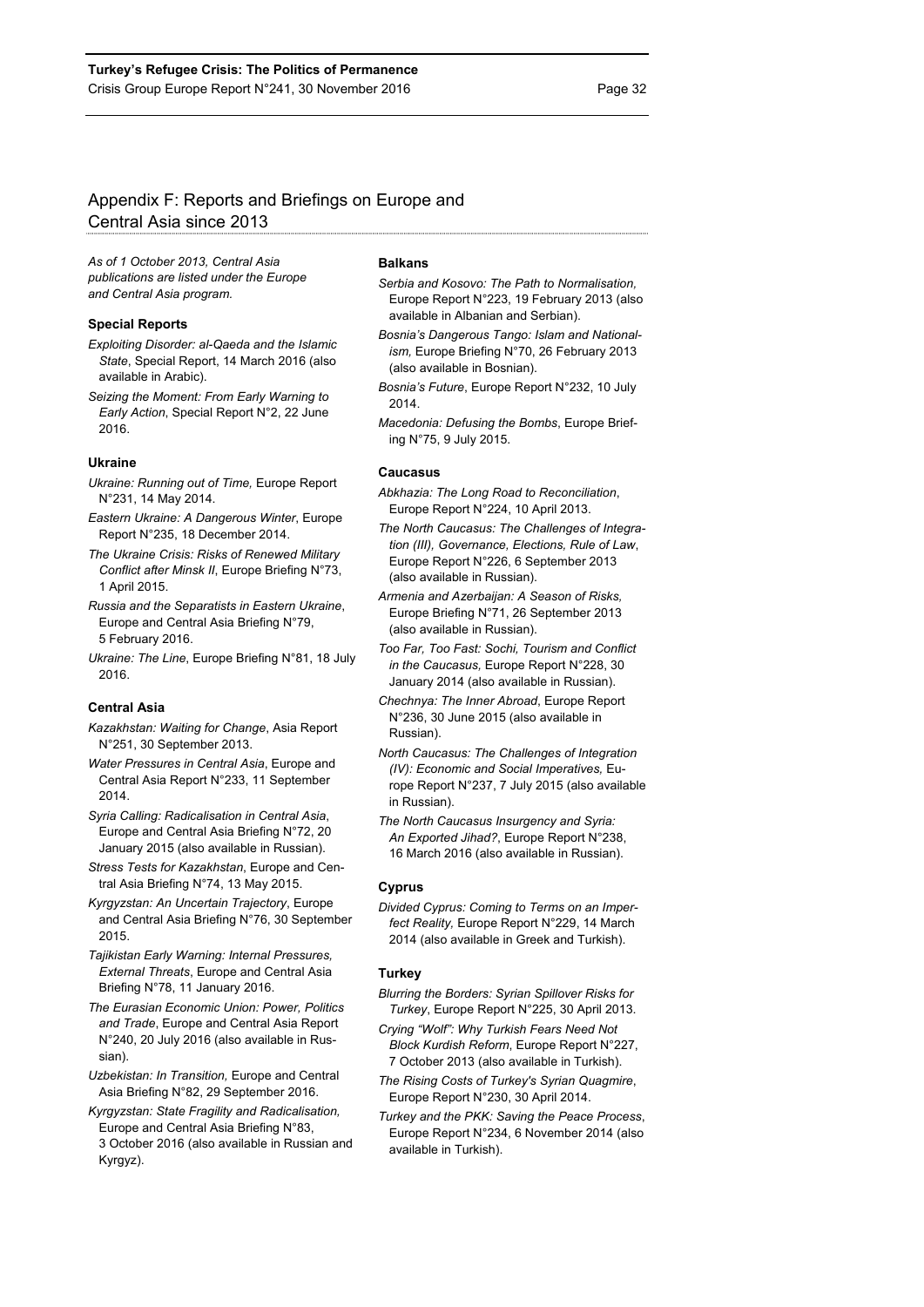17 December 2015 (also available in Turkish).

*The Human Cost of the PKK Conflict in Turkey:* 

*The Case of Sur*, Europe Briefing N°80, 17 March 2016 (also available in Turkish).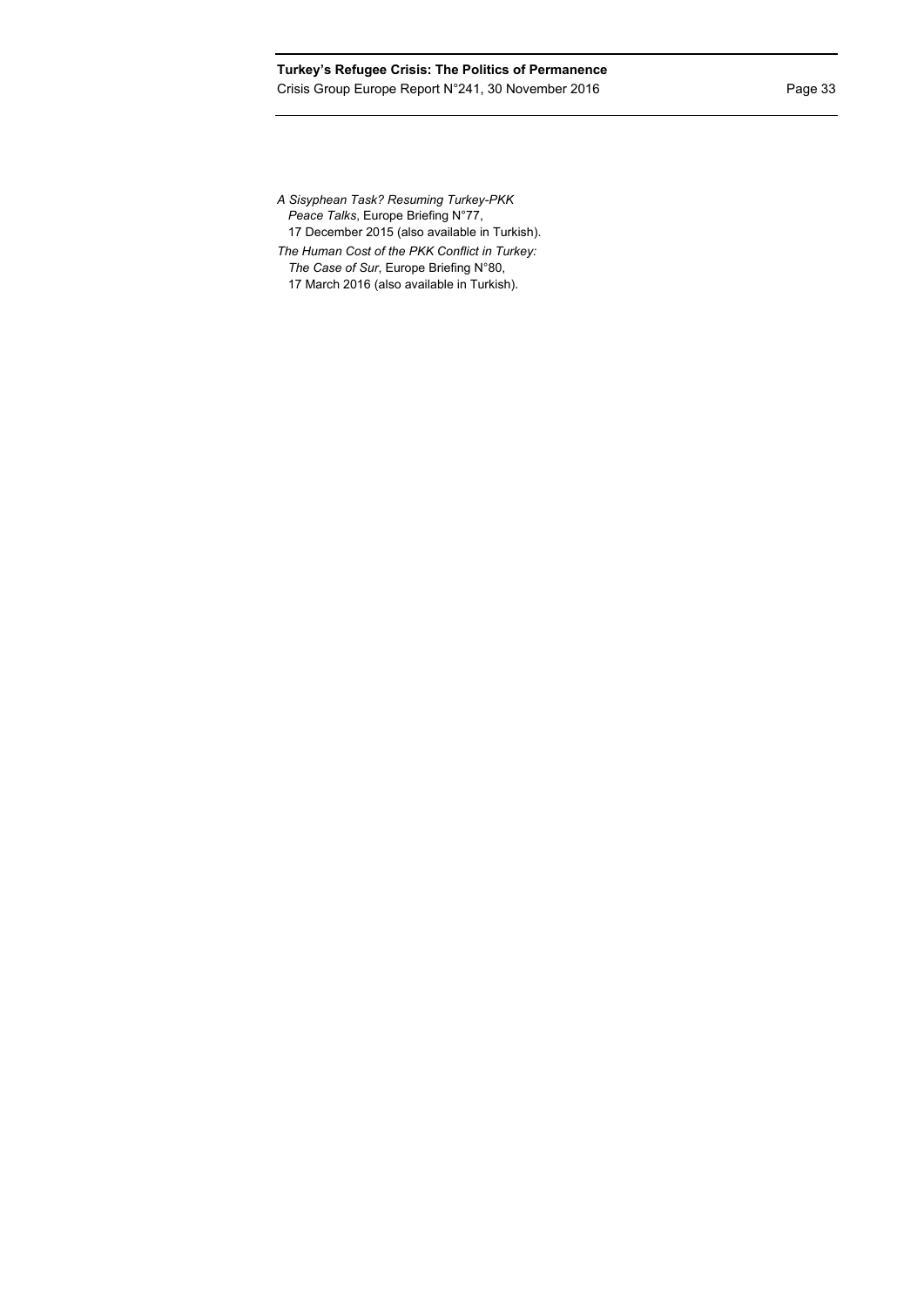# Appendix G: International Crisis Group Board of Trustees

#### CO-CHAIR

**Lord (Mark) Malloch-Brown** 

Former UN Deputy Secretary-General and Administrator of the United Nations Development Programme (UNDP)

#### PRESIDENT & CEO

**Jean-Marie Guéhenno**  Former UN Under-Secretary-General for Peacekeeping Operations

#### VICE-CHAIR

**Ayo Obe**  Chair of the Board of the Gorée Institute (Senegal); Legal Practitioner (Nigeria)

#### OTHER TRUSTEES

**Morton Abramowitz**  Former U.S. Assistant Secretary of State and Ambassador to Turkey

**Fola Adeola**  Founder and Chairman, FATE Foundation

**Ali al Shihabi**  Author; Founder and former Chairman of Rasmala Investment bank

**Celso Amorim**  Former Minister of External Relations of Brazil; former Defence Minister

#### **Hushang Ansary**

Chairman, Parman Capital Group LLC; Former Iranian Ambassador to the U.S. and Minister of Finance and Economic Affairs

**Nahum Barnea**  Political Columnist, Israel

**Kim Beazley**  Former Deputy Prime Minister of Australia and Ambassador to the U.S.; Former Defence Minister

**Carl Bildt**  Former Prime Minister and Foreign Minister of Sweden

**Emma Bonino**  Former Foreign Minister of Italy and European Commissioner for Humanitarian Aid

**Lakhdar Brahimi**  Member, The Elders; UN Diplomat; Former Minister of Algeria

#### **Cheryl Carolus**

Former South African High Commissioner to the UK and Secretary General of the African National Congress (ANC)

**Maria Livanos Cattaui**  Former Secretary General of the International Chamber of Commerce

#### **Wesley Clark**

Former NATO Supreme Allied Commander

#### **Sheila Coronel**

Toni Stabile Professor of Practice in Investigative Journalism; Director, Toni Stabile Center for Investigative Journalism, Columbia University

#### **Frank Giustra**

President & CEO, Fiore Financial Corporation

#### **Mo Ibrahim**

Founder and Chair, Mo Ibrahim Foundation; Founder, Celtel International

#### **Wolfgang Ischinger**

Chairman, Munich Security Conference; Former German Deputy Foreign Minister and Ambassador to the UK and U.S.

# **Asma Jahangir**

Former President of the Supreme Court Bar Association of Pakistan; Former UN Special Rapporteur on the Freedom of Religion or Belief

**Yoriko Kawaguchi**  Former Foreign Minister of Japan; Former Environment Minister

# **Wadah Khanfar**

Co-Founder, Al Sharq Forum; Former Director General, Al Jazeera Network

**Wim Kok**  Former Prime Minister of the **Netherlands** 

#### **Andrey Kortunov**  Director General of the Russian

International Affairs Council

### **Ivan Krastev**

Chairman of Centre for Liberal Strategies (Sofia); Founding Board Member of European Council on **Foreign Relations** 

**Ricardo Lagos**  Former President of Chile

#### **Joanne Leedom-Ackerman**

Former International Secretary of PEN International; Novelist and journalist, U.S.

#### **Helge Lund**  Former Chief Executive BG Group

(UK) and Statoil (Norway)

**Shivshankar Menon**  Former Foreign Secretary of India; Former National Security Advisor

### **Naz Modirzadeh**  Director of the Harvard Law School

Program on International Law and Armed Conflict

#### **Saad Mohseni**

Chairman and Chief Executive Officer of MOBY Group

#### **Marty Natalegawa**

Former Minister of Foreign Affairs of Indonesia; Permanent Representative to the UN, and Ambassador to the UK

### **Roza Otunbayeva**

Former President of the Kyrgyz Republic; Founder of the International Public Foundation "Roza Otunbayeva Initiative"

#### **Thomas R Pickering**

Former U.S. Under Secretary of State and Ambassador to the UN, Russia, India, Israel, Jordan, El Salvador and Nigeria

#### **Olympia Snowe**

Former U.S. Senator and member of the House of Representatives

#### **Javier Solana**

President, ESADE Center for Global Economy and Geopolitics; Distinguished Fellow, The Brookings Institution

#### **George Soros**

Founder, Open Society Foundations and Chair, Soros Fund Management

### **Pär Stenbäck**

Former Minister of Foreign Affairs and of Education, Finland; Chairman of the European Cultural Parliament

#### **Jonas Gahr Støre**

Leader of the Labour Party and Labour Party Parliamentary Group; Former Foreign Minister of Norway

#### **Lawrence H. Summers**

Former Director of the U.S. National Economic Council and Secretary of the U.S. Treasury; President Emeritus of Harvard University

#### **Helle Thorning-Schmidt**

CEO of Save the Children International; Former Prime Minister of Denmark

#### **Wang Jisi**

Member, Foreign Policy Advisory Committee of the Chinese Foreign Ministry; President, Institute of International and Strategic Studies, Peking University